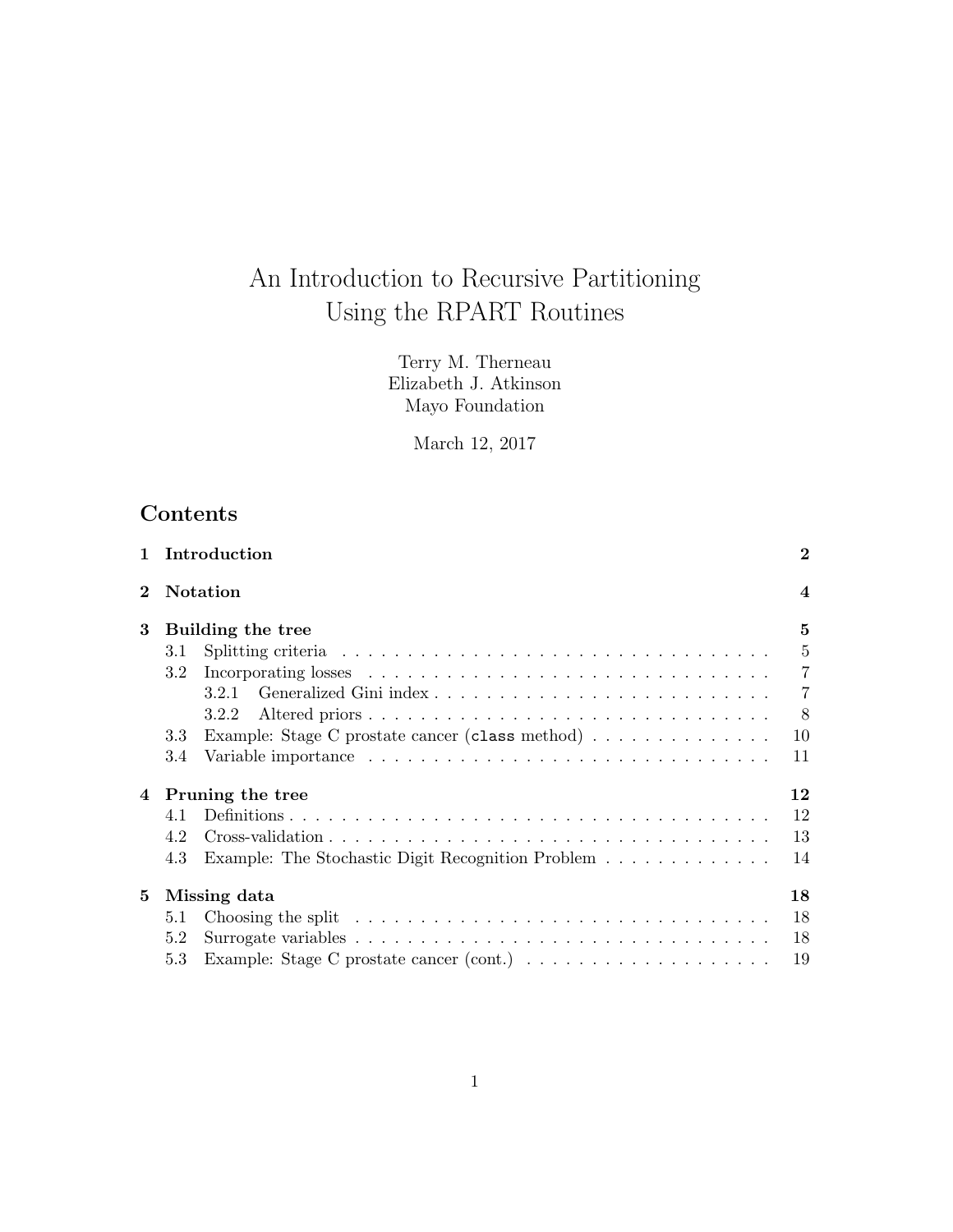| 6 |     | Further options                                                                                | 23 |
|---|-----|------------------------------------------------------------------------------------------------|----|
|   | 6.1 |                                                                                                | 23 |
|   | 6.2 |                                                                                                | 25 |
|   | 6.3 | Example: Kyphosis data                                                                         | 30 |
| 7 |     | Regression                                                                                     | 33 |
|   | 7.1 |                                                                                                | 33 |
|   | 7.2 |                                                                                                | 33 |
|   | 7.3 |                                                                                                | 40 |
| 8 |     | Poisson regression                                                                             | 41 |
|   | 8.1 |                                                                                                | 41 |
|   | 8.2 | Improving the method $\dots \dots \dots \dots \dots \dots \dots \dots \dots \dots \dots \dots$ | 42 |
|   | 8.3 |                                                                                                | 43 |
|   | 8.4 | Example: Stage C Prostate cancer, survival method                                              | 47 |
|   | 8.5 |                                                                                                | 51 |
| 9 |     | Plotting options                                                                               | 51 |
|   |     | 10 Other functions                                                                             | 57 |
|   |     | 11 Test Cases                                                                                  | 58 |
|   |     |                                                                                                | 58 |

## 1 Introduction

This document is a modification of a technical report from the Mayo Clinic Division of Biostatistics [6], which was itself an expansion of an earlier Stanford report [5]. It is intended to give a short overview of the methods found in the report routines, which implement many of the ideas found in the CART (Classification and Regression Trees) book and programs of Breiman, Friedman, Olshen and Stone [1]. Because CART is the trademarked name of a particular software implementation of these ideas, and tree has been used for the S-Plus routines of Clark and Pregibon [2] a different acronym — Recursive PARTitioning or rpart — was chosen. It is somewhat humorous that this label "rpart" has now become more common than the original and more descriptive "cart", a testament to the influence of freely available software.

The rpart programs build classification or regression models of a very general structure using a two stage procedure; the resulting models can be represented as binary trees. An example is some preliminary data gathered at Stanford on revival of cardiac arrest patients by paramedics. The goal is to predict which patients can be successfully revived in the field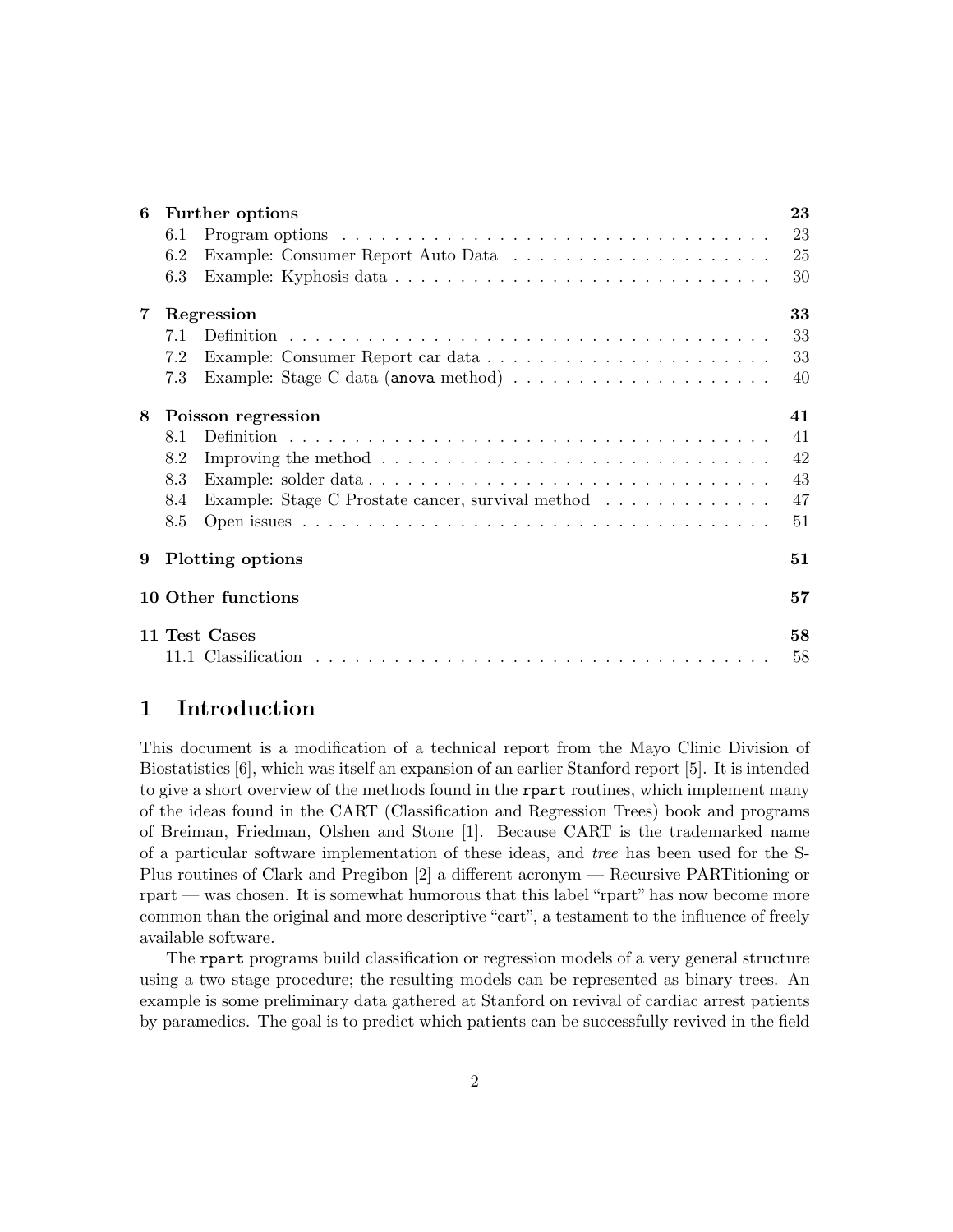

Figure 1: Revival data

on the basis of fourteen variables known at or near the time of paramedic arrival, e.g., sex, age, time from attack to first care, etc. Since some patients who are not revived on site are later successfully resuscitated at the hospital, early identification of these "recalcitrant" cases is of considerable clinical interest.

The resultant model separated the patients into four groups as shown in figure 1, where

 $X1 = \text{initial heart rhythm}$  $1=VF/VT$  2=EMD 3=Asystole 4=Other

 $X_2 = \text{initial response to definition}$ 1=Improved 2=No change 3=Worse

 $X_3 = \text{initial response to drugs}$ 1=Improved 2=No change 3=Worse

The other 11 variables did not appear in the final model. This procedure seems to work especially well for variables such as  $X_1$ , where there is a definite ordering, but spacings are not necessarily equal.

The tree is built by the following process: first the single variable is found which best splits the data into two groups ('best' will be defined later). The data is separated, and then this process is applied separately to each sub-group, and so on recursively until the subgroups either reach a minimum size (5 for this data) or until no improvement can be made.

The resultant model is, with a certainty, too complex, and the question arises as it does with all stepwise procedures of when to stop. The second stage of the procedure consists of using cross-validation to trim back the full tree. In the medical example above the full tree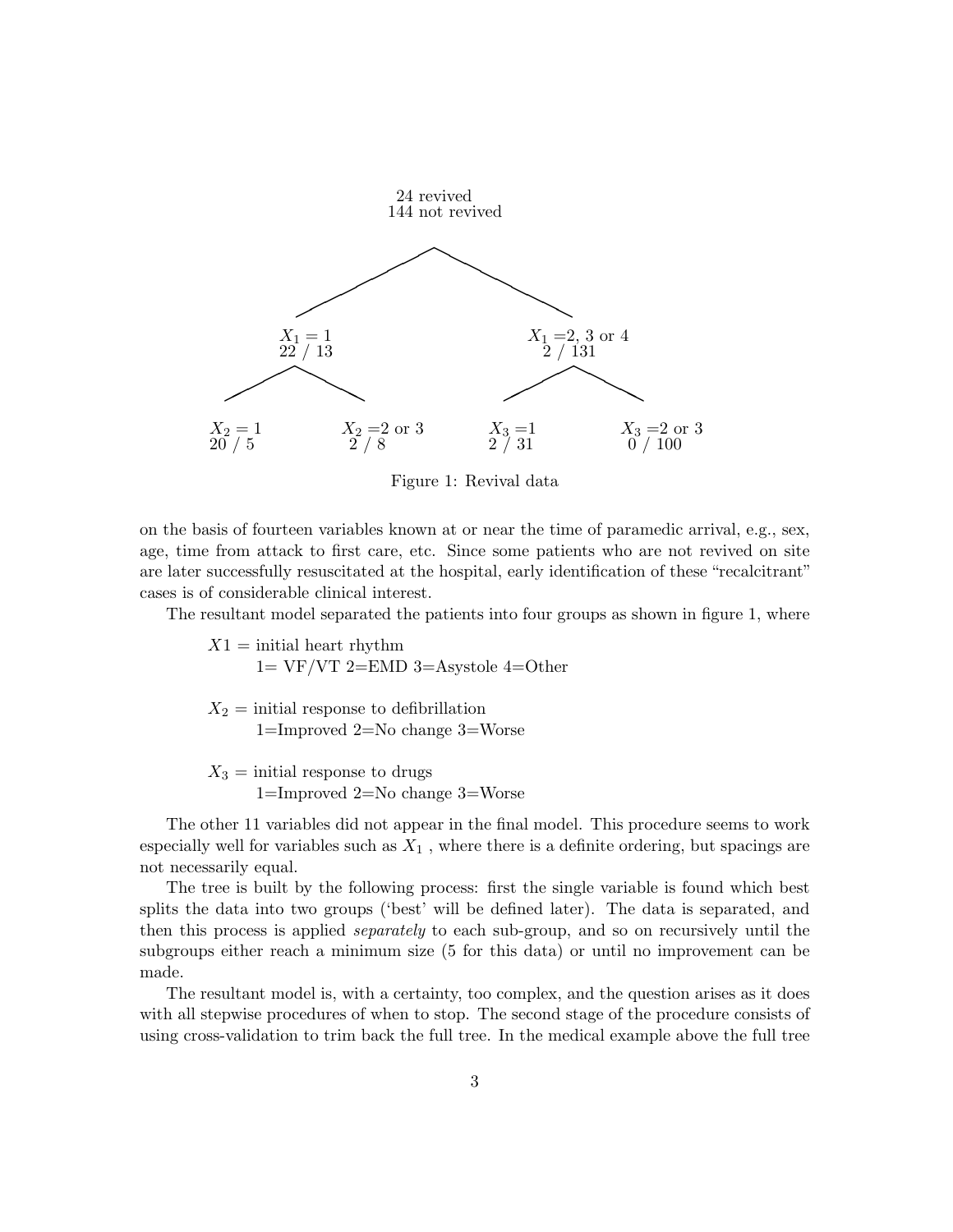had ten terminal regions. A cross validated estimate of risk was computed for a nested set of sub trees; this final model was that sub tree with the lowest estimate of risk.

## 2 Notation

The partitioning method can be applied to many different kinds of data. We will start by looking at the classification problem, which is one of the more instructive cases (but also has the most complex equations). The sample population consists of  $n$  observations from  $C$  classes. A given model will break these observations into  $k$  terminal groups; to each of these groups is assigned a predicted class. In an actual application, most parameters will be estimated from the data, such estimates are given by  $\approx$  formulae.

| $i = 1, 2, , C$<br>$\pi_i$ | prior probabilities of each class |
|----------------------------|-----------------------------------|
|----------------------------|-----------------------------------|

 $L(i, j)$  i = 1, 2, ..., C Loss matrix for incorrectly classifying an *i* as a *j*.  $L(i, i) \equiv 0$ 

| А             | some node of the tree<br>Note that A represents both a set of individuals in<br>the sample data, and, via the tree that produced it,<br>a classification rule for future data. |
|---------------|--------------------------------------------------------------------------------------------------------------------------------------------------------------------------------|
| $\tau(x)$     | true class of an observation $x$ , where $x$ is the<br>vector of predictor variables                                                                                           |
| $\tau(A)$     | the class assigned to A, if A were to be taken as a<br>final node                                                                                                              |
| $n_i$ , $n_A$ | number of observations in the sample that are class $i$ ,<br>number of obs in node $A$                                                                                         |
| P(A)          | probability of $A$ (for future observations)<br>$= \sum_{i=1}^{C} \pi_i P\{x \in A \mid \tau(x) = i\}$<br>$\approx \sum_{i=1}^{C} \pi_i n_{iA}/n_i$                            |
| p(i A)        | $P\{\tau(x) = i \mid x \in A\}$ (for future observations)<br>$=\pi_i P\{x \in A \mid \tau(x) = i\}/P\{x \in A\}$<br>$\approx \pi_i(n_{iA}/n_i)/\sum \pi_i(n_{iA}/n_i)$         |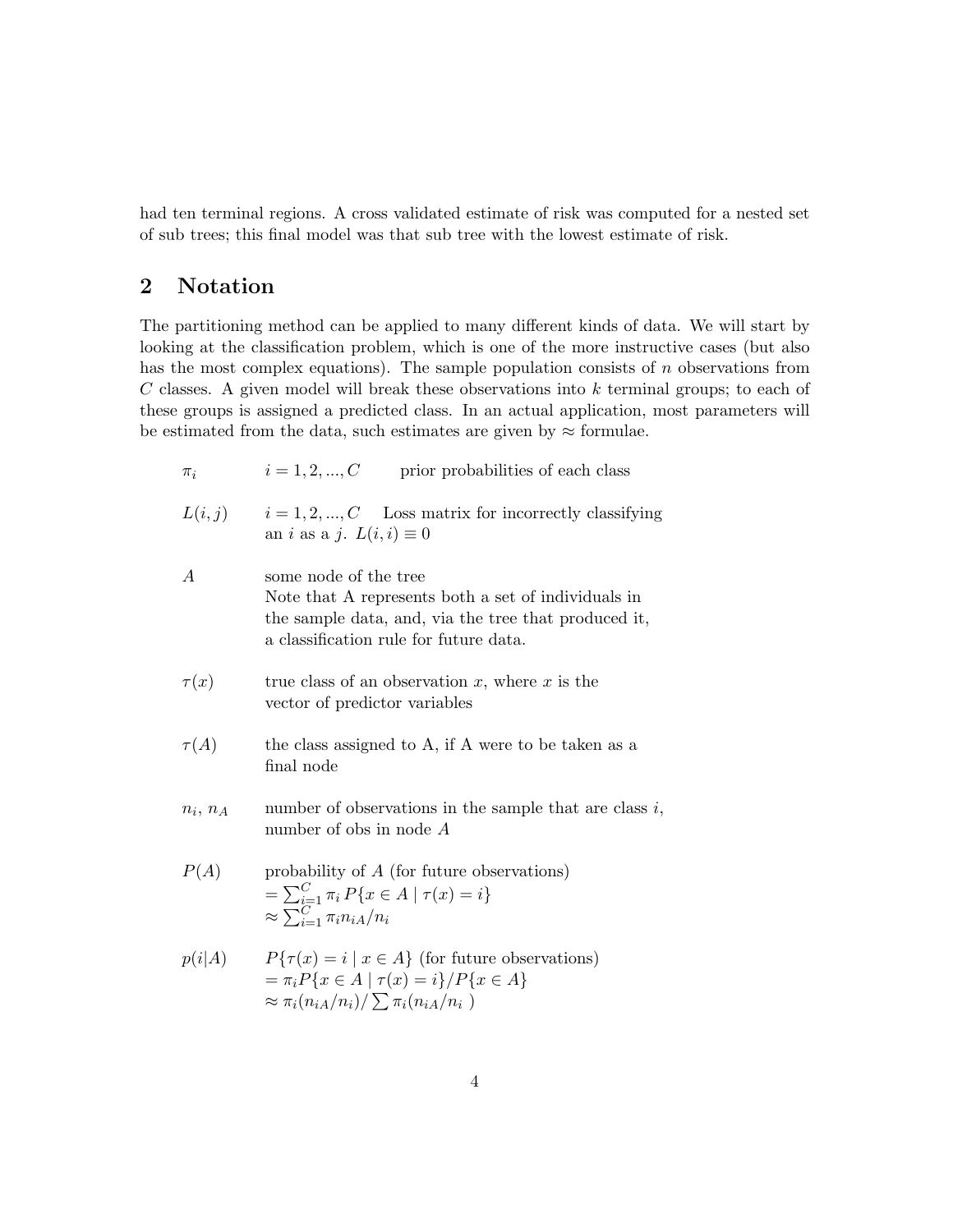$$
R(A) \qquad \text{risk of } A
$$
  
=  $\sum_{i=1}^{C} p(i|A) L(i, \tau(A))$   
where  $\tau(A)$  is chosen to minimize this risk

$$
R(T) \qquad \text{risk of a model (or tree) T}
$$
  
=  $\sum_{j=1}^{k} P(A_j)R(A_j)$   
where  $A_j$  are the terminal nodes of the tree

If  $L(i, j) = 1$  for all  $i \neq j$ , and we set the prior probabilities  $\pi$  equal to the observed class frequencies in the sample then  $p(i|A) = n_{iA}/n_A$  and  $R(T)$  is the proportion misclassified.

## 3 Building the tree

## 3.1 Splitting criteria

If we split a node A into two sons  $A_L$  and  $A_R$  (left and right sons), we will have

$$
P(A_L)r(A_L) + P(A_R)r(A_R) \le P(A)r(A)
$$

(this is proven in [1]). Using this, one obvious way to build a tree is to choose that split which maximizes  $\Delta r$ , the decrease in risk. There are defects with this, however, as the following example shows:

Suppose losses are equal and that the data is 80% class 1's, and that some trial split results in  $A_L$  being 54% class 1's and  $A_R$  being 100% class 1's. Since the minimum risk prediction for both the left and right son is  $\tau(A_L) = \tau(A_R) = 1$ , this split will have  $\Delta r = 0$ , yet scientifically this is a very informative division of the sample. In real data with such a majority, the first few splits very often can do no better than this.

A more serious defect is that the risk reduction is essentially linear. If there were two competing splits, one separating the data into groups of 85% and 50% purity respectively, and the other into 70%-70%, we would usually prefer the former, if for no other reason than because it better sets things up for the next splits.

One way around both of these problems is to use look-ahead rules; but these are computationally very expensive. Instead rpart uses one of several measures of impurity, or diversity, of a node. Let f be some impurity function and define the impurity of a node A as

$$
I(A) = \sum_{i=1}^{C} f(p_{iA})
$$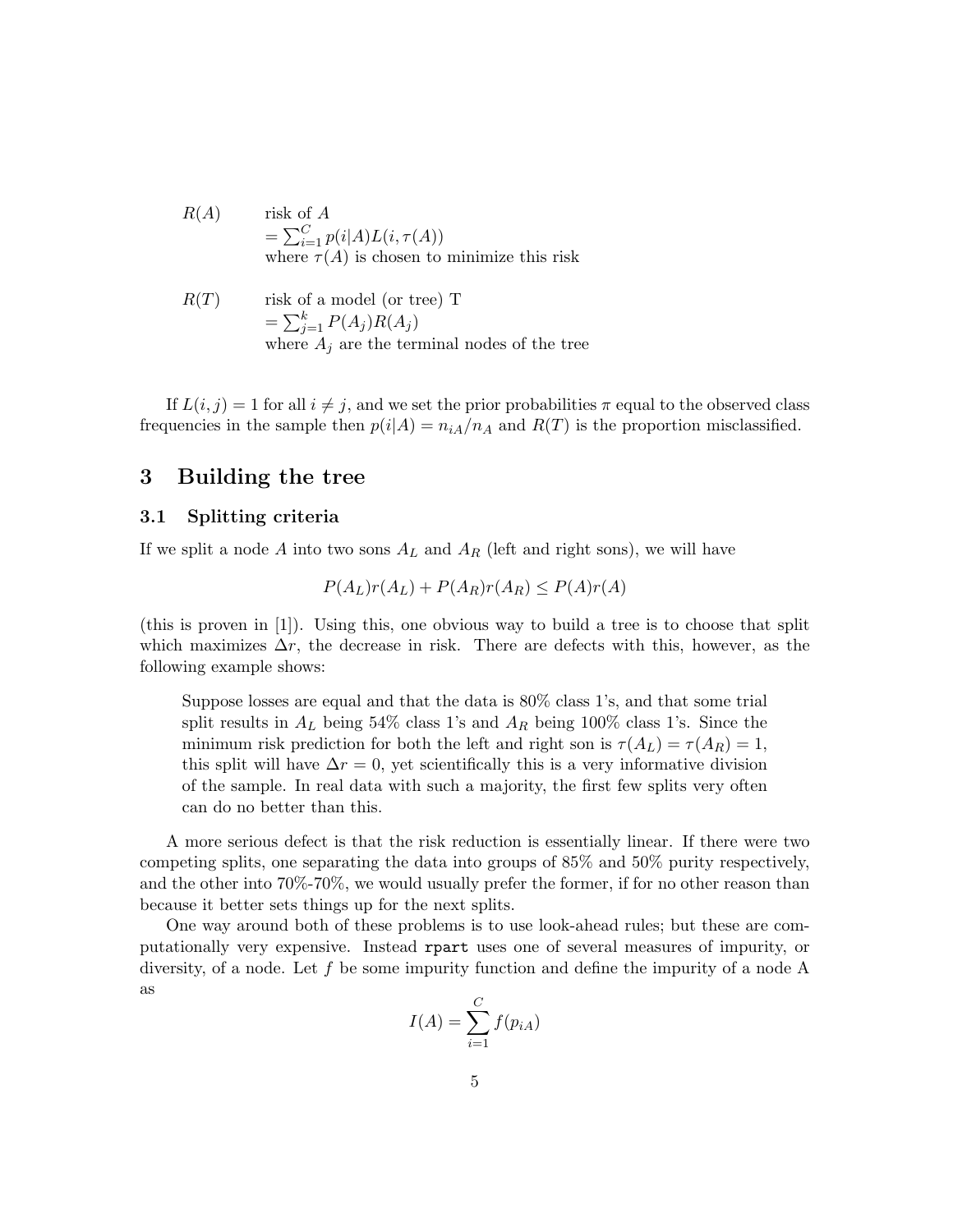

Figure 2: Comparison of Gini and Information impurity for two groups.

where  $p_{iA}$  is the proportion of those in A that belong to class i for future samples. Since we would like  $I(A) = 0$  when A is pure, f must be concave with  $f(0) = f(1) = 0$ .

Two candidates for f are the information index  $f(p) = -p \log(p)$  and the Gini index  $f(p) = p(1-p)$ . We then use that split with maximal impurity reduction

$$
\Delta I = p(A)I(A) - p(A_L)I(A_L) - p(A_R)I(A_R)
$$

The two impurity functions are plotted in figure (2), along with a rescaled version of the Gini measure. For the two class problem the measures differ only slightly, and will nearly always choose the same split point.

Another convex criteria not quite of the above class is twoing for which

$$
I(A) = \min_{C_1 C_2} [f(p_{C_1}) + f(p_{C_2})]
$$

where  $C_1, C_2$  is some partition of the C classes into two disjoint sets. If  $C = 2$  twoing is equivalent to the usual impurity index for  $f$ . Surprisingly, twoing can be calculated almost as efficiently as the usual impurity index. One potential advantage of twoing is that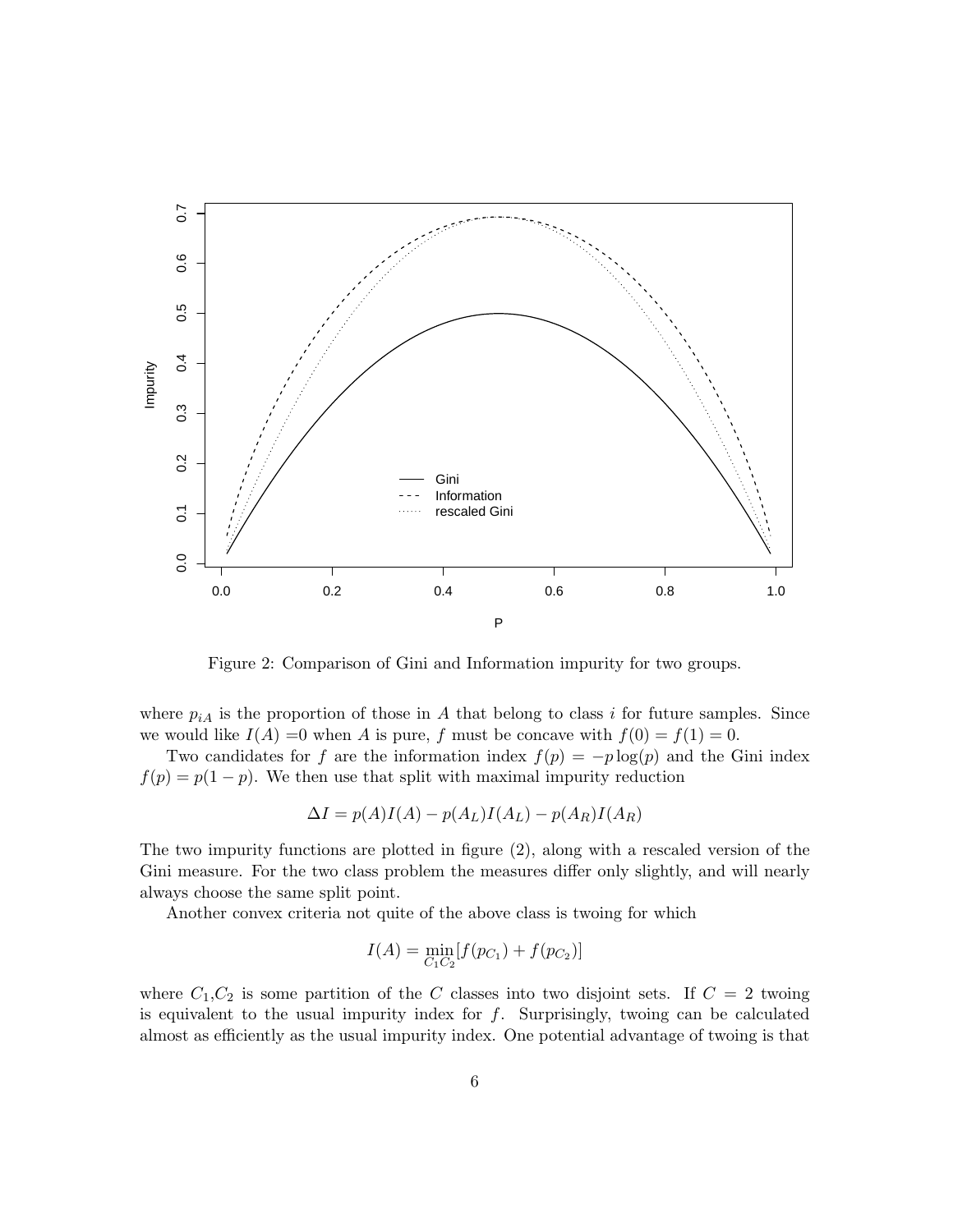the output may give the user additional insight concerning the structure of the data. It can be viewed as the partition of  $C$  into two superclasses which are in some sense the most dissimilar for those observations in A. For certain problems there may be a natural ordering of the response categories (e.g. level of education), in which case ordered twoing can be naturally defined, by restricting  $C_1$  to be an interval  $[1, 2, \ldots, k]$  of classes. Twoing is not part of rpart.

#### 3.2 Incorporating losses

One salutatory aspect of the risk reduction criteria not found in the impurity measures is inclusion of the loss function. Two different ways of extending the impurity criteria to also include losses are implemented in CART, the generalized Gini index and altered priors. The rpart software implements only the altered priors method.

### 3.2.1 Generalized Gini index

The Gini index has the following interesting interpretation. Suppose an object is selected at random from one of C classes according to the probabilities  $(p_1, p_2, ..., p_C)$  and is randomly assigned to a class using the same distribution. The probability of misclassification is

$$
\sum_{i} \sum_{j \neq i} p_i p_j = \sum_{i} \sum_{j} p_i p_j - \sum_{i} p_i^2 = \sum_{i} 1 - p_i^2 = \text{Gini index for } p
$$

Let  $L(i, j)$  be the loss of assigning class j to an object which actually belongs to class i. The expected cost of misclassification is  $\sum \sum L(i, j)p_i p_j$ . This suggests defining a *generalized* Gini index of impurity by

$$
G(p) = \sum_{i} \sum_{j} L(i, j) p_i p_j
$$

The corresponding splitting criterion appears to be promising for applications involving variable misclassification costs. But there are several reasonable objections to it. First,  $G(p)$  is not necessarily a concave function of p, which was the motivating factor behind impurity measures. More seriously,  $G$  symmetrizes the loss matrix before using it. To see this note that

$$
G(p) = (1/2) \sum \sum [L(i, j) + L(j, i)] p_i p_j
$$

In particular, for two-class problems, G in effect ignores the loss matrix.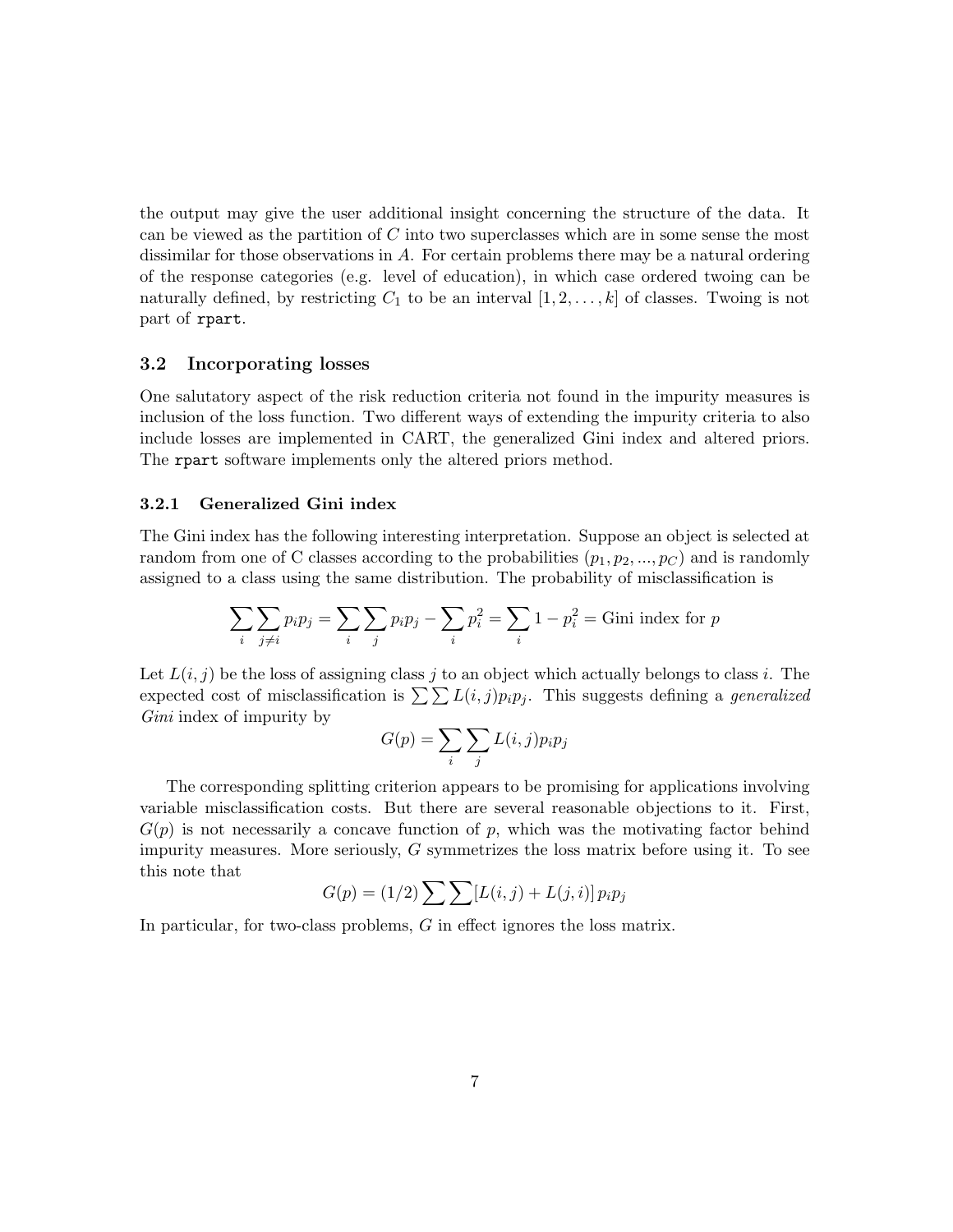#### 3.2.2 Altered priors

Remember the definition of  $R(A)$ 

$$
R(A) \equiv \sum_{i=1}^{C} p_{iA} L(i, \tau(A))
$$

$$
= \sum_{i=1}^{C} \pi_i L(i, \tau(A)) (n_{iA}/n_i) (n/n_A)
$$

Assume there exists  $\tilde{\pi}$  and  $\tilde{L}$  be such that

$$
\tilde{\pi}_i \tilde{L}(i,j) = \pi_i L(i,j) \qquad \forall i, j \in C
$$

Then  $R(A)$  is unchanged under the new losses and priors. If  $\tilde{L}$  is proportional to the zeroone loss matrix then the priors  $\tilde{\pi}$  should be used in the splitting criteria. This is possible only if L is of the form

$$
L(i,j) = \begin{cases} L_i & i \neq j \\ 0 & i = j \end{cases}
$$

in which case

$$
\tilde{\pi}_i = \frac{\pi_i L_i}{\sum_j \pi_j L_j}
$$

This is always possible when  $C = 2$ , and hence altered priors are exact for the two class problem. For arbitrary loss matrix of dimension  $C > 2$ , repart uses the above formula with  $L_i = \sum_j L(i, j).$ 

A second justification for altered priors is this. An impurity index  $I(A) = \sum f(p_i)$  has its maximum at  $p_1 = p_2 = \ldots = p_C = 1/C$ . If a problem had, for instance, a misclassification loss for class 1 which was twice the loss for a class 2 or 3 observation, one would wish I(A) to have its maximum at  $p_1 = 1/5$ ,  $p_2 = p_3 = 2/5$ , since this is the worst possible set of proportions on which to decide a node's class. The altered priors technique does exactly this, by shifting the  $p_i$ .

Two final notes

- When altered priors are used, they affect only the choice of split. The ordinary losses and priors are used to compute the risk of the node. The altered priors simply help the impurity rule choose splits that are likely to be "good" in terms of the risk.
- The argument for altered priors is valid for both the Gini and information splitting rules.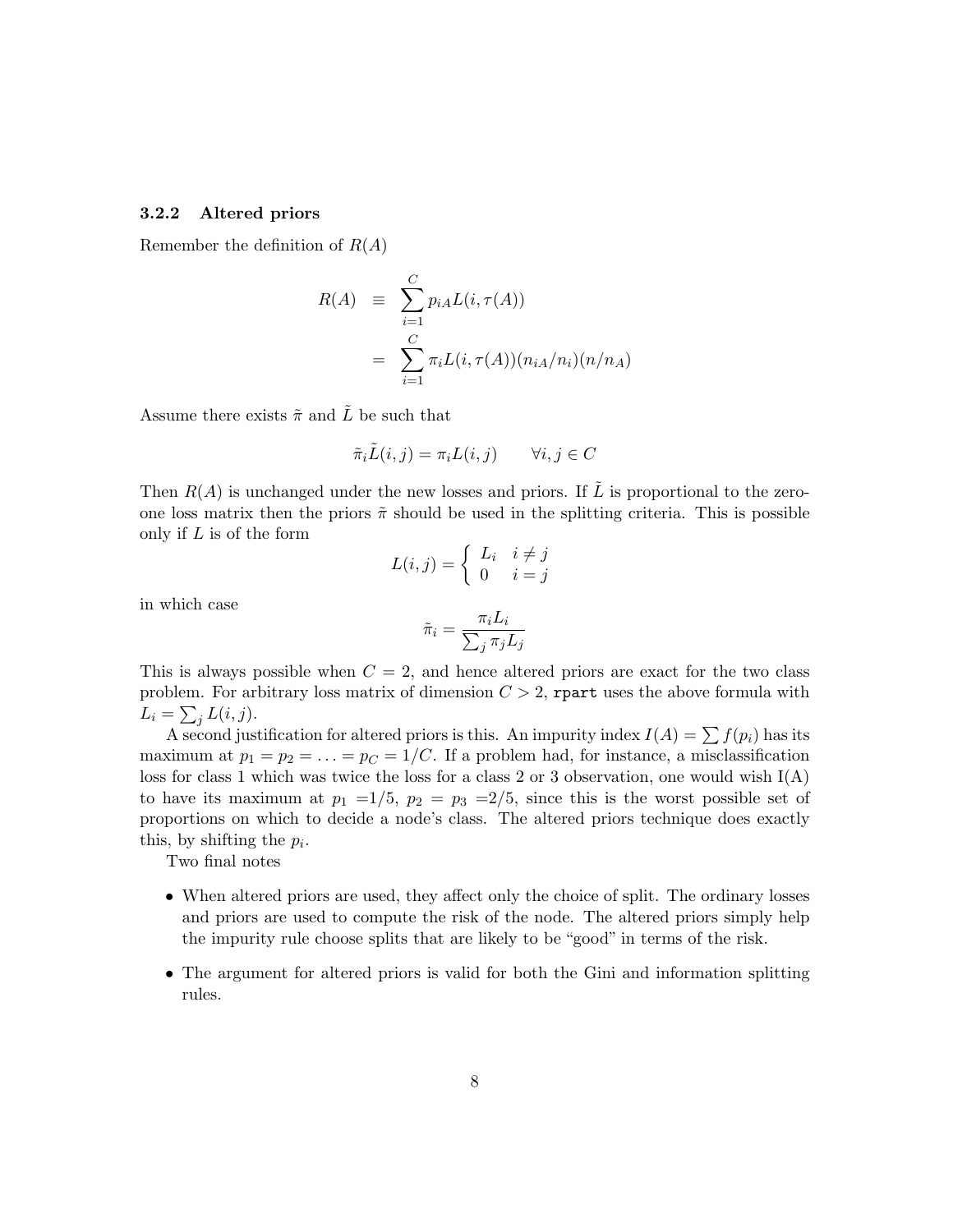

Figure 3: Classification tree for the Stage C data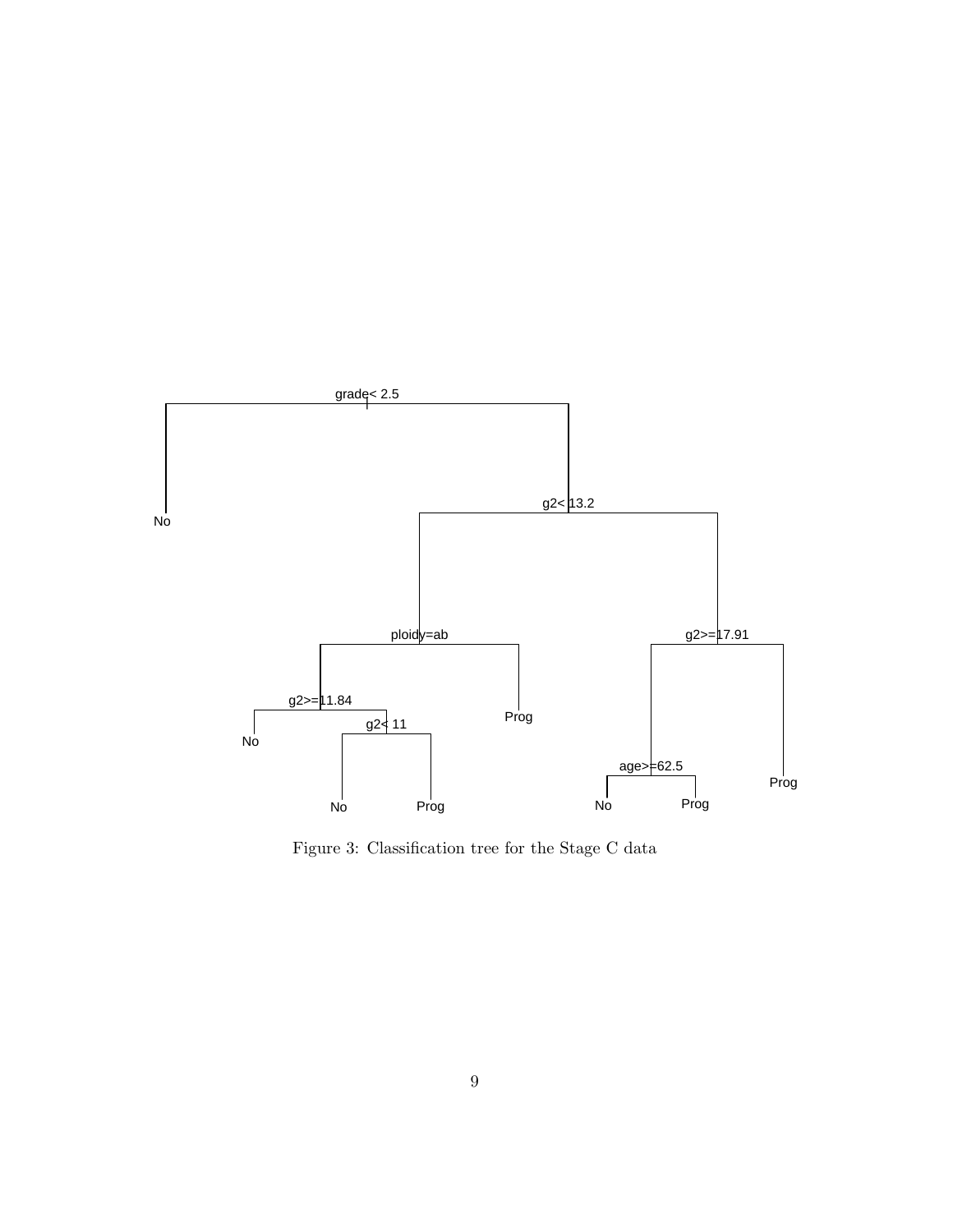### 3.3 Example: Stage C prostate cancer (class method)

This first example is based on a data set of 146 stage C prostate cancer patients [4]. The main clinical endpoint of interest is whether the disease recurs after initial surgical removal of the prostate, and the time interval to that progression (if any). The endpoint in this example is status, which takes on the value 1 if the disease has progressed and 0 if not. Later we'll analyze the data using the exp method, which will take into account time to progression. A short description of each of the variables is listed below. The main predictor variable of interest in this study was DNA ploidy, as determined by flow cytometry. For diploid and tetraploid tumors, the flow cytometry method was also able to estimate the percent of tumor cells in a  $G_2$  (growth) stage of their cell cycle;  $G_2\%$  is systematically missing for most aneuploid tumors.

The variables in the data set are

| pgtime  | time to progression, or last follow-up free of progression |
|---------|------------------------------------------------------------|
| pgstat  | status at last follow-up $(1=$ progressed, 0=censored)     |
| age     | age at diagnosis                                           |
| $e$ et  | early endocrine therapy $(1=no, 0=yes)$                    |
| ploidy  | diploid/tetraploid/aneuploid DNA pattern                   |
| g2      | $\%$ of cells in $G_2$ phase                               |
| grade   | tumor grade $(1-4)$                                        |
| gleason | Gleason grade $(3-10)$                                     |
|         |                                                            |

The model is fit by using the rpart function. The first argument of the function is a model formula, with the  $\sim$  symbol standing for "is modeled as". The print function gives an abbreviated output, as for other S models. The plot and text command plot the tree and then label the plot, the result is shown in figure 3.

```
> progstat <- factor(stagec$pgstat, levels = 0:1, labels = c("No", "Prog"))
> cfit <- rpart(progstat ~ age + eet + g2 + grade + gleason + ploidy,
                 data = stagec, method = 'class')
> print(cfit)
n= 146
node), split, n, loss, yval, (yprob)
      * denotes terminal node
 1) root 146 54 No (0.6301370 0.3698630)
   2) grade< 2.5 61 9 No (0.8524590 0.1475410) *
   3) grade>=2.5 85 40 Prog (0.4705882 0.5294118)
     6) g2< 13.2 40 17 No (0.5750000 0.4250000)
      12) ploidy=diploid,tetraploid 31 11 No (0.6451613 0.3548387)
```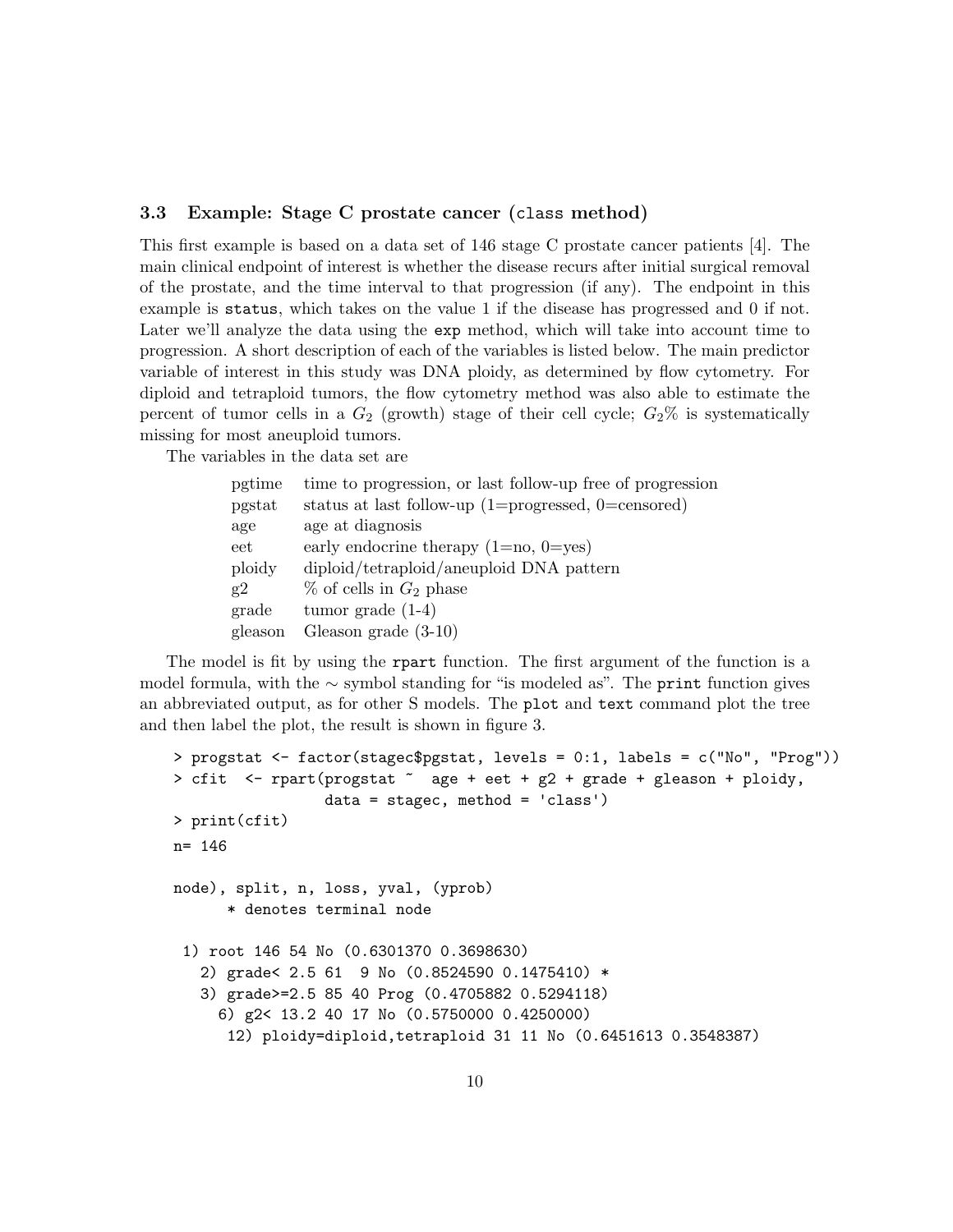```
24) g2>=11.845 7 1 No (0.8571429 0.1428571) *
        25) g2< 11.845 24 10 No (0.5833333 0.4166667)
          50) g2< 11.005 17 5 No (0.7058824 0.2941176) *
          51) g2>=11.005 7 2 Prog (0.2857143 0.7142857) *
      13) ploidy=aneuploid 9 3 Prog (0.3333333 0.6666667) *
     7) g2>=13.2 45 17 Prog (0.3777778 0.6222222)
      14) g2>=17.91 22 8 No (0.6363636 0.3636364)
        28) age>=62.5 15 4 No (0.7333333 0.2666667) *
        29) age< 62.5 7 3 Prog (0.4285714 0.5714286) *
      15) g2< 17.91 23 3 Prog (0.1304348 0.8695652) *
> par(max = rep(0.1, 4))> plot(cfit)
> text(cfit)
```
- The creation of a labeled factor variable as the response improves the labeling of the printout.
- We have explicitly directed the routine to treat progstat as a categorical variable by asking for method='class'. (Since progstat is a factor this would have been the default choice). Since no optional classification parameters are specified the routine will use the Gini rule for splitting, prior probabilities that are proportional to the observed data frequencies, and 0/1 losses.
- The child nodes of node x are always  $2x$  and  $2x+1$ , to help in navigating the printout (compare the printout to figure 3).
- Other items in the list are the definition of the split used to create a node, the number of subjects at the node, the loss or error at the node (for this example, with proportional priors and unit losses this will be the number misclassified), and the predicted class for the node.
- \* indicates that the node is terminal.
- Grades 1 and 2 go to the left, grades 3 and 4 go to the right. The tree is arranged so that the branches with the largest "average class" go to the right.

### 3.4 Variable importance

The long form of the printout for the stage C data, obtained with the summary function, contains further information on the surrogates. The cp option of the summary function instructs it to prune the printout, but it does not prune the tree. For each node up to 5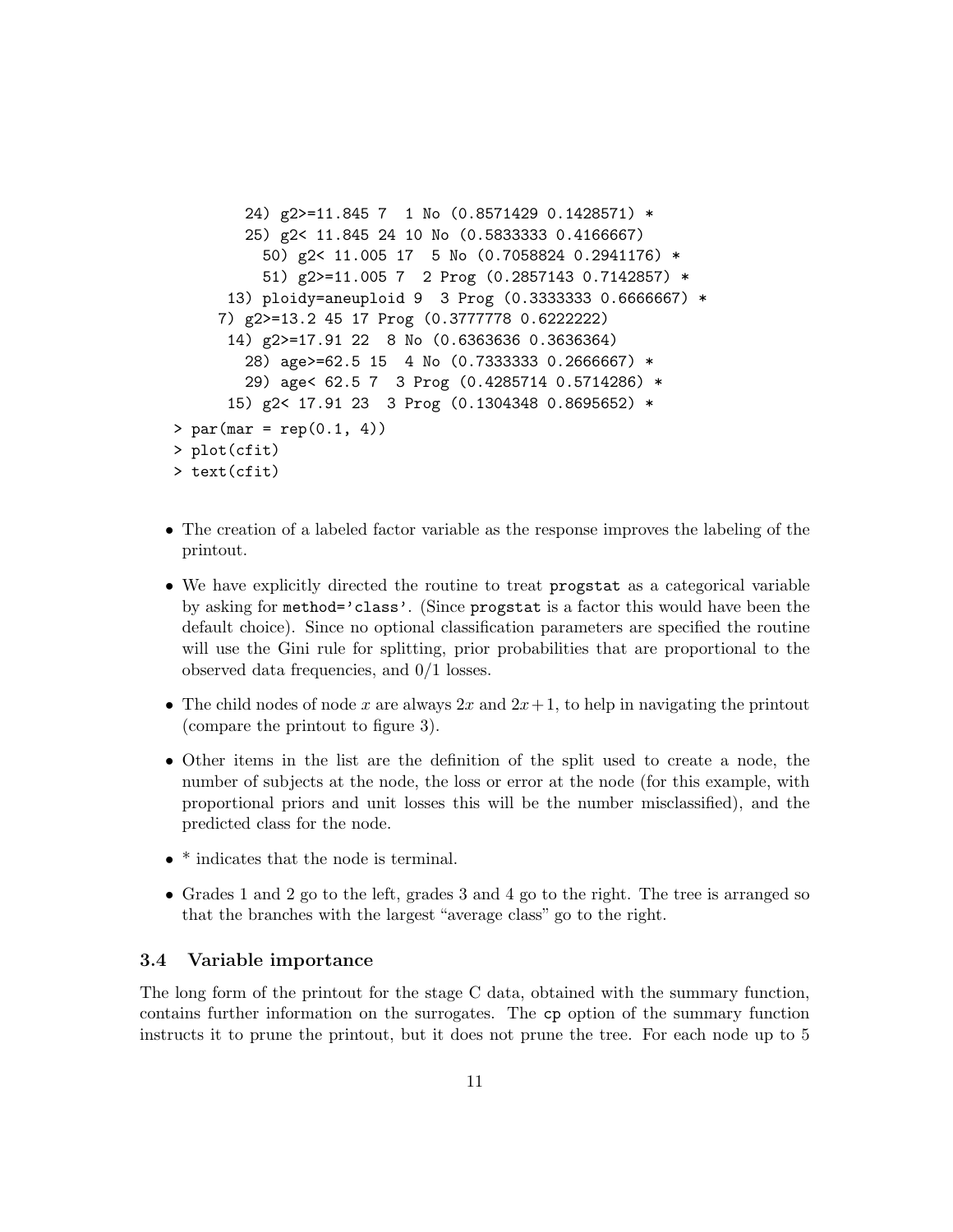surrogate splits (default) will be printed, but only those whose utility is greater than the baseline "go with the majority" surrogate. The first surrogate for the first split is based on the following table:

```
> temp <- with(stagec, table(cut(grade, c(0, 2.5, 4)),
                            cut(gleason, c(2, 5.5, 10)),
                            exclude = NULL))
> temp
          (2, 5.5] (5.5, 10] \langle \text{NA} \rangle(0,2.5] 42 16 3
  (2.5, 4] 1 84 0
```
The surrogate sends 126 of the 146 observations the correct direction for an agreement of 0.863. The majority rule gets 85 correct, and the adjusted agreement is  $(126 - 85) / (146 - 125)$ 85).

A variable may appear in the tree many times, either as a primary or a surrogate variable. An overall measure of variable importance is the sum of the goodness of split measures for each split for which it was the primary variable, plus goodness \* (adjusted agreement) for all splits in which it was a surrogate. In the printout these are scaled to sum to 100 and the rounded values are shown, omitting any variable whose proportion is less than 1%. Imagine two variables which were essentially duplicates of each other; if we did not count surrogates they would split the importance with neither showing up as strongly as it should.

## 4 Pruning the tree

## 4.1 Definitions

We have built a complete tree, possibly quite large and/or complex, and must now decide how much of that model to retain. In stepwise regression, for instance, this issue is addressed sequentially and the fit is stopped when the F test fails to achieve some level  $\alpha$ .

Let  $T_1, T_2, \ldots, T_k$  be the terminal nodes of a tree T. Define

 $|T|$  = number of terminal nodes risk of  $T = R(T) = \sum_{i=1}^{k} P(T_i)R(T_i)$ 

In comparison to regression,  $|T|$  is analogous to the degrees of freedom and  $R(T)$  to the residual sum of squares.

Now let  $\alpha$  be some number between 0 and  $\infty$  which measures the 'cost' of adding another variable to the model;  $\alpha$  will be called a complexity parameter. Let  $R(T_0)$  be the risk for the zero split tree. Define

$$
R_{\alpha}(T) = R(T) + \alpha |T|
$$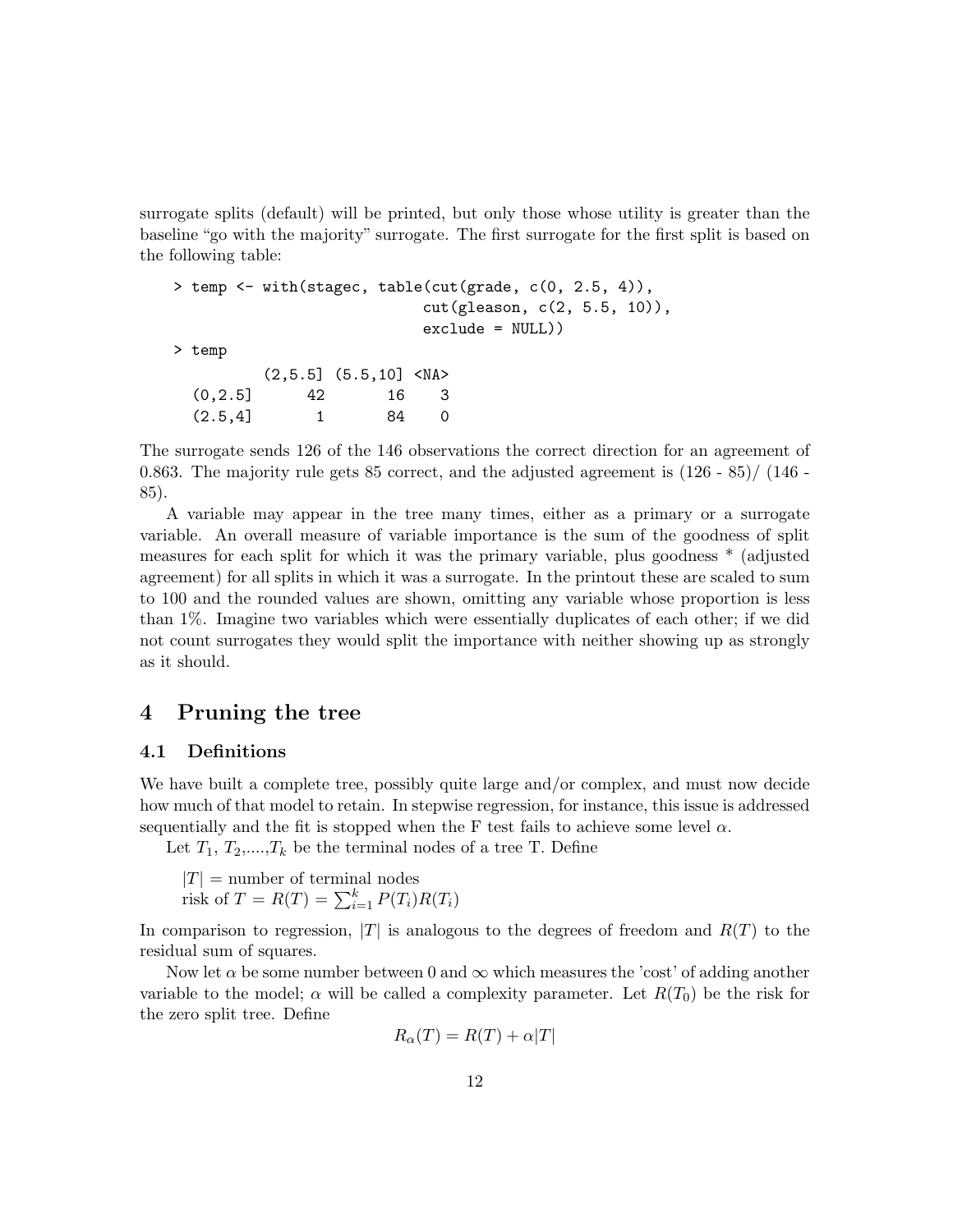to be the cost for the tree, and define  $T_{\alpha}$  to be that sub tree of the full model which has minimal cost. Obviously  $T_0 =$  the full model and  $T_\infty =$  the model with no splits at all. The following results are shown in [1].

- 1. If  $T_1$  and  $T_2$  are sub trees of T with  $R_{\alpha}(T_1) = R_{\alpha}(T_2)$ , then either  $T_1$  is a sub tree of  $T_2$  or  $T_2$  is a sub tree of  $T_1$ ; hence either  $|T_1| < |T_2|$  or  $|T_2| < |T_1|$ .
- 2. If  $\alpha > \beta$  then either  $T_{\alpha} = T_{\beta}$  or  $T_{\alpha}$  is a strict sub tree of  $T_{\beta}$ .
- 3. Given some set of numbers  $\alpha_1, \alpha_2, \ldots, \alpha_m$ ; both  $T_{\alpha_1}, \ldots, T_{\alpha_m}$  and  $R(T_{\alpha_1}), \ldots, R(T_{\alpha_m})$ can be computed efficiently.

Using the first result, we can uniquely define  $T_{\alpha}$  as the smallest tree T for which  $R_{\alpha}(T)$  is minimized.

Since any sequence of nested trees based on T has at most  $|T|$  members, result 2 implies that all possible values of  $\alpha$  can be grouped into m intervals,  $m \leq |T|$ 

$$
I_1 = [0, \alpha_1]
$$
  
\n
$$
I_2 = (\alpha_1, \alpha_2]
$$
  
\n
$$
\vdots
$$
  
\n
$$
I_m = (\alpha_{m-1}, \infty]
$$

where all  $\alpha \in I_i$  share the same minimizing sub tree.

#### 4.2 Cross-validation

Cross-validation is used to choose a best value for  $\alpha$  by the following steps:

1. Fit the full model on the data set compute  $I_1, I_2, ..., I_m$ set  $\beta_1 = 0$  $β_1 = 0$ <br> $β_2 = \sqrt{α_1α_2}$  $β_3 = \sqrt{α_2α_3}$ . . .  $\beta_{m-1}=\sqrt{\alpha_{m-2}\alpha_{m-1}}$  $\beta_m = \infty$ 

each  $\beta_i$  is a 'typical value' for its  $I_i$ 

2. Divide the data set into s groups  $G_1, G_2, ..., G_s$  each of size  $s/n$ , and for each group separately: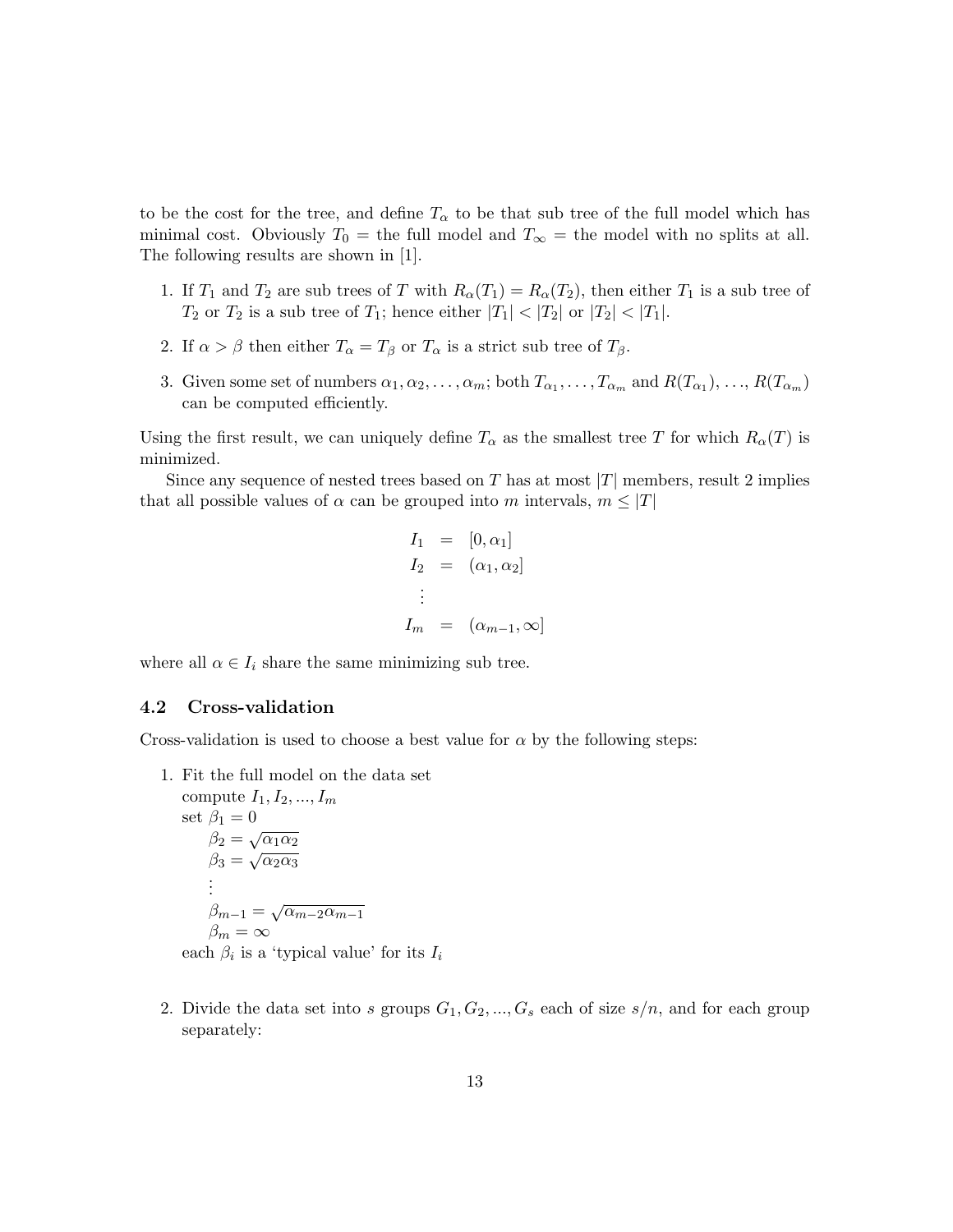- fit a full model on the data set 'everyone except  $G_i$ ' and determine  $T_{\beta_1}, T_{\beta_2},...,T_{\beta_m}$ for this reduced data set,
- compute the predicted class for each observation in  $G_i$ , under each of the models  $T_{\beta_j}$  for  $1 \leq j \leq m$ ,
- from this compute the risk for each subject.
- 3. Sum over the  $G_i$  to get an estimate of risk for each  $\beta_j$ . For that  $\beta$  (complexity parameter) with smallest risk compute  $T_\beta$  for the full data set, this is chosen as the best trimmed tree.

In actual practice, we may use instead the 1-SE rule. A plot of  $\beta$  versus risk often has an initial sharp drop followed by a relatively flat plateau and then a slow rise. The choice of  $\beta$  among those models on the plateau can be essentially random. To avoid this, both an estimate of the risk and its standard error are computed during the cross-validation. Any risk within one standard error of the achieved minimum is marked as being equivalent to the minimum (i.e. considered to be part of the flat plateau). Then the simplest model, among all those "tied" on the plateau, is chosen.

In the usual definition of cross-validation we would have taken  $s = n$  above, i.e., each of the  $G_i$  would contain exactly one observation, but for moderate n this is computationally prohibitive. A value of  $s = 10$  has been found to be sufficient, but users can vary this if they wish.

In Monte-Carlo trials, this method of pruning has proven very reliable for screening out 'pure noise' variables in the data set.

### 4.3 Example: The Stochastic Digit Recognition Problem

This example is found in section 2.6 of [1], and used as a running example throughout much of their book. Consider the segments of an unreliable digital readout

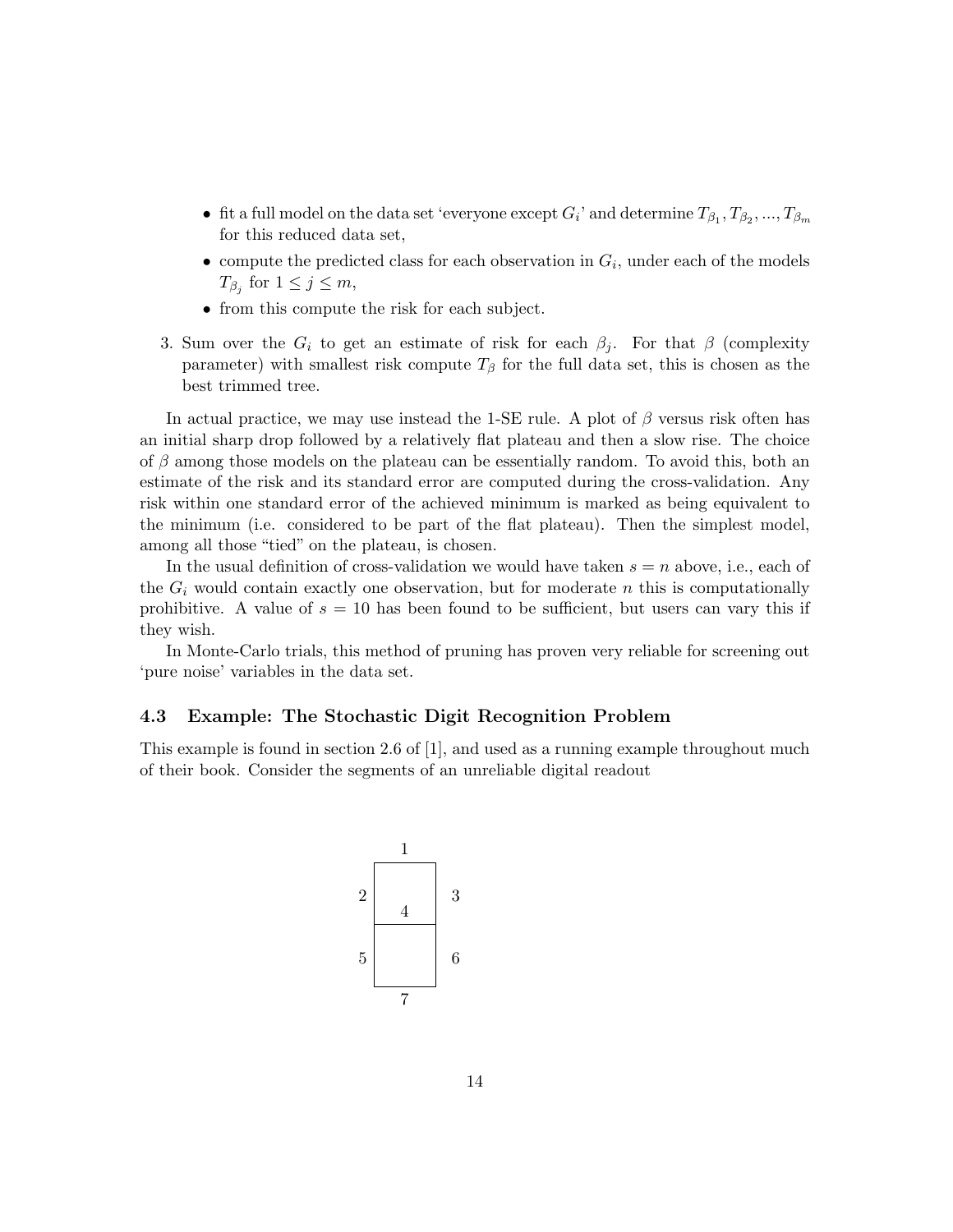

Figure 4: Optimally pruned tree for the stochastic digit recognition data

where each light is correct with probability  $0.9$ , e.g., if the true digit is a 2, the lights 1, 3, 4, 5, and 7 are on with probability 0.9 and lights 2 and 6 are on with probability 0.1. Construct test data where  $Y \in \{0, 1, ..., 9\}$ , each with proportion  $1/10$  and the  $X_i$ ,  $i = 1, ..., 7$  are i.i.d. Bernoulli variables with parameter depending on Y.  $X_8 - X_{24}$  are generated as i.i.d Bernoulli  $P{X_i = 1} = .5$ , and are independent of Y. They correspond to embedding the readout in a larger rectangle of random lights.

A sample of size 200 was generated accordingly and the procedure applied using the Gini index (see 3.2.1) to build the tree. The S code to compute the simulated data and the fit are shown below.

```
> set.seed(1953) # An auspicious year
> n < - 200> y <- rep(0:9, length = 200)
> temp <- c(1,1,1,0,1,1,1,
            0,0,1,0,0,1,0,
            1,0,1,1,1,0,1,
```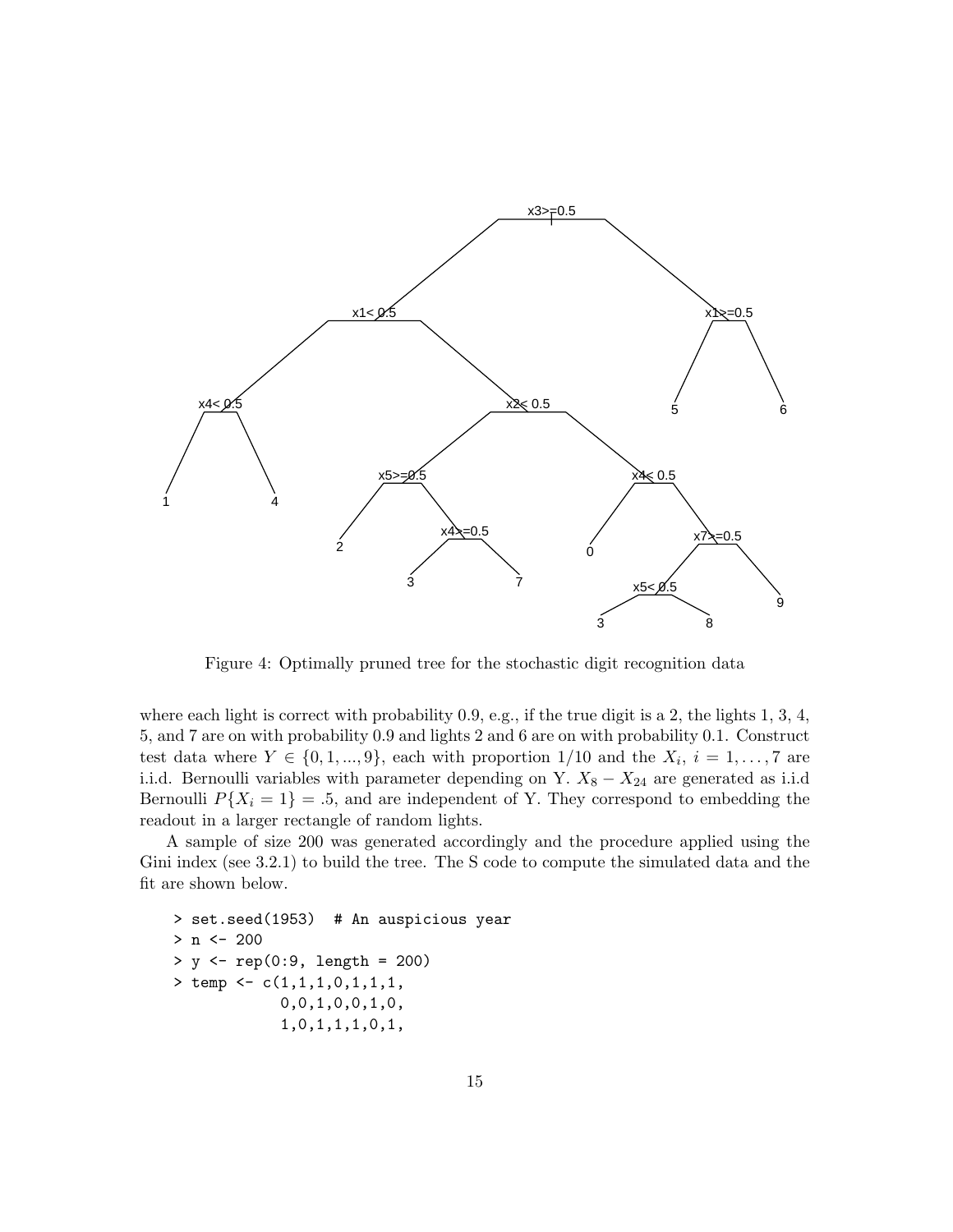```
1,0,1,1,0,1,1,
           0,1,1,1,0,1,0,
           1,1,0,1,0,1,1,
           0,1,0,1,1,1,1,
           1,0,1,0,0,1,0,
           1,1,1,1,1,1,1,
           1,1,1,1,0,1,0)
> lights <- matrix(temp, 10, 7, byrow = TRUE) # The true light pattern 0-9
> temp1 <- matrix(rbinom(n*7, 1, 0.9), n, 7) # Noisy lights
> temp1 <- ifelse(lights[y+1, ] == 1, temp1, 1-temp1)
> temp2 <- matrix(rbinom(n*17, 1, 0.5), n, 17) # Random lights
> x <- cbind(temp1, temp2)
> dfit <- rpart(y ~ x, method='class',
               control = rpart.contrib(xval = 10, minbucket = 2, cp = 0)> printcp(dfit)
Classification tree:
rpart(formula = y \tilde{ } x, method = "class", control = rpart.control(xval = 10,
   minbucket = 2, cp = 0))
Variables actually used in tree construction:
 [1] x1 x10 x13 x14 x17 x19 x2 x21 x3 x4 x5 x6 x7 x8
[15] x9
Root node error: 180/200 = 0.9
n= 200
         CP nsplit rel error xerror xstd
1 0.1111111 0 1.00000 1.10556 0.0055416
2 0.1000000 1 0.88889 0.98333 0.0250647
3 0.0888889 2 0.78889 0.88333 0.0317178
4 0.0777778 4 0.61111 0.81667 0.0346744
5 0.0666667 5 0.53333 0.69444 0.0380363
6 0.0611111 6 0.46667 0.66667 0.0384900
7 0.0555556 7 0.40556 0.63889 0.0388393
8 0.0388889 8 0.35000 0.46667 0.0387776
9 0.0222222 9 0.31111 0.39444 0.0375956
10 0.0166667 10 0.28889 0.37222 0.0370831
11 0.0083333 11 0.27222 0.36667 0.0369434
```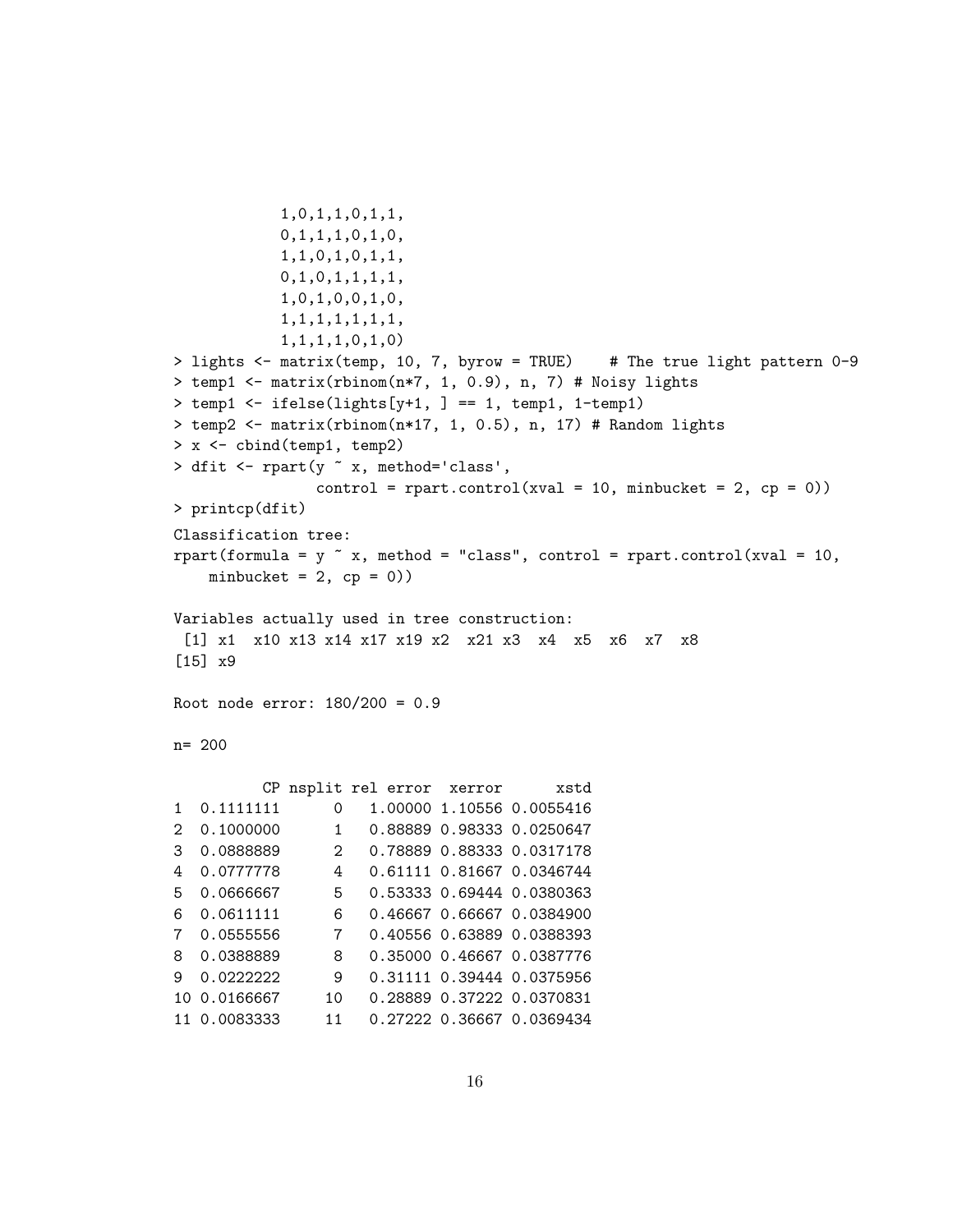```
12 0.0055556 17 0.22222 0.37222 0.0370831
13 0.0027778 25 0.17778 0.36111 0.0367990
14 0.0000000 27 0.17222 0.35000 0.0364958
> fit9 <- prune(dfit, cp = 0.02)
> par(max = rep(0.1, 4))> plot(fit9, branch = 0.3, compress = TRUE)
> text(fit9)
```
This table differs from that in section 3.5 of [1] in several ways, the last two of which are substantive.

- The actual values are different, of course, because of different random number generators in the two runs.
- The complexity table is printed from the smallest tree (no splits) to the largest one (28 splits). We find it easier to compare one tree to another when they start at the same place.
- The number of splits is listed, rather than the number of nodes. The number of nodes is always  $1 +$  the number of splits.
- For easier reading, the error columns have been scaled so that the first node has an error of 1. Since in this example the model with no splits must make 180/200 misclassifications, multiply columns 3-5 by 180 to get a result in terms of absolute error. (Computations are done on the absolute error scale, and printed on relative scale).
- The complexity parameter column has been similarly scaled.

Looking at the table, we see that the best tree has 10 terminal nodes (9 splits), based on cross-validation. This sub tree is extracted with a call to prune and saved in fit9. The pruned tree is shown in figure 4. Two options have been used in the plot. The compress option tries to narrow the printout by vertically overlapping portions of the plot. The branch option controls the shape of the branches that connect a node to its children.

The largest tree, with 35 terminal nodes, correctly classifies  $170/200 = 85\%$  of the observations, but uses several of the random predictors in doing so and seriously over fits the data. If the number of observations per terminal node (minbucket) had been set to 1 instead of 2, then every observation would be classified correctly in the final model, many in terminal nodes of size 1.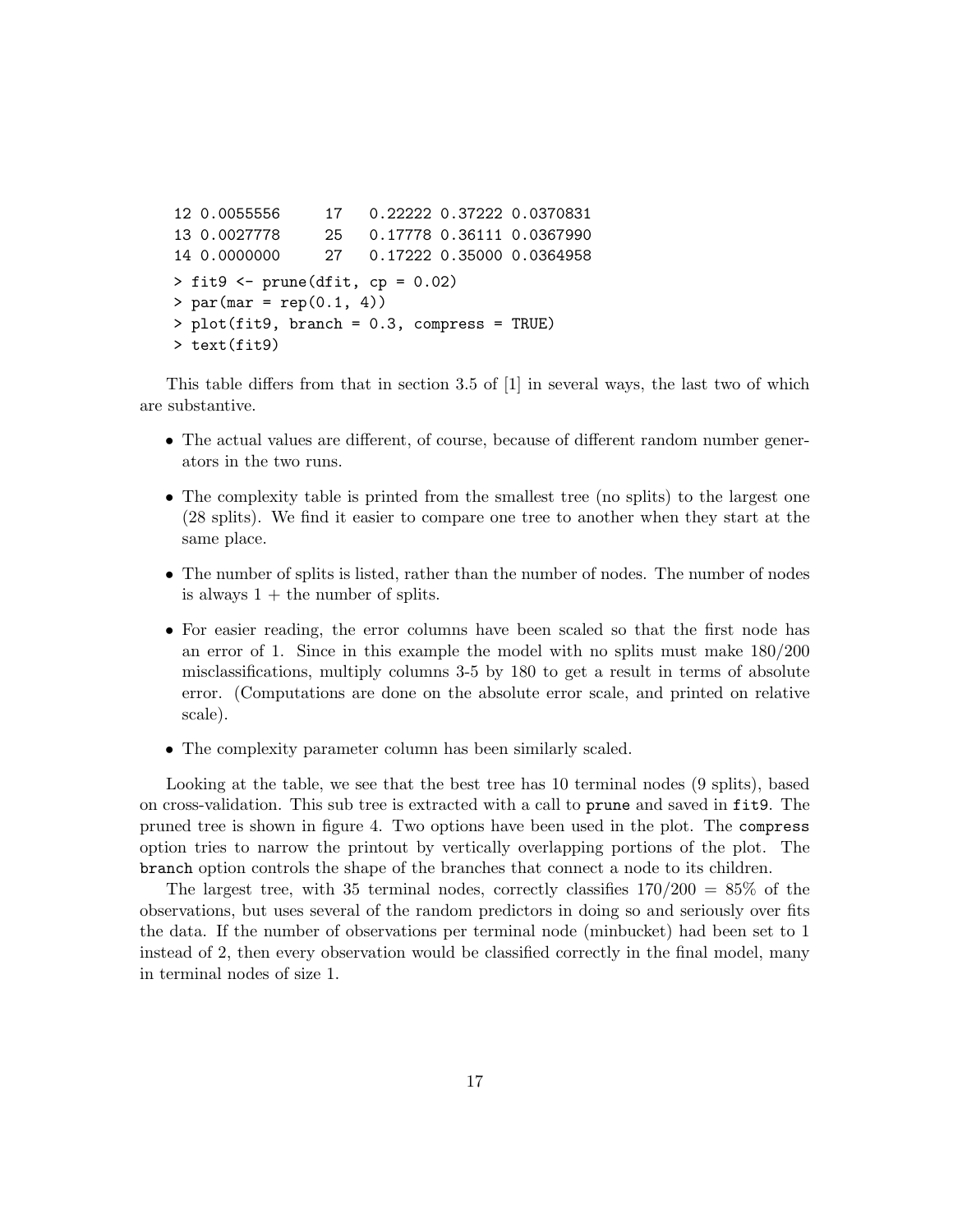## 5 Missing data

## 5.1 Choosing the split

Missing values are one of the curses of statistical models and analysis. Most procedures deal with them by refusing to deal with them – incomplete observations are tossed out. Report is somewhat more ambitious. Any observation with values for the dependent variable and at least one independent variable will participate in the modeling.

The quantity to be maximized is still

$$
\Delta I = p(A)I(A) - p(A_L)I(A_L) - p(A_R)I(A_R)
$$

The leading term is the same for all variables and splits irrespective of missing data, but the right two terms are somewhat modified. Firstly, the impurity indices  $I(A_R)$  and  $I(A_L)$ are calculated only over the observations which are not missing a particular predictor. Secondly, the two probabilities  $p(A_L)$  and  $p(A_R)$  are also calculated only over the relevant observations, but they are then adjusted so that they sum to  $p(A)$ . This entails some extra bookkeeping as the tree is built, but ensures that the terminal node probabilities sum to 1.

In the extreme case of a variable for which only 2 observations are non-missing, the impurity of the two sons will both be zero when splitting on that variable. Hence  $\Delta I$  will be maximal, and this 'almost all missing' coordinate is guaranteed to be chosen as best; the method is certainly flawed in this extreme case. It is difficult to say whether this bias toward missing coordinates carries through to the non-extreme cases, however, since a more complete variable also affords for itself more possible values at which to split.

#### 5.2 Surrogate variables

Once a splitting variable and a split point for it have been decided, what is to be done with observations missing that variable? One approach is to estimate the missing datum using the other independent variables; report uses a variation of this to define *surrogate* variables.

As an example, assume that the split (age  $\lt 40$ , age  $\geq 40$ ) has been chosen. The surrogate variables are found by re-applying the partitioning algorithm (without recursion) to predict the two categories 'age  $\langle 40 \rangle$ ' vs. 'age  $\geq 40$ ' using the other independent variables.

For each predictor an optimal split point and a misclassification error are computed. (Losses and priors do not enter in — none are defined for the age groups — so the risk is simply  $\#$ misclassified / n.) Also evaluated is the blind rule 'go with the majority' which has misclassification error  $min(p, 1 - p)$  where

$$
p = (\# \text{ in A with age} < 40) / n_A.
$$

The surrogates are ranked, and any variables which do no better than the blind rule are discarded from the list.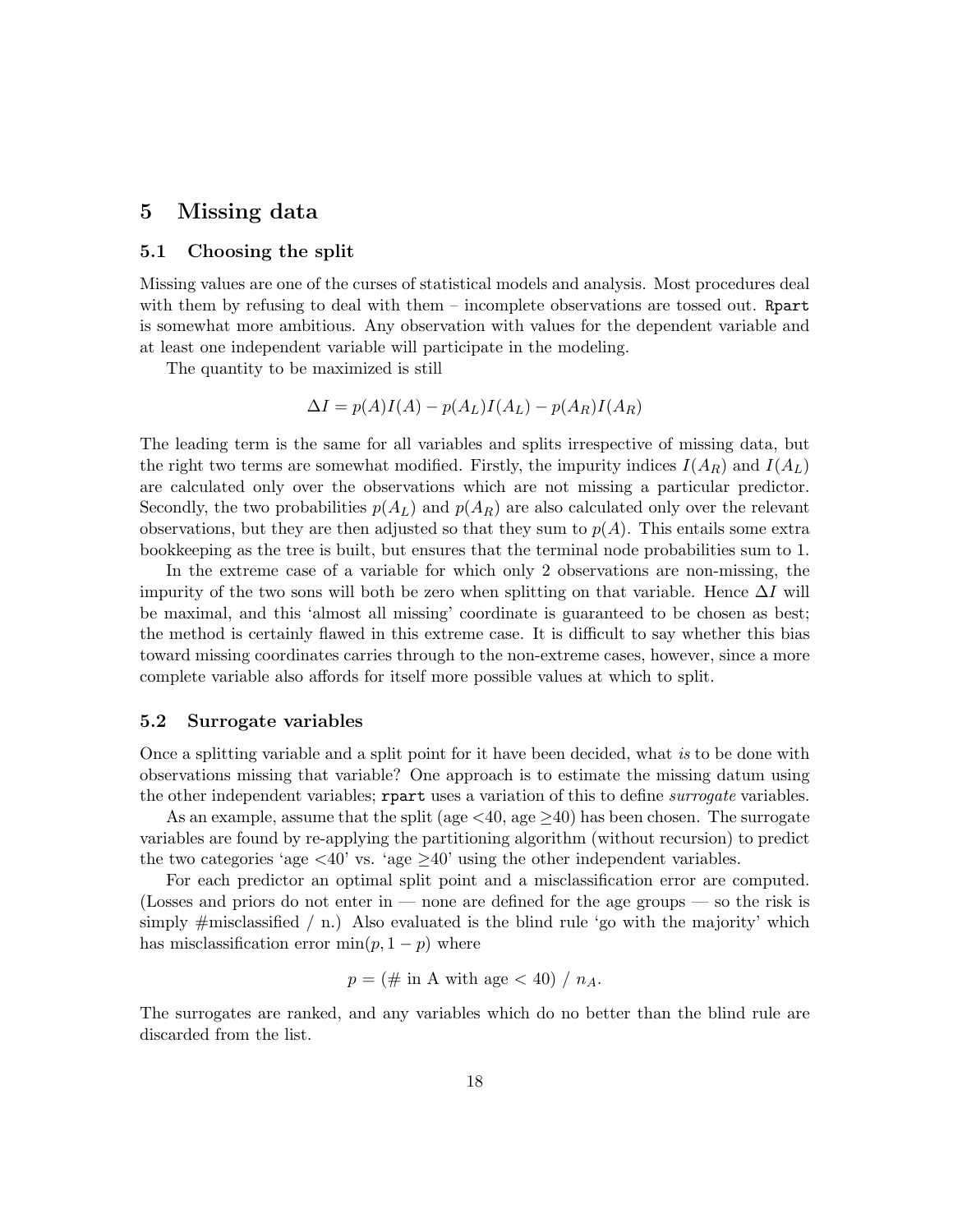Assume that the majority of subjects have age  $\leq 40$  and that there is another variable x which is uncorrelated to age; however, the subject with the largest value of x is also over 40 years of age. Then the surrogate variable  $x < \max$  versus  $x \ge \max$  will have one less error that the blind rule, sending 1 subject to the right and  $n-1$  to the left. A continuous variable that is completely unrelated to age has probability  $1 - p^2$  of generating such a trim-one-end surrogate by chance alone. For this reason the rpart routines impose one more constraint during the construction of the surrogates: a candidate split must send at least 2 observations to the left and at least 2 to the right.

Any observation which is missing the split variable is then classified using the first surrogate variable, or if missing that, the second surrogate is used, and etc. If an observation is missing all the surrogates the blind rule is used. Other strategies for these 'missing everything' observations can be convincingly argued, but there should be few or no observations of this type (we hope).

### 5.3 Example: Stage C prostate cancer (cont.)

Let us return to the stage C prostate cancer data of the earlier example. For a more detailed listing of the rpart object, we use the summary function. It includes the information from the CP table (not repeated below), plus information about each node. It is easy to print a sub tree based on a different cp value using the cp option. Any value between 0.0555 and 0.1049 would produce the same result as is listed below, that is, the tree with 3 splits. Because the printout is long, the file option of summary.rpart is often useful.

```
> printcp(cfit)
Classification tree:
rpart(formula = progstat \tilde{ } age + eet + g2 + grade + gleason +
   ploidy, data = stagec, method = "class")
Variables actually used in tree construction:
[1] age g2 grade ploidy
Root node error: 54/146 = 0.36986
n= 146
       CP nsplit rel error xerror xstd
1 0.104938 0 1.00000 1.00000 0.10802
2 0.055556 3 0.68519 1.05556 0.10916
3 0.027778 4 0.62963 0.96296 0.10715
```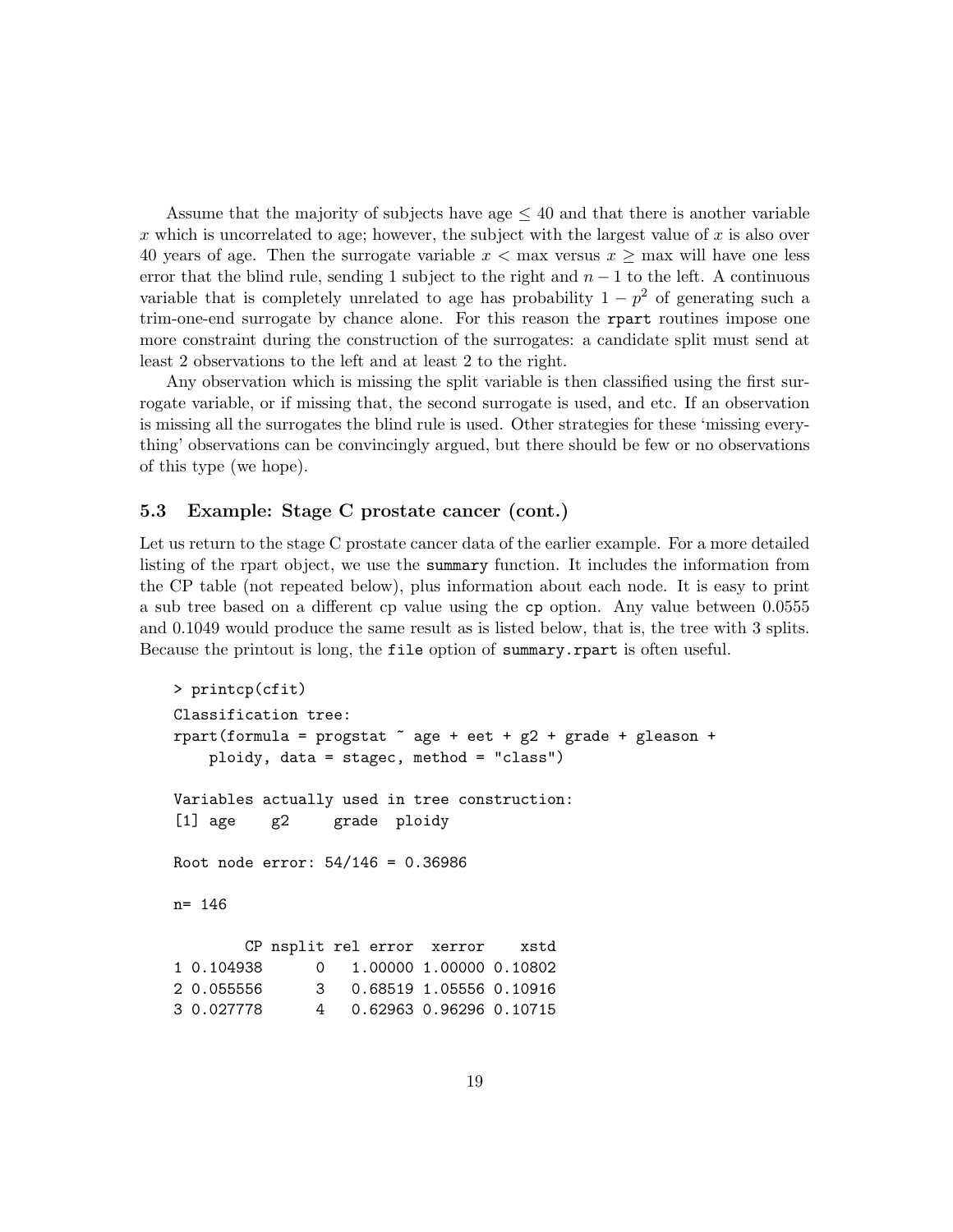4 0.018519 6 0.57407 1.00000 0.10802 5 0.010000 7 0.55556 1.00000 0.10802  $>$  summary(cfit, cp = 0.06) Call: rpart(formula = progstat  $\tilde{ }$  age + eet + g2 + grade + gleason + ploidy, data = stagec, method = "class") n= 146 CP nsplit rel error xerror xstd 1 0.10493827 0 1.0000000 1.000000 0.1080241 2 0.05555556 3 0.6851852 1.055556 0.1091597 3 0.02777778 4 0.6296296 0.962963 0.1071508 4 0.01851852 6 0.5740741 1.000000 0.1080241 5 0.01000000 7 0.5555556 1.000000 0.1080241 Variable importance g2 grade gleason ploidy age eet 30 28 20 13 7 2 Node number 1: 146 observations, complexity param=0.1049383 predicted class=No expected loss=0.369863 P(node) =1 class counts: 92 54 probabilities: 0.630 0.370 left son=2 (61 obs) right son=3 (85 obs) Primary splits: grade < 2.5 to the left, improve=10.357590, (0 missing) gleason  $\leq 5.5$  to the left, improve= 8.399574, (3 missing) ploidy splits as LRR, improve= 7.656533, (0 missing)  $g2 \t 13.2 \t to the left, improve= 7.186766, (7 missing)$ age < 58.5 to the right, improve= 1.388128, (0 missing) Surrogate splits: gleason  $< 5.5$  to the left, agree=0.863, adj=0.672,  $(0 \text{ split})$ ploidy splits as LRR, agree=0.644, adj=0.148, (0 split)  $g2 \leq 9.945$  to the left, agree=0.630, adj=0.115,  $(0 \text{ split})$ age < 66.5 to the right, agree=0.589, adj=0.016, (0 split) Node number 2: 61 observations predicted class=No expected loss=0.147541 P(node) =0.4178082 class counts: 52 9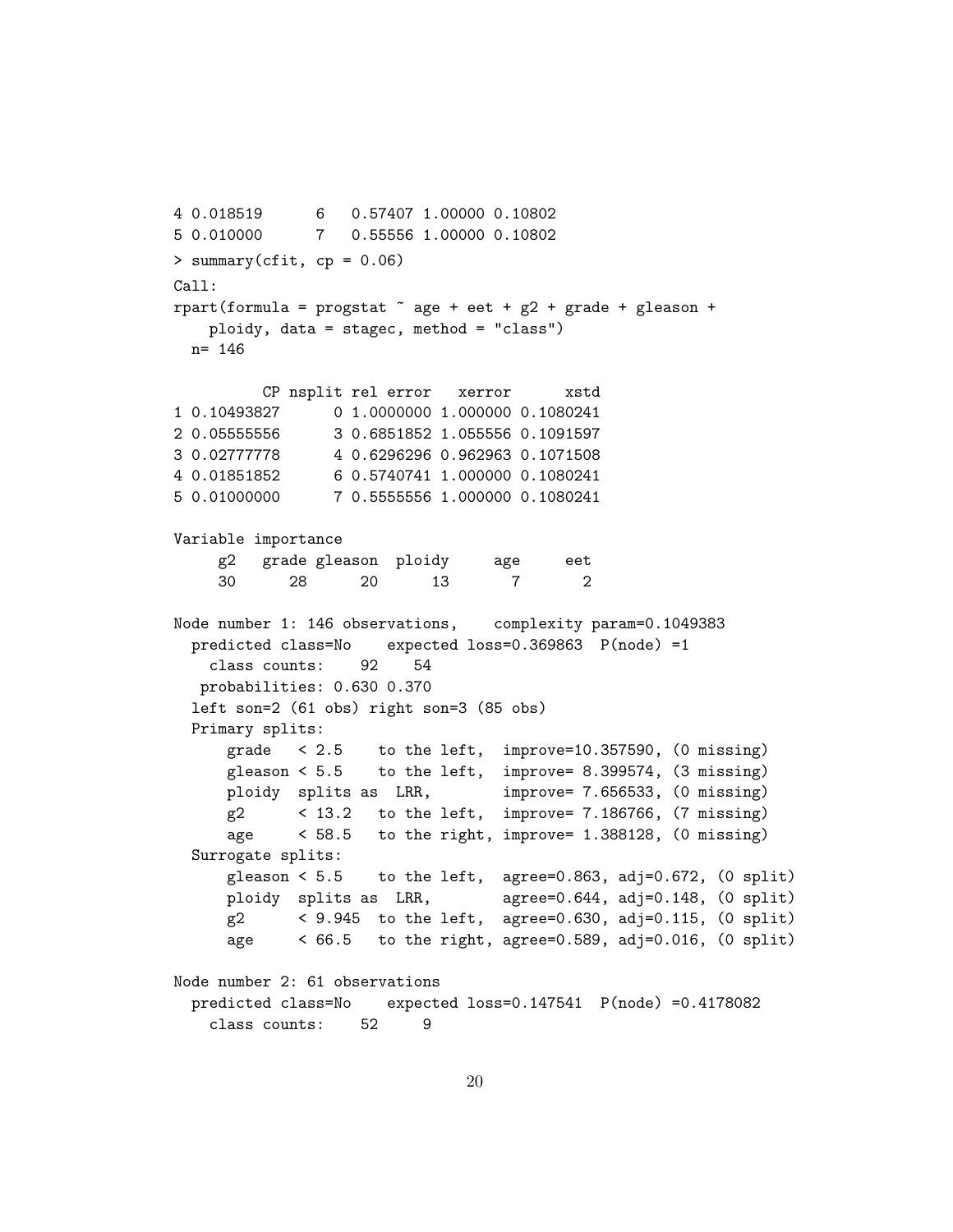probabilities: 0.852 0.148 Node number 3: 85 observations, complexity param=0.1049383 predicted class=Prog expected loss=0.4705882 P(node) =0.5821918 class counts: 40 45 probabilities: 0.471 0.529 left son=6 (40 obs) right son=7 (45 obs) Primary splits: g2 < 13.2 to the left, improve=2.1781360, (6 missing) ploidy splits as LRR, improve=1.9834830, (0 missing) age < 56.5 to the right, improve=1.6596080, (0 missing) gleason  $\leq 8.5$  to the left, improve=1.6386550, (0 missing) eet < 1.5 to the right, improve=0.1086108, (1 missing) Surrogate splits: ploidy splits as LRL, agree=0.962, adj=0.914, (6 split) age < 68.5 to the right, agree=0.608, adj=0.114, (0 split) gleason  $< 6.5$  to the left, agree=0.582, adj=0.057, (0 split) Node number 6: 40 observations predicted class=No expected loss=0.425 P(node) =0.2739726 class counts: 23 17 probabilities: 0.575 0.425 Node number 7: 45 observations, complexity param=0.1049383 predicted class=Prog expected loss=0.3777778 P(node) =0.3082192 class counts: 17 28 probabilities: 0.378 0.622 left son=14 (22 obs) right son=15 (23 obs) Primary splits: g2 < 17.91 to the right, improve=5.2414830, (1 missing) age < 62.5 to the right, improve=0.8640576, (0 missing) gleason < 7.5 to the left, improve=0.2115900, (0 missing) eet < 1.5 to the right, improve=0.1280042, (1 missing) Surrogate splits: age  $\leq 61.5$  to the right, agree=0.614, adj=0.190, (1 split) eet  $\leq 1.5$  to the right, agree=0.591, adj=0.143, (0 split) grade  $\leq 3.5$  to the right, agree=0.545, adj=0.048, (0 split) gleason  $\leq 6.5$  to the right, agree=0.545, adj=0.048, (0 split)

Node number 14: 22 observations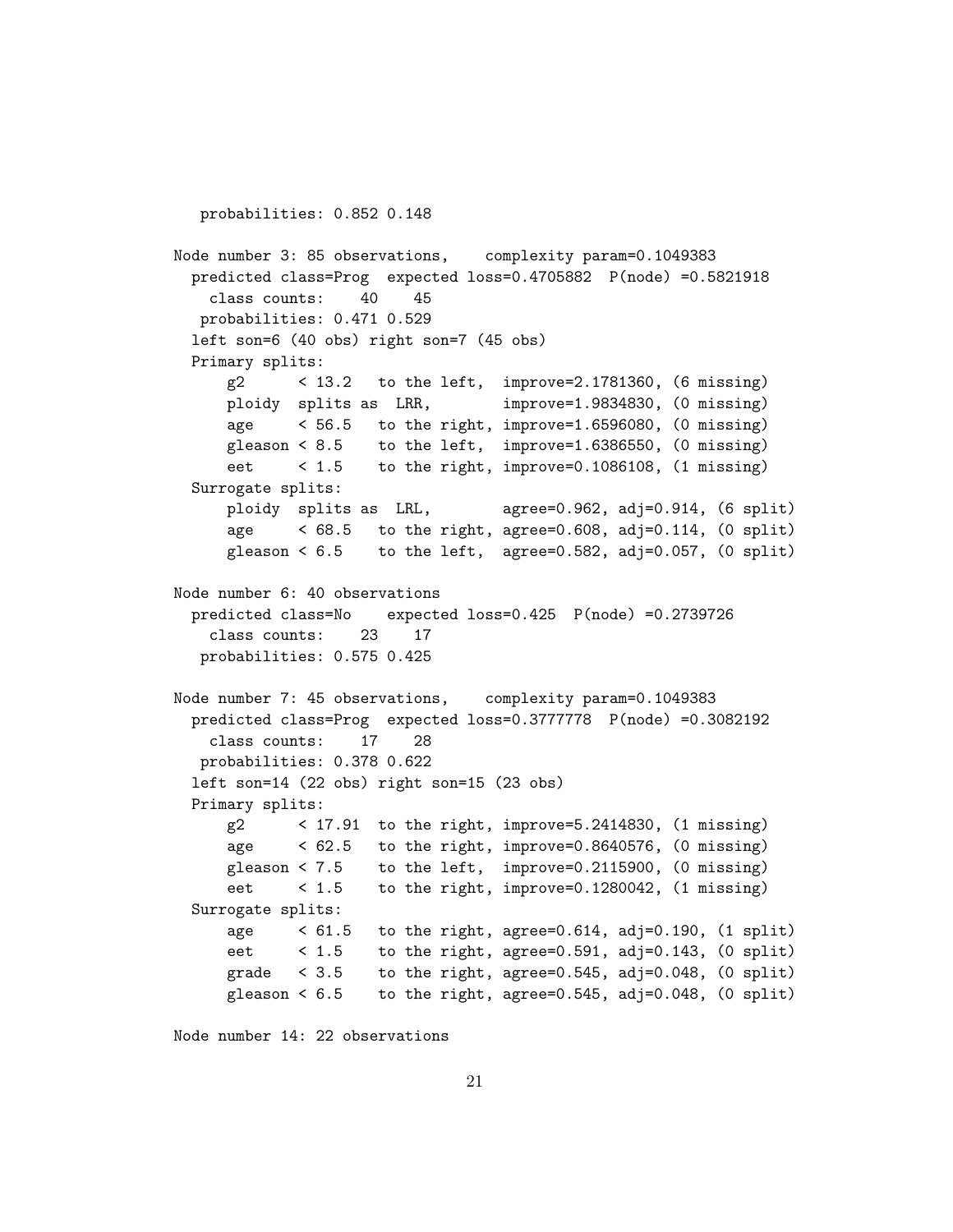```
predicted class=No expected loss=0.3636364 P(node) =0.1506849
   class counts: 14 8
  probabilities: 0.636 0.364
Node number 15: 23 observations
 predicted class=Prog expected loss=0.1304348 P(node) =0.1575342
   class counts: 3 20
  probabilities: 0.130 0.870
```
- There are 54 progressions (class 1) and 94 non-progressions, so the first node has an expected loss of  $54/146 \approx 0.37$ . (The computation is this simple only for the default priors and losses).
- Grades 1 and 2 go to the left, grades 3 and 4 to the right. The tree is arranged so that the "more severe" nodes go to the right.
- The improvement is n times the change in impurity index. In this instance, the largest improvement is for the variable grade, with an improvement of 10.36. The next best choice is Gleason score, with an improvement of 8.4. The actual values of the improvement are not so important, but their relative size gives an indication of the comparative utility of the variables.
- Ploidy is a categorical variable, with values of diploid, tetraploid, and aneuploid, in that order. (To check the order, type table(stagec\$ploidy)). All three possible splits were attempted: aneuploid+diploid vs. tetraploid, aneuploid+tetraploid vs. diploid, and aneuploid vs. diploid + tetraploid. The best split sends diploid to the right and the others to the left.
- The 2 by 2 table of diploid/non-diploid vs grade=  $1-2/3-4$  has 64% of the observations on the diagonal.

|            | $1 - 2$ |    |
|------------|---------|----|
| diploid    | 38      | 29 |
| tetraploid | 22.     | 46 |
| aneuploid  |         | 10 |

• For node 3, the primary split variable is missing on 6 subjects. All 6 are split based on the first surrogate, ploidy. Diploid and aneuploid tumors are sent to the left, tetraploid to the right. As a surrogate, eet was no better than 45/85 (go with the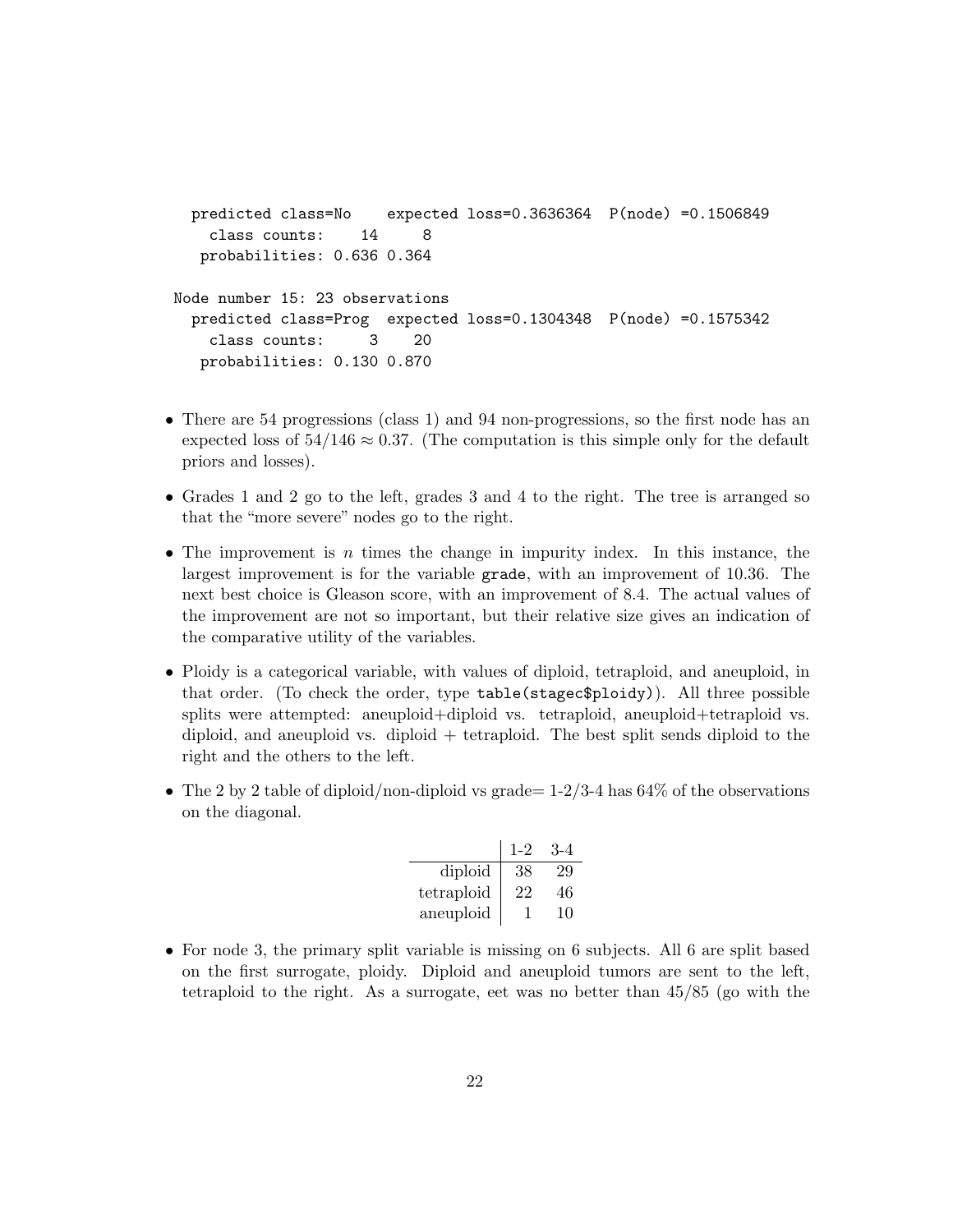majority), and was not retained.

|                   | $g2 < 13.2$   $g2 > 13.2$ |
|-------------------|---------------------------|
| Diploid/aneuploid |                           |
| Tetraploid        | 64                        |

## 6 Further options

## 6.1 Program options

The central fitting function is rpart, whose main arguments are

- formula: the model formula, as in lm and other S model fitting functions. The right hand side may contain both continuous and categorical (factor) terms. If the outcome y has more than two levels, then categorical predictors must be fit by exhaustive enumeration, which can take a very long time.
- data, weights, subset: as for other S models. Weights are not yet supported, and will be ignored if present.
- method: the type of splitting rule to use. Options at this point are classification, anova, Poisson, and exponential.
- parms: a list of method specific optional parameters. For classification, the list can contain any of: the vector of prior probabilities (component prior), the loss matrix (component loss) or the splitting index (component split). The priors must be positive and sum to 1. The loss matrix must have zeros on the diagonal and positive off-diagonal elements. The splitting index can be "gini" or "information".
- na.action: the action for missing values. The default action for rpart is na.rpart, this default is not overridden by the options(na.action) global option. The default action removes only those rows for which either the response  $y$  or all of the predictors are missing. This ability to retain partially missing observations is perhaps the single most useful feature of rpart models.
- control: a list of control parameters, usually the result of the rpart.control function. The list must contain
	- minsplit: The minimum number of observations in a node for which the routine will even try to compute a split. The default is 20. This parameter can save computation time, since smaller nodes are almost always pruned away by crossvalidation.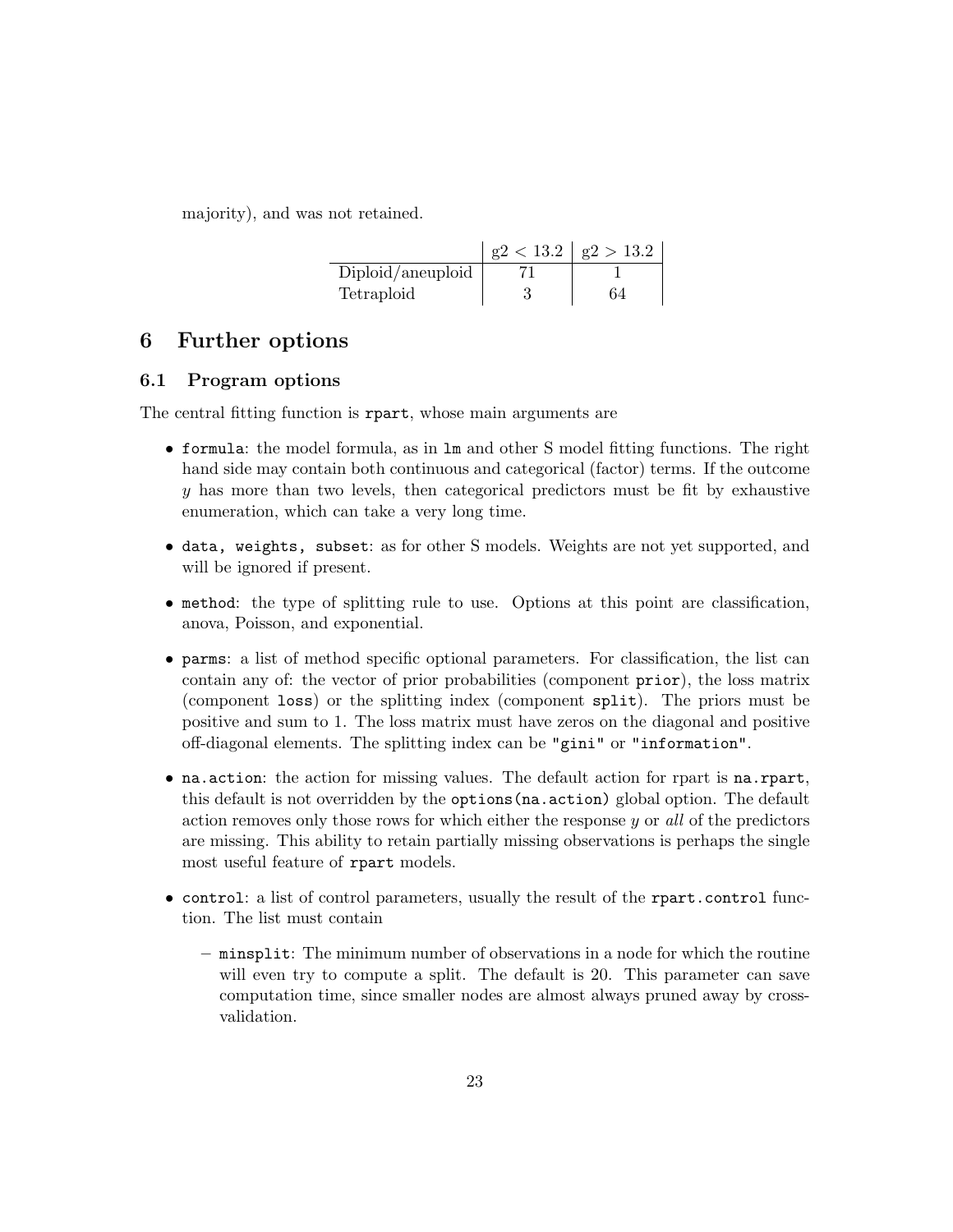- minbucket: The minimum number of observations in a terminal node. This defaults to minsplit/3.
- maxcompete: It is often useful in the printout to see not only the variable that gave the best split at a node, but also the second, third, etc best. This parameter controls the number that will be printed. It has no effect on computational time, and a small effect on the amount of memory used. The default is 4.
- xval: The number of cross-validations to be done. Usually set to zero during exploratory phases of the analysis. A value of 10, for instance, increases the compute time to 11-fold over a value of 0.
- maxsurrogate: The maximum number of surrogate variables to retain at each node. (No surrogate that does worse than "go with the majority" is printed or used). Setting this to zero will cut the computation time in half, and set usesurrogate to zero. The default is 5. Surrogates give different information than competitor splits. The competitor list asks "which other splits would have as many correct classifications", surrogates ask "which other splits would classify the same subjects in the same way", which is a harsher criteria.
- usesurrogate: A value of usesurrogate=2, the default, splits subjects in the way described previously. This is similar to CART. If the value is 0, then a subject who is missing the primary split variable does not progress further down the tree. A value of 1 is intermediate: all surrogate variables except "go with the majority" are used to send a case further down the tree.
- cp: The threshold complexity parameter.

The complexity parameter cp is, like minsplit, an advisory parameter, but is considerably more useful. It is specified according to the formula

$$
R_{cp}(T) \equiv R(T) + cp * |T| * R(T_1)
$$

where  $T_1$  is the tree with no splits,  $|T|$  is the number of splits for a tree, and R is the risk. This scaled version is much more user friendly than the original CART formula (4.1) since it is unit less. A value of cp = 1 will always result in a tree with no splits. For regression models (see next section) the scaled cp has a very direct interpretation: if any split does not increase the overall  $\mathbb{R}^2$  of the model by at least  $cp$  (where  $\mathbb{R}^2$  is the usual linear-models definition) then that split is decreed to be, a priori, not worth pursuing. The program does not split said branch any further, and saves considerable computational effort. The default value of .01 has been reasonably successful at 'pre-pruning' trees so that the cross-validation step need only remove 1 or 2 layers, but it sometimes over prunes, particularly for large data sets.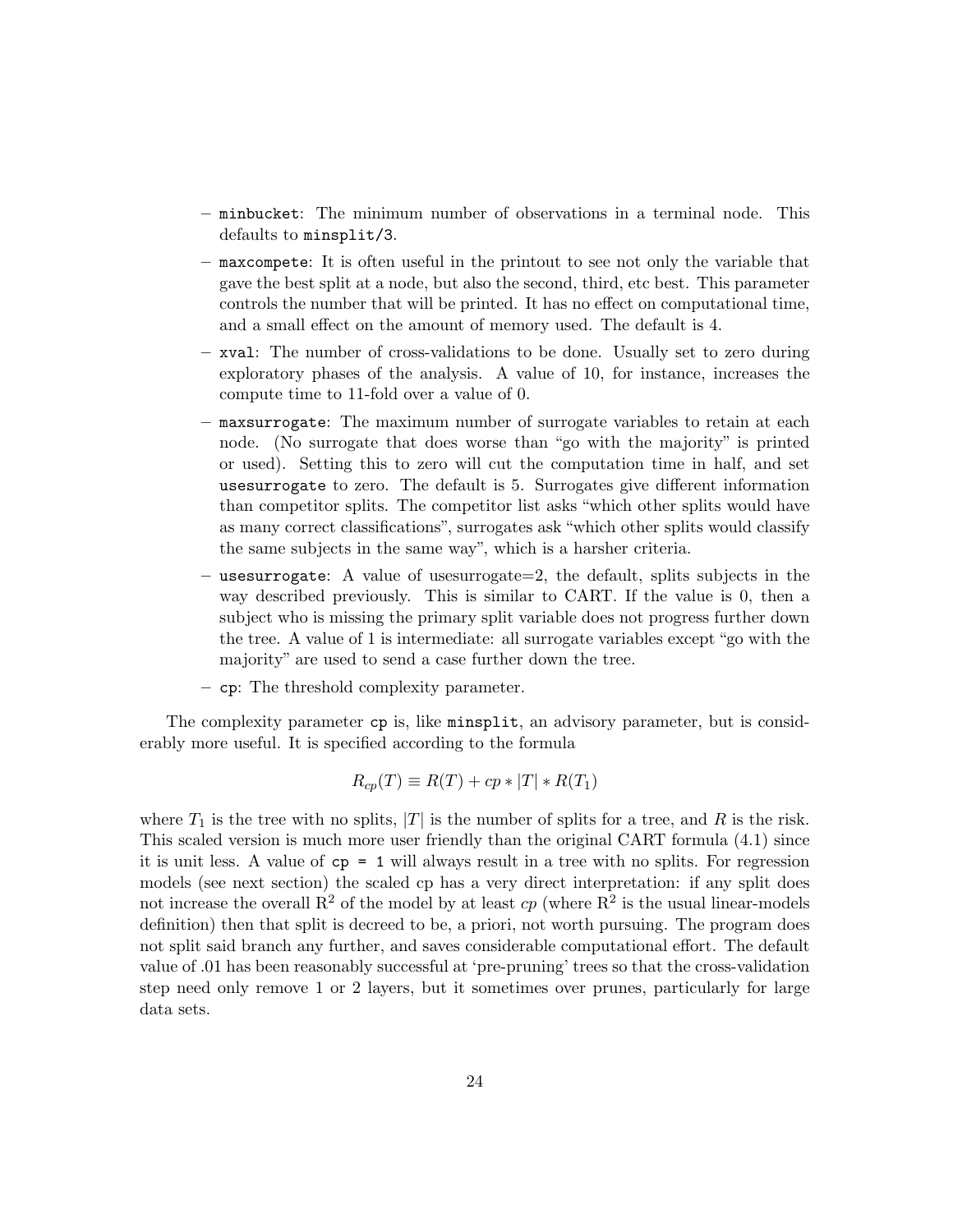### 6.2 Example: Consumer Report Auto Data

A second example using the class method demonstrates the outcome for a response with multiple  $(> 2)$  categories. We also explore the difference between Gini and information splitting rules. The dataset cu.summary contains a collection of variables from the April, 1990 Consumer Reports summary on 117 cars. For our purposes, car Reliability will be treated as the response. The variables are:

| Reliability | an ordered factor (contains NAs):                                                   |
|-------------|-------------------------------------------------------------------------------------|
|             | Much worse $\langle$ worse $\langle$ average $\langle$ better $\langle$ Much Better |
| Price       | numeric: list price in dollars, with standard equipment                             |
| Country     | factor: country where car manufactured                                              |
| Mileage     | numeric: gas mileage in miles/gallon, contains NAs                                  |
| Type        | factor: Small, Sporty, Compact, Medium, Large, Van                                  |

In the analysis we are treating reliability as an unordered outcome. Nodes potentially can be classified as Much worse, worse, average, better, or Much better, though there are none that are labeled as just "better". The 32 cars with missing response (listed as NA) were not used in the analysis. Two fits are made, one using the Gini index and the other the information index.

```
> fit1 <- rpart(Reliability ~ Price + Country + Mileage + Type,
                  data = cu.summary, <math>params = list(split = 'gini'))> fit2 <- rpart(Reliability ~ Price + Country + Mileage + Type,
                  data = cu.summary, <math>params = list(split = 'information'))> par(mfrow = c(1,2), mar = rep(0.1, 4))> plot(fitt1, margin = 0.05); text(fitt1, use.n = TRUE, cex = 0.8)> plot(fit2, margin = 0.05); text(fit2, use.n = TRUE, cex = 0.8)
```
Due to the wide labels at the bottom, we had to increase the figure space slightly and decrease the character size in order to avoid truncation at the left and right edges. Details for the first two splits in the Gini tree are

```
> summary(fit1, cp = 0.06)
Call:
rpart(formula = Reliability \tilde{ } Price + Country + Mileage + Type,
    data = cu.summary, <math>parms = list(split = "gini"))</math>n=85 (32 observations deleted due to missingness)
          CP nsplit rel error xerror xstd
1 0.30508475 0 1.0000000 1.0000000 0.07200310
```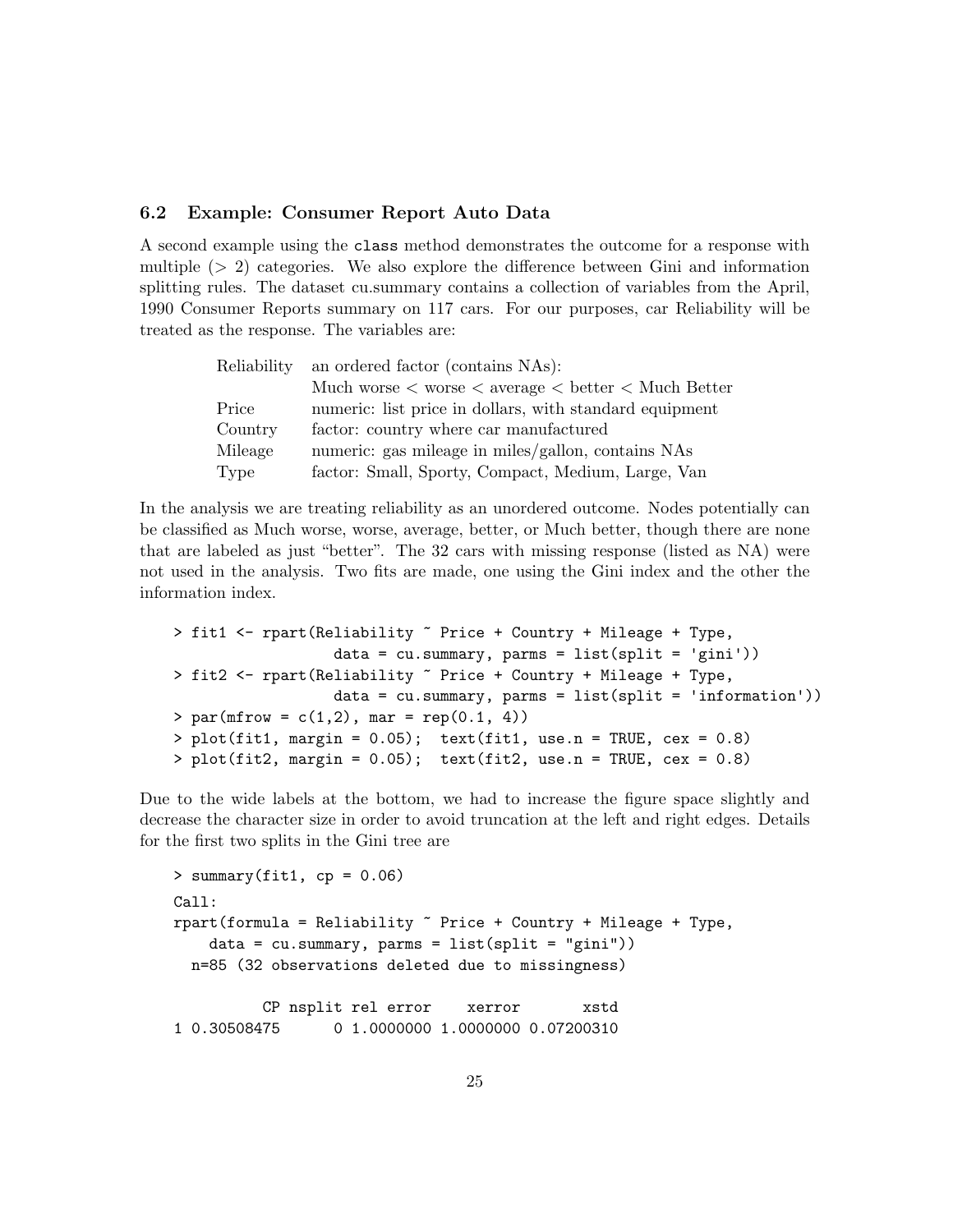

Figure 5: Displays the rpart-based model relating automobile Reliability to car type, price, and country of origin. The figure on the left uses the gini splitting index and the figure on the right uses the information splitting index.

| 2 0.08474576                                               | 1 0.6949153 0.6949153 0.07808305 |                                                            |  |
|------------------------------------------------------------|----------------------------------|------------------------------------------------------------|--|
| 3 0.05084746                                               | 2 0.6101695 0.8135593 0.07747472 |                                                            |  |
| 4 0.03389831                                               | 3 0.5593220 0.7796610 0.07786634 |                                                            |  |
| 5 0.01000000                                               | 4 0.5254237 0.7457627 0.07808305 |                                                            |  |
| Variable importance<br>Country Type Price<br>22<br>66 -    | 12                               |                                                            |  |
|                                                            |                                  |                                                            |  |
| Node number 1: 85 observations, complexity param=0.3050847 |                                  |                                                            |  |
|                                                            |                                  | predicted class=average expected loss=0.6941176 P(node) =1 |  |
| class counts: 18 12 26                                     |                                  | 8 21                                                       |  |
| probabilities: 0.212 0.141 0.306 0.094 0.247               |                                  |                                                            |  |
| $left son=2$ (58 obs) right son=3 (27 obs)                 |                                  |                                                            |  |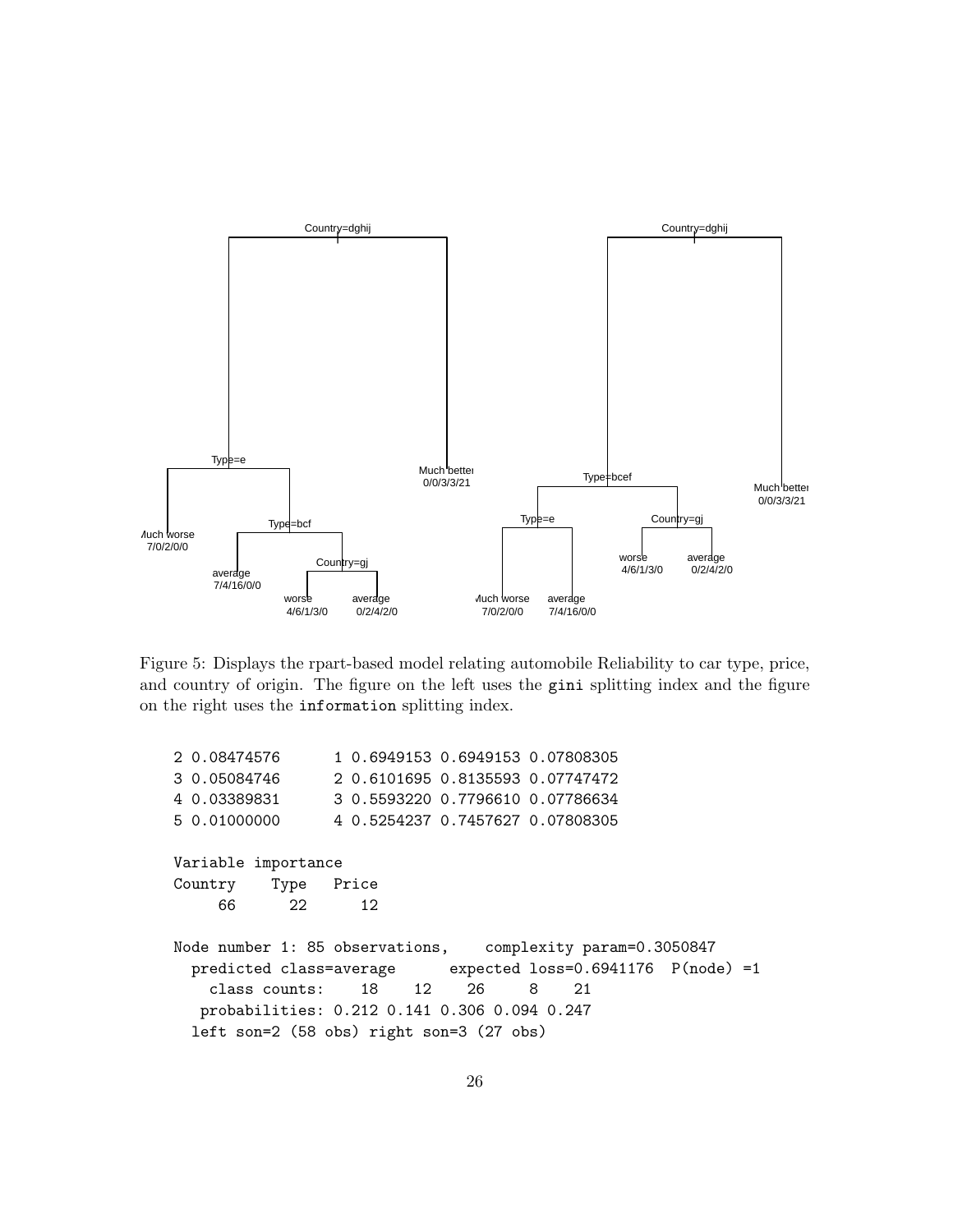Primary splits: Country splits as ---LRRLLLL, improve=15.220690, (0 missing) Type splits as RLLRLL, improve= 4.288063, (0 missing) Price < 11972.5 to the right, improve= 3.200000, (0 missing) Mileage < 24.5 to the left, improve= 2.476190, (36 missing) Node number 2: 58 observations, complexity param=0.08474576 predicted class=average expected loss=0.6034483 P(node) =0.6823529 class counts: 18 12 23 5 0 probabilities: 0.310 0.207 0.397 0.086 0.000 left son=4 (9 obs) right son=5 (49 obs) Primary splits: Type splits as RRRRLR, improve=3.186567, (0 missing) Price < 11232.5 to the left, improve=2.563521, (0 missing) Mileage < 24.5 to the left, improve=1.801587, (30 missing) Country splits as ---L--RLRL, improve=1.329310, (0 missing) Node number 3: 27 observations predicted class=Much better expected loss=0.2222222 P(node) =0.3176471 class counts: 0 0 3 3 21 probabilities: 0.000 0.000 0.111 0.111 0.778 Node number 4: 9 observations predicted class=Much worse expected loss=0.2222222 P(node) =0.1058824 class counts: 7 0 2 0 0 probabilities: 0.778 0.000 0.222 0.000 0.000 Node number 5: 49 observations predicted class=average expected loss=0.5714286 P(node) =0.5764706 class counts: 11 12 21 5 0 probabilities: 0.224 0.245 0.429 0.102 0.000 And for the information splitting the first split is > fit3 <- rpart(Reliability ~ Price + Country + Mileage + Type,

```
data=cu.summary, parms=list(split='information'),
                 maxdepth=2)
> summary(fit3)
Call:
rpart(formula = Reliability \tilde{ } Price + Country + Mileage + Type,
```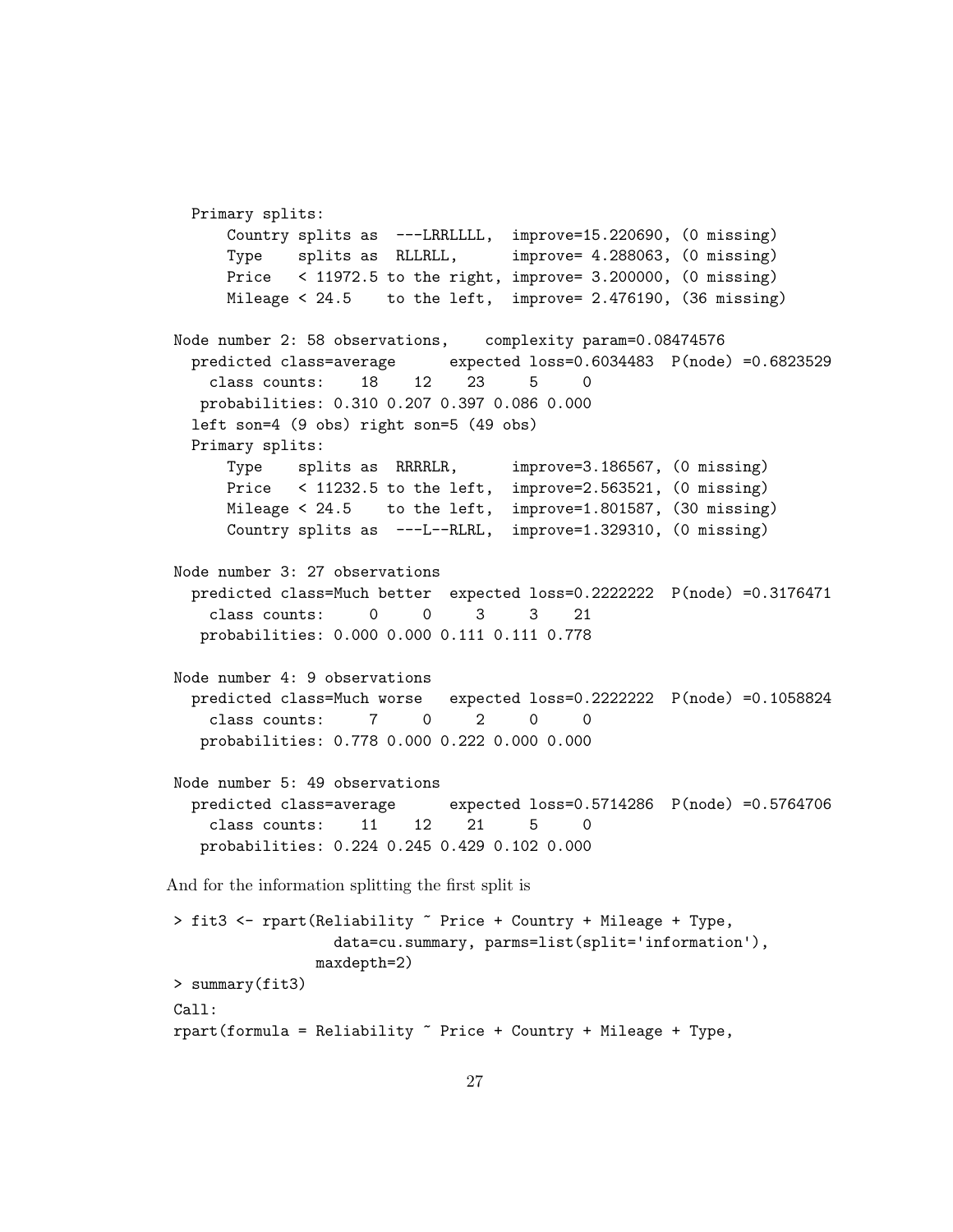data = cu.summary, parms = list(split = "information"), maxdepth = 2) n=85 (32 observations deleted due to missingness) CP nsplit rel error xerror xstd 1 0.30508475 0 1.0000000 1.0000000 0.07200310 2 0.05084746 1 0.6949153 0.7118644 0.07812633 3 0.01000000 2 0.6440678 0.7457627 0.07808305 Variable importance Country Type Price 73 16 11 Node number 1: 85 observations, complexity param=0.3050847 predicted class=average expected loss=0.6941176 P(node) =1 class counts: 18 12 26 8 21 probabilities: 0.212 0.141 0.306 0.094 0.247 left son=2 (58 obs) right son=3 (27 obs) Primary splits: Country splits as ---LRRLLLL, improve=38.541250, (0 missing) Type splits as RLLRLL, improve=11.333260, (0 missing) Price < 11972.5 to the right, improve= 6.241277, (0 missing) Mileage < 24.5 to the left, improve= 5.548285, (36 missing) Node number 2: 58 observations, complexity param=0.05084746 predicted class=average expected loss=0.6034483 P(node) =0.6823529 class counts: 18 12 23 5 0 probabilities: 0.310 0.207 0.397 0.086 0.000 left son=4 (36 obs) right son=5 (22 obs) Primary splits: Type splits as RLLRLL, improve=9.280711, (0 missing) Price < 11232.5 to the left, improve=5.608640, (0 missing) Mileage < 24.5 to the left, improve=5.593989, (30 missing) Country splits as ---L--RRRL, improve=2.891017, (0 missing) Surrogate splits: Price < 10970 to the right, agree=0.879, adj=0.682, (0 split) Country splits as ---R--RRRL, agree=0.793, adj=0.455, (0 split) Node number 3: 27 observations predicted class=Much better expected loss=0.2222222 P(node) =0.3176471 class counts: 0 0 3 3 21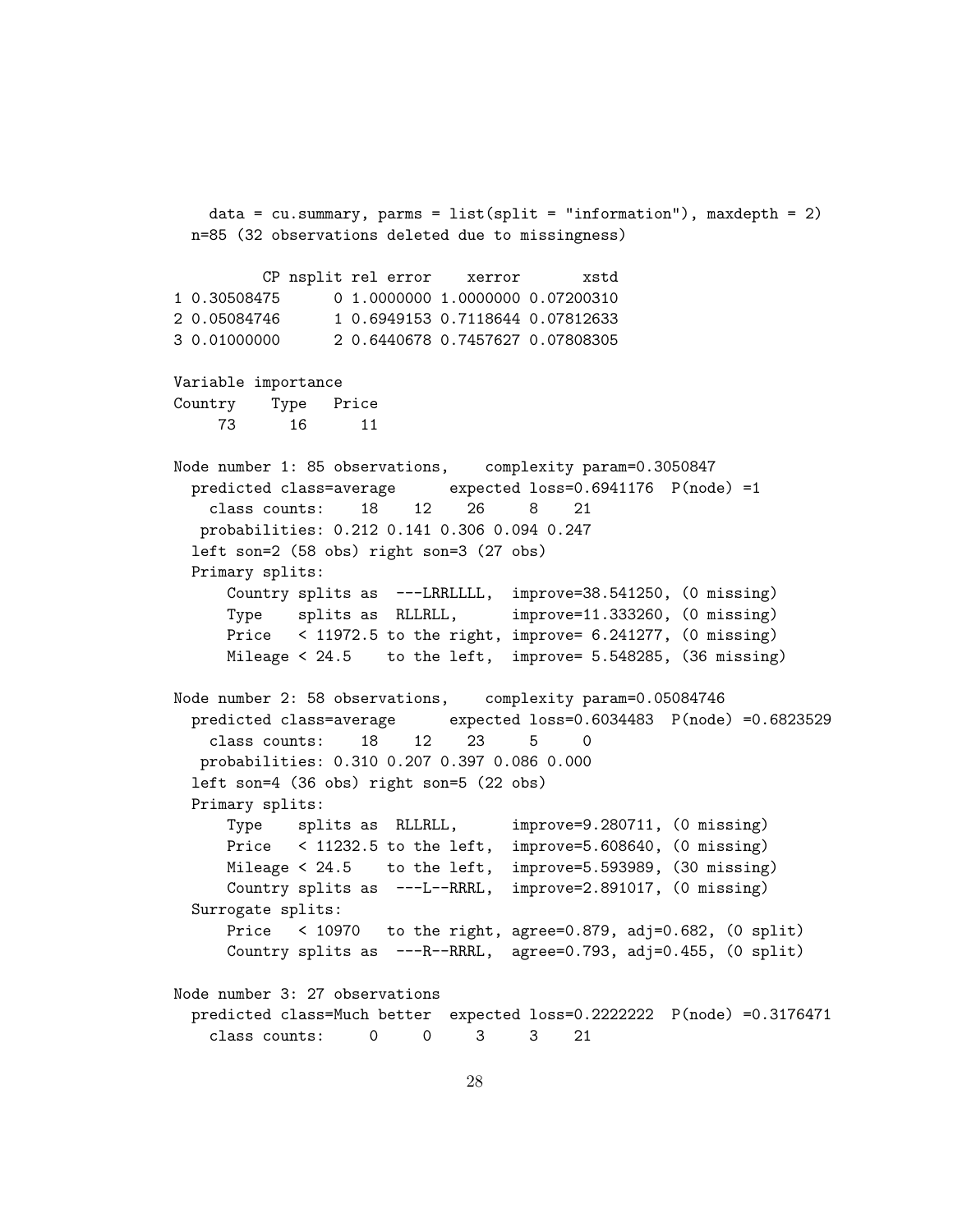probabilities: 0.000 0.000 0.111 0.111 0.778 Node number 4: 36 observations predicted class=average expected loss=0.5 P(node) =0.4235294 class counts: 14 4 18 0 0 probabilities: 0.389 0.111 0.500 0.000 0.000 Node number 5: 22 observations predicted class=worse expected loss=0.6363636 P(node) =0.2588235 class counts: 4 8 5 5 0 probabilities: 0.182 0.364 0.227 0.227 0.000

The first 3 countries (Brazil, England, France) had only one or two cars in the listing, all of which were missing the reliability variable. There are no entries for these countries in the first node, leading to the − symbol for the rule. The information measure has larger "improvements", consistent with the difference in scaling between the information and Gini criteria shown in figure 2, but the relative merits of different splits are fairly stable.

The two rules do not choose the same primary split at node 2. The data at this point are

|             |   | Compact Large Medium Small Sporty |  | Van |
|-------------|---|-----------------------------------|--|-----|
| Much worse  |   |                                   |  |     |
| worse       |   |                                   |  |     |
| average     | 3 |                                   |  |     |
| better      |   |                                   |  |     |
| Much better |   |                                   |  |     |

Since there are 6 different categories, all  $2^5 = 32$  different combinations were explored, and as it turns out there are several with a nearly identical improvement. The Gini and information criteria make different "random" choices from this set of near ties. For the Gini index, Sporty vs others and Compact/Small vs others have improvements of 3.19 and 3.12, respectively. For the information index, the improvements are 6.21 versus 9.28. Thus the Gini index picks the first rule and information the second. Interestingly, the two splitting criteria arrive at exactly the same final nodes, for the full tree, although by different paths. (Compare the class counts of the terminal nodes).

We have said that for a categorical predictor with m levels, all  $2^{m-1}$  different possible splits are tested.. When there are a large number of categories for the predictor, the computational burden of evaluating all of these subsets can become large. For instance, the call rpart(Reliability  $\ldots$ , data=car90) does not return for a *long*, long time: one of the predictors in that data set is an unordered factor with 30 levels! Luckily, for any ordered outcome there is a computational shortcut that allows the program to find the best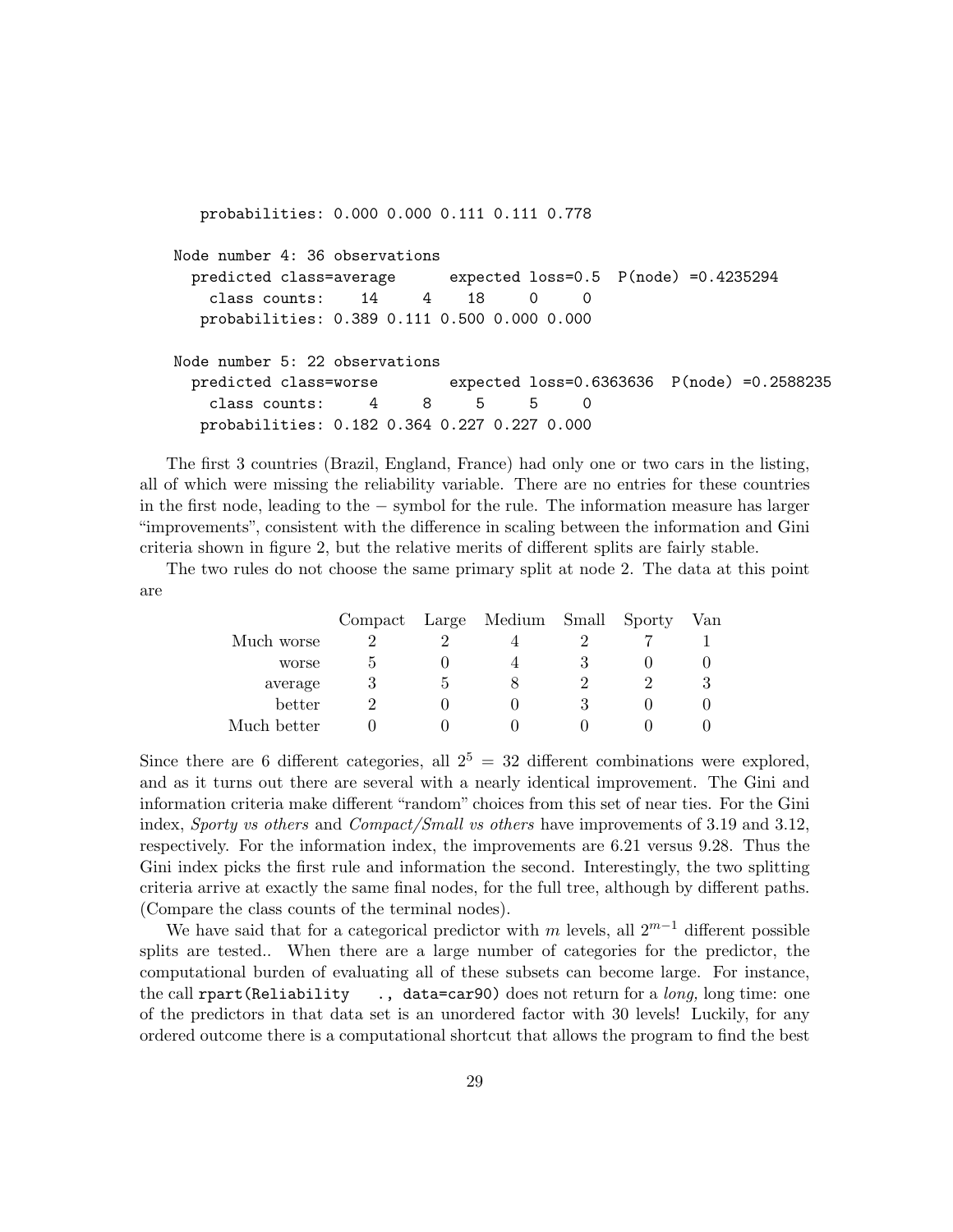split using only  $m-1$  comparisons. This includes the classification method when there are only two categories, along with the anova and Poisson methods to be introduced later.

### 6.3 Example: Kyphosis data

A third class method example explores the parameters prior and loss. The dataset kyphosis has 81 rows representing data on 81 children who have had corrective spinal surgery. The variables are:

|  | Kyphosis | factor: postoperative deformity is present/absent                     |
|--|----------|-----------------------------------------------------------------------|
|  | Age      | numeric: age of child in months                                       |
|  | Number   | numeric: number of vertebrae involved in operation                    |
|  | Start    | numeric: beginning of the range of vertebrae involved                 |
|  |          |                                                                       |
|  |          | > lmat <- matrix $(c(0,3, 4,0))$ , nrow = 2, ncol = 2, byrow = FALSE) |
|  |          | > fit1 <- rpart(Kyphosis ~ Age + Number + Start, data = kyphosis)     |
|  |          | > fit2 <- rpart(Kyphosis ~ Age + Number + Start, data = kyphosis,     |
|  |          | $params = list(prior = c(0.65, 0.35)))$                               |
|  |          | > fit3 <- rpart(Kyphosis ~ Age + Number + Start, data = kyphosis,     |
|  |          | $params = list_loss = lmat))$                                         |
|  |          | > par(mfrow = $c(1, 3)$ , mar = rep(0.1, 4))                          |
|  |          | > $plot(fit1);$ $text(fit1, use.n = TRUE, all = TRUE, cex = 0.8)$     |
|  |          | > $plot(fit2);$ text(fit2, use.n = TRUE, all = TRUE, cex = 0.8)       |
|  |          | > $plot(fit3);$ text(fit3, use.n = TRUE, all = TRUE, cex = 0.8)       |

This example shows how even the initial split changes depending on the prior and loss that are specified. The first and third fits have the same initial split (Start  $< 8.5$ ), but the improvement differs. The second fit splits Start at 12.5 which moves 46 people to the left instead of 62.

Looking at the leftmost tree, we see that the sequence of splits on the left hand branch yields only a single node classified as present. For any loss greater than 4 to 3, the routine will instead classify this node as *absent*, and the entire left side of the tree collapses, as seen in the right hand figure. This is not unusual — the most common effect of alternate loss matrices is to change the amount of pruning in the tree, more pruning in some branches and less in others, rather than to change the choice of splits.

The first node from the default tree is

Node number 1: 81 observations, complexity param=0.1765 predicted class= absent expected loss= 0.2099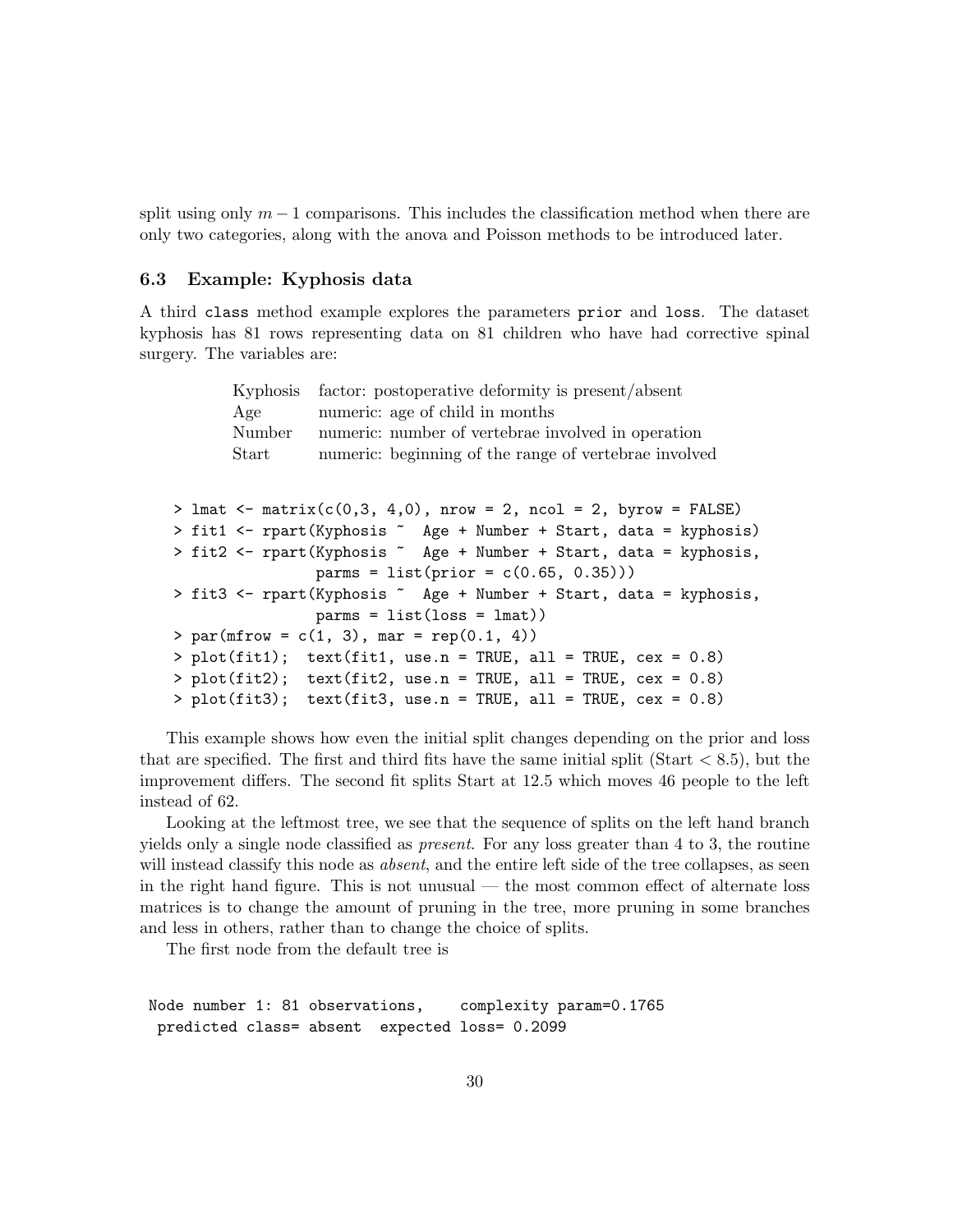

Figure 6: Displays the rpart-based models for the presence/absence of kyphosis. The figure on the left uses the default prior (0.79,0.21) and loss; the middle figure uses the userdefined prior (0.65,0.35) and default loss; and the third figure uses the default prior and the user-defined loss  $L(1, 2) = 3, L(2, 1) = 2$ .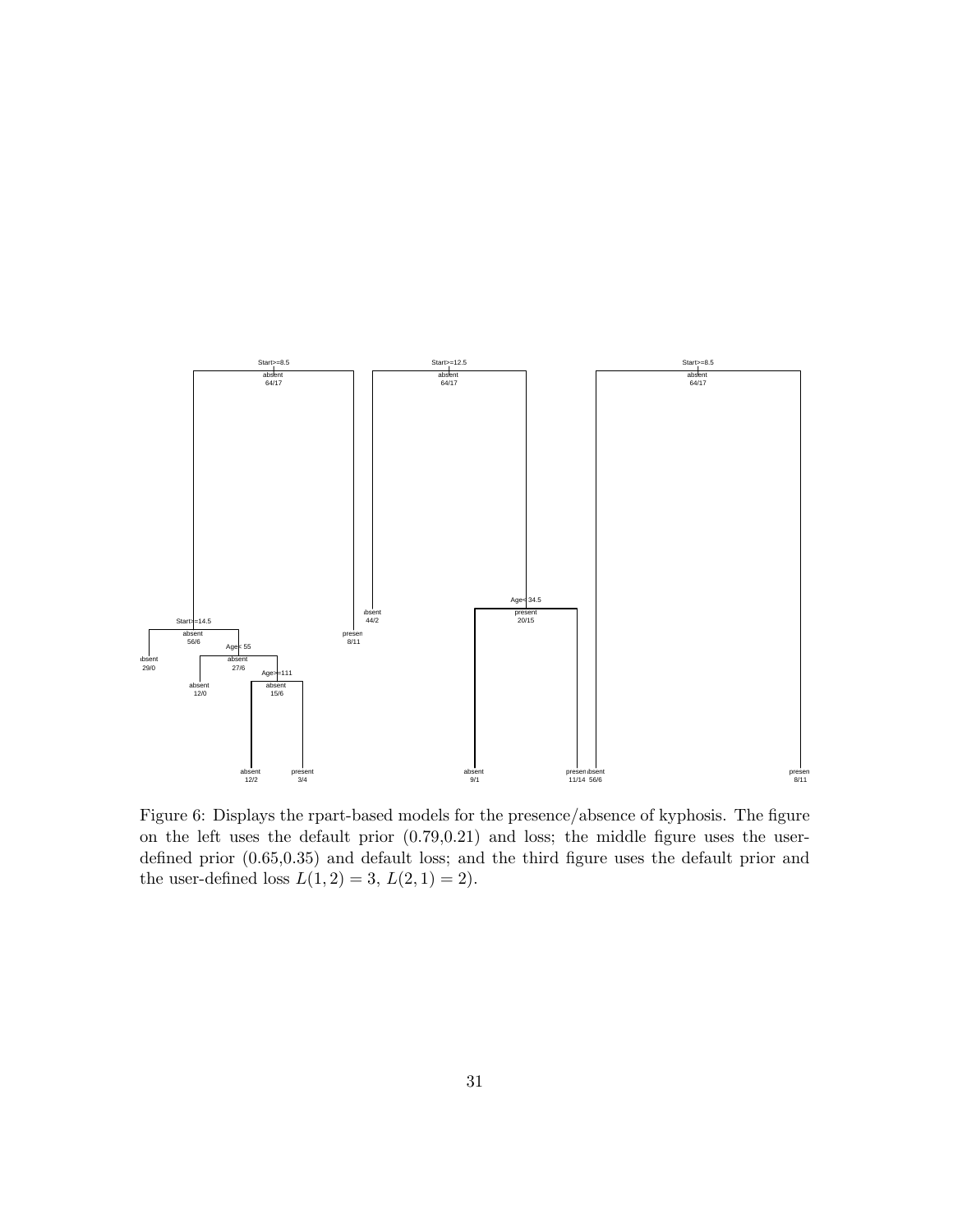```
class counts: 64 17
   probabilities: 0.7901 0.2099
 left son=2 (62 obs) right son=3 (19 obs)
 Primary splits:
     Start < 8.5 to the right, improve=6.762, (0 missing)
     Number < 5.5 to the left, improve=2.867, (0 missing)
     Age < 39.5 to the left, improve=2.250, (0 missing)
 Surrogate splits:
     Number < 6.5 to the left, agree=0.8025, (0 split)
  The fit using the prior (0.65,0.35) is
Node number 1: 81 observations, complexity param=0.302
 predicted class= absent expected loss= 0.35
    class counts: 64 17
   probabilities: 0.65 0.35
 left son=2 (46 obs) right son=3 (35 obs)
 Primary splits:
     Start < 12.5 to the right, improve=10.900, (0 missing)
     Number < 4.5 to the left, improve= 5.087, (0 missing)
     Age < 39.5 to the left, improve= 4.635, (0 missing)
 Surrogate splits:
     Number < 3.5 to the left, agree=0.6667, (0 split)
  And first split under 4/3 losses is
Node number 1: 81 observations, complexity param=0.01961
 predicted class= absent expected loss= 0.6296
    class counts: 64 17
   probabilities: 0.7901 0.2099
 left son=2 (62 obs) right son=3 (19 obs)
 Primary splits:
      Start < 8.5 to the right, improve=5.077, (0 missing)
     Number < 5.5 to the left, improve=2.165, (0 missing)
     Age < 39.5 to the left, improve=1.535, (0 missing)
 Surrogate splits:
     Number < 6.5 to the left, agree=0.8025, (0 split)
```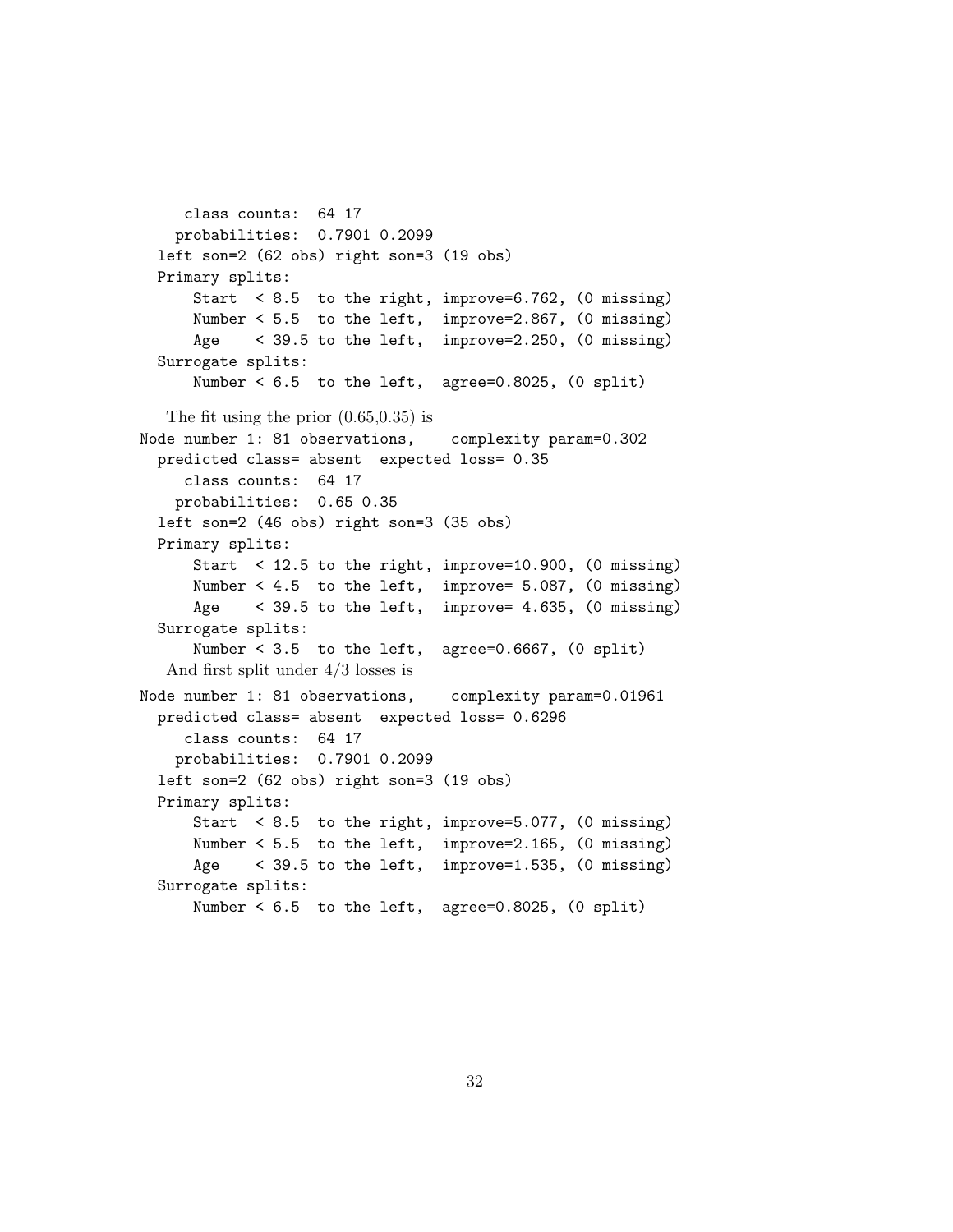## 7 Regression

## 7.1 Definition

Up to this point the classification problem has been used to define and motivate our formulae. However, the partitioning procedure is quite general and can be extended by specifying 5 "ingredients":

- A splitting criterion, which is used to decide which variable gives the best split. For classification this was either the Gini or log-likelihood function. In the anova method the splitting criteria is  $SS_T - (SS_L + SS_R)$ , where  $SS_T = \sum (y_i - \bar{y})^2$  is the sum of squares for the node, and  $SS_R$ ,  $SS_L$  are the sums of squares for the right and left son, respectively. This is equivalent to choosing the split to maximize the between-groups sum-of-squares in a simple analysis of variance. This rule is identical to the regression option for tree.
- A summary statistic or vector, which is used to describe a node. The first element of the vector is considered to be the fitted value. For the anova method this is the mean of the node; for classification the response is the predicted class followed by the vector of class probabilities.
- The error of a node. This will be the variance of  $y$  for anova, and the predicted loss for classification.
- The prediction error for a new observation, assigned to the node. For anova this is  $(y_{new} - \bar{y}).$
- Any necessary initialization.

The anova method leads to regression trees; it is the default method if  $y$  a simple numeric vector, i.e., not a factor, matrix, or survival object.

## 7.2 Example: Consumer Report car data

The dataset car90 contains a collection of variables from the April, 1990 Consumer Reports; it has 34 variables on 111 cars. We've excluded 3 variables: tire size and model name because they are factors with a very large number of levels whose printout does not fit well in this report's page size, and rim size because it is too good a predictor of price and leads to a less interesting illustration. (Tiny cars are cheaper and have small rims.)

```
> cars <- car90[, -match(c("Rim", "Tires", "Model2"), names(car90))]
> carfit <- rpart(Price/1000 ~ ., data=cars)
> carfit
```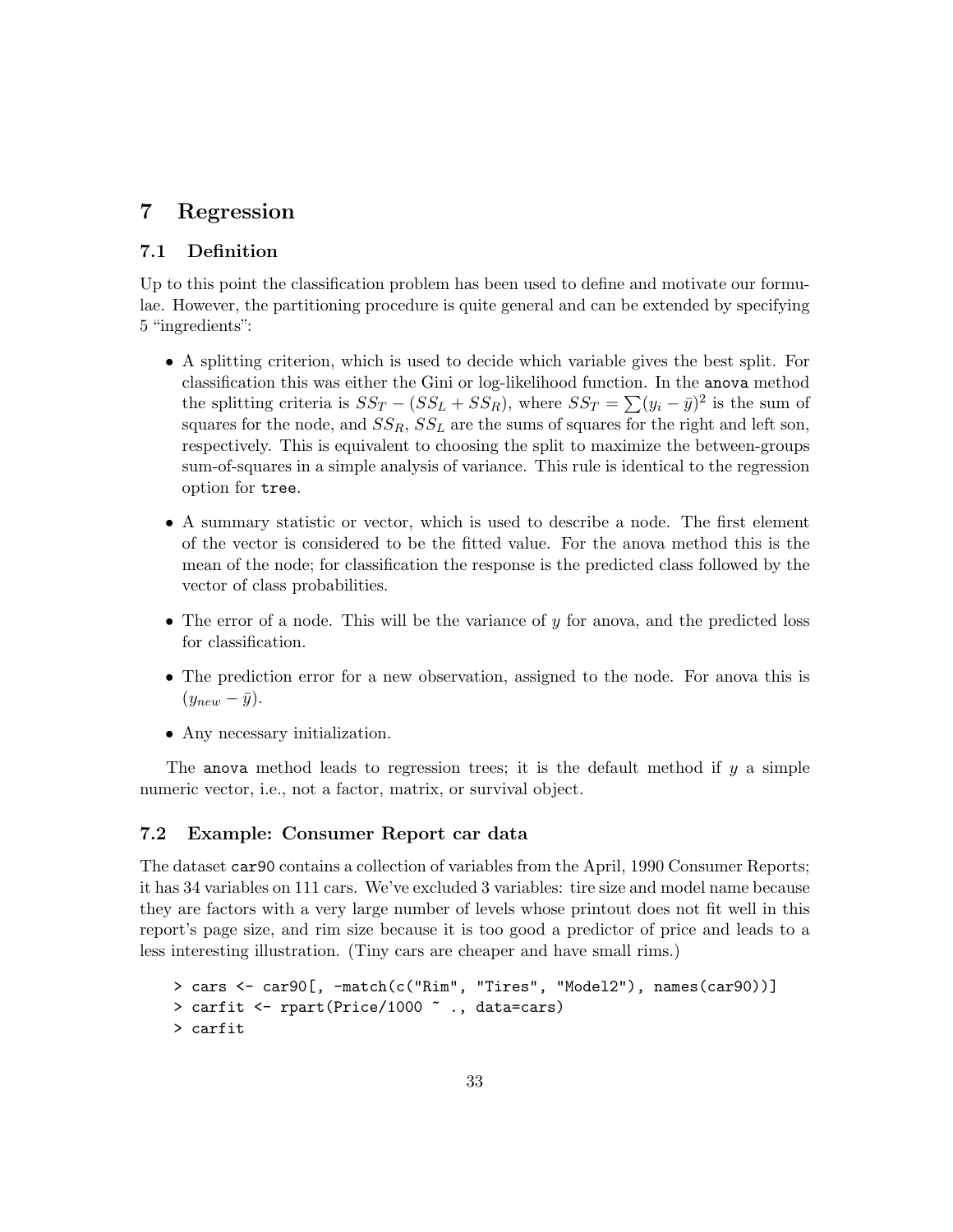```
n=105 (6 observations deleted due to missingness)
node), split, n, deviance, yval
     * denotes terminal node
 1) root 105 7118.26700 15.805220
   2) Disp< 156 70 1491.62800 11.855870
    4) Country=Brazil,Japan,Japan/USA,Korea,Mexico,USA 58 421.21470 10.318470
      8) Type=Small 21 50.30983 7.629048 *
      9) Type=Compact, Medium, Sporty, Van 37 132.80330 11.844890 *
    5) Country=France,Germany,Sweden 12 270.72330 19.286670 *
   3) Disp>=156 35 2351.19600 23.703910
    6) HP.revs< 5550 24 980.27790 20.388710
      12) Disp< 267.5 16 395.99670 17.820060 *
     13) Disp>=267.5 8 267.58000 25.526000 *
    7) HP.revs>=5550 11 531.63680 30.937090 *
> printcp(carfit)
Regression tree:
rpart(formula = Price/1000 \degree., data = cars)
Variables actually used in tree construction:
[1] Country Disp HP.revs Type
Root node error: 7118.3/105 = 67.793
n=105 (6 observations deleted due to missingness)
       CP nsplit rel error xerror xstd
1 0.460146 0 1.00000 1.01790 0.162343
2 0.117905 1 0.53985 0.74725 0.109078
3 0.112343 2 0.42195 0.74740 0.112607
4 0.044491 3 0.30961 0.53108 0.093947
5 0.033449 4 0.26511 0.50206 0.099952
6 0.010000 5 0.23166 0.47556 0.119522
```
- The relative error is  $1 R^2$ , similar to linear regression. The xerror is related to the PRESS statistic. The first split appears to improve the fit the most. The last split adds little improvement to the apparent error, and increases the cross-validated error.
- The 1-SE rule would choose a tree with 3 splits.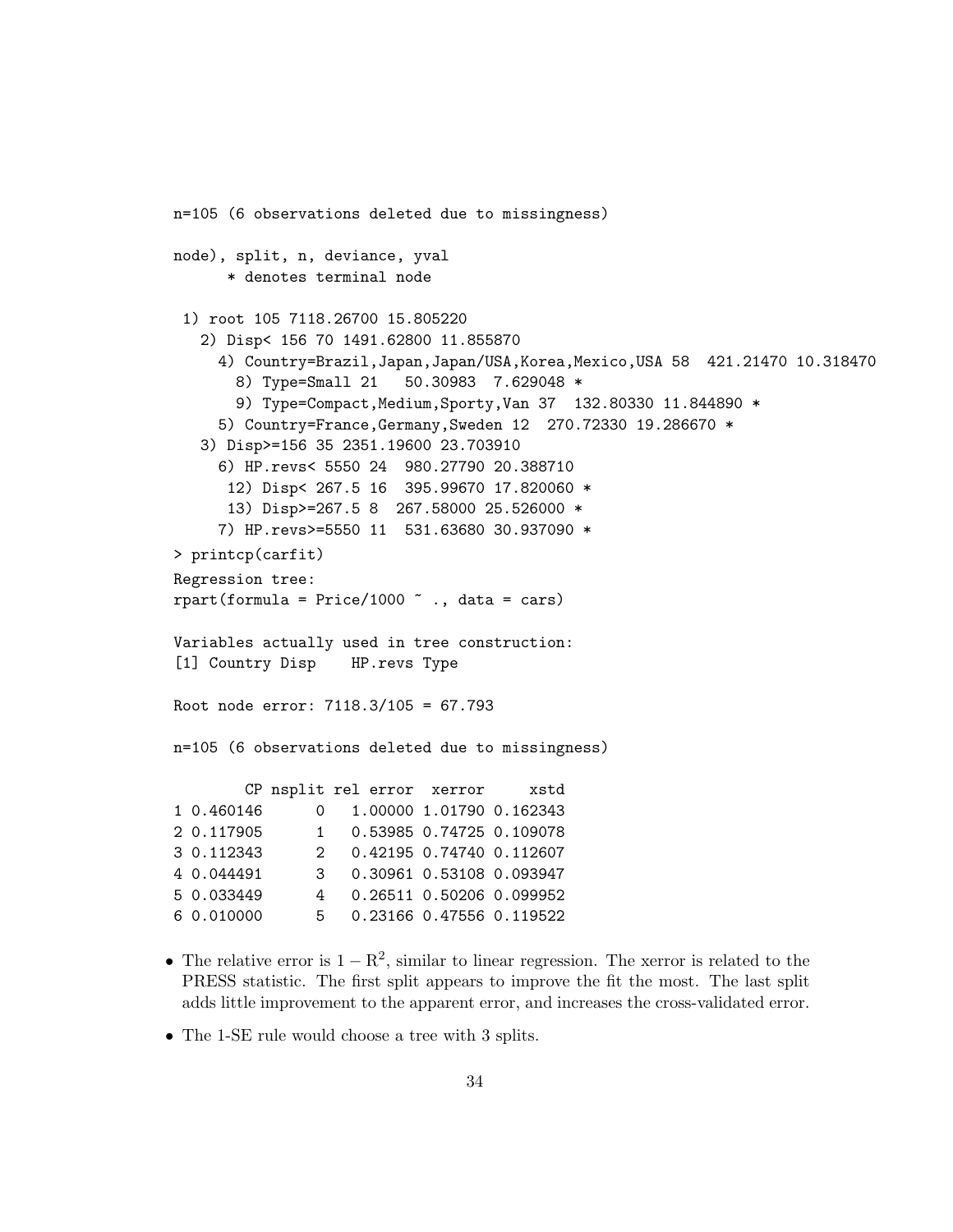- This is a case where the default cp value of 0.01 may have over pruned the tree, since the cross-validated error is barely at a minimum. A rerun with the cp threshold at .001 gave little change, however.
- For any CP value between Sexprround(temp[3,1],2) and 0.12 the best model has one split; for any CP value between 0.04 and 0.11 the best model is with 2 splits; and so on.

The print and summary commands also recognizes the cp option, which allows the user to look at only the top few splits.

```
> summary(carfit, cp = 0.1)
Call:
rpart(formula = Price/1000 \degree., data = cars)
 n=105 (6 observations deleted due to missingness)
        CP nsplit rel error xerror xstd
1 0.46014608 0 1.0000000 1.0179023 0.16234348
2 0.11790530 1 0.5398539 0.7472517 0.10907817
3 0.11234341 2 0.4219486 0.7473962 0.11260680
4 0.04449133 3 0.3096052 0.5310798 0.09394681
5 0.03344936 4 0.2651139 0.5020607 0.09995235
6 0.01000000 5 0.2316645 0.4755624 0.11952205
Variable importance
     Disp Disp2 Weight Tank HP
       19 18 13 12 11
Wheel.base Country HP.revs Gear2 Front.Hd
       9 6 4 3 1
     Type Length Steering Width
       1 1 1 1
Node number 1: 105 observations, complexity param=0.4601461
 mean=15.80522, MSE=67.79302
 left son=2 (70 obs) right son=3 (35 obs)
 Primary splits:
     Disp < 156 to the left, improve=0.4601461, (0 missing)
     Disp2 < 2.55 to the left, improve=0.4601461, (0 missing)
     HP < 154 to the left, improve=0.4548845, (0 missing)
     Tank < 17.8 to the left, improve=0.4431325, (0 missing)
```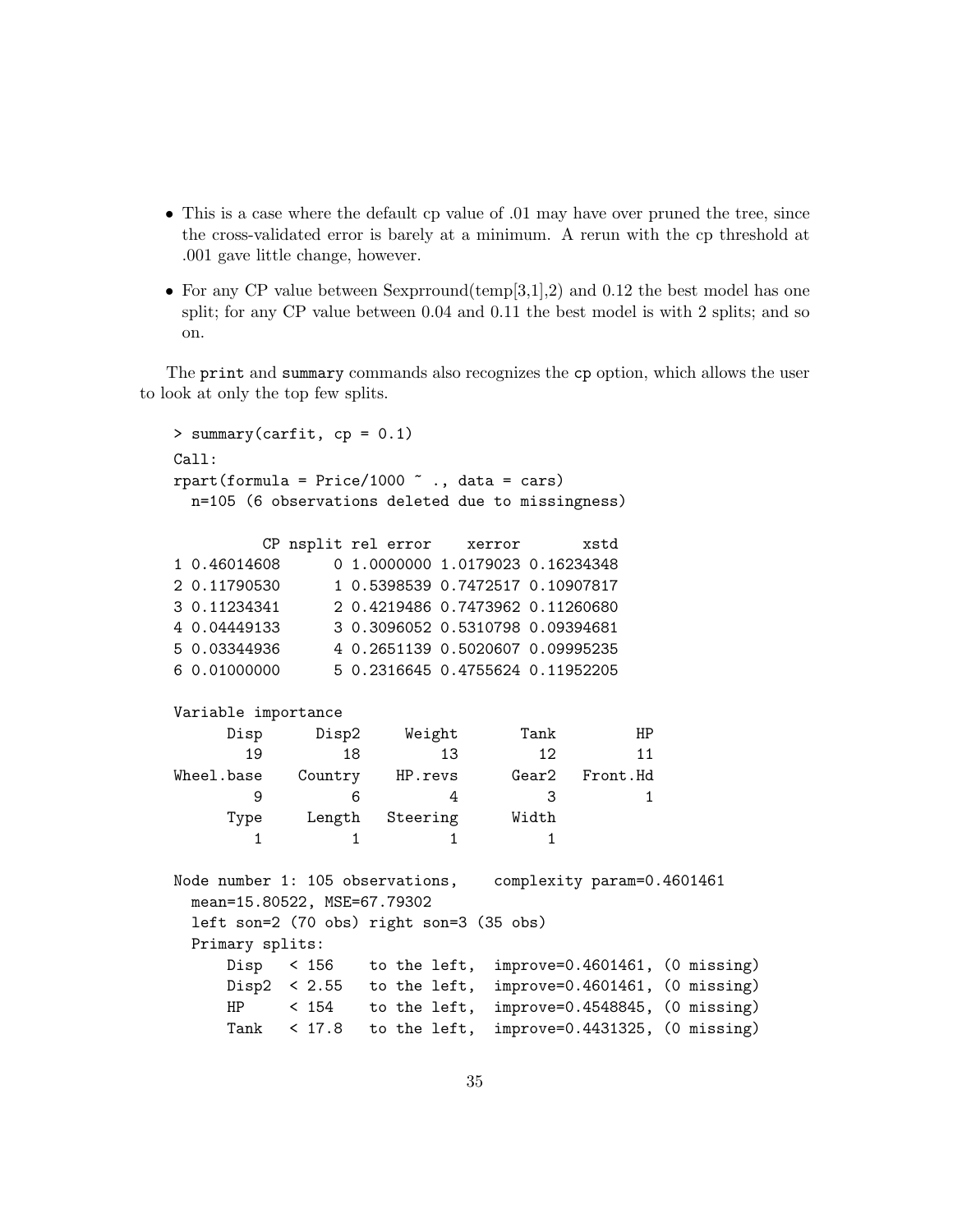Weight < 2890 to the left, improve=0.3912428, (0 missing) Surrogate splits: Disp2  $\leq$  2.55 to the left, agree=1.000, adj=1.000, (0 split) Weight < 3095 to the left, agree=0.914, adj=0.743, (0 split) HP < 139 to the left, agree=0.895, adj=0.686, (0 split) Tank < 17.95 to the left, agree=0.895, adj=0.686, (0 split) Wheel.base <  $105.5$  to the left, agree=0.857, adj=0.571, (0 split) Node number 2: 70 observations, complexity param=0.1123434 mean=11.85587, MSE=21.30898 left son=4 (58 obs) right son=5 (12 obs) Primary splits: Country splits as L-RRLLLLRL, improve=0.5361191, (0 missing) Tank < 15.65 to the left, improve=0.3805426, (0 missing) Weight < 2567.5 to the left, improve=0.3691043, (0 missing) Type splits as R-RLRR, improve=0.3649737, (0 missing) HP < 105.5 to the left, improve=0.3577873, (0 missing) Surrogate splits: Tank < 17.8 to the left, agree=0.857, adj=0.167, (0 split) Rear.Seating < 28.75 to the left, agree=0.843, adj=0.083, (0 split) Node number 3: 35 observations, complexity param=0.1179053 mean=23.70391, MSE=67.17703 left son=6 (24 obs) right son=7 (11 obs) Primary splits: HP.revs < 5550 to the left, improve=0.3569594, (0 missing) HP < 173.5 to the left, improve=0.3146835, (0 missing) Frt.Shld < 57.75 to the right, improve=0.2554028, (0 missing) Front.Hd < 3.25 to the right, improve=0.2278477, (0 missing) Type splits as RLR-RL, improve=0.2178764, (0 missing) Surrogate splits: Country splits as -R-RR----L, agree=0.886, adj=0.636, (0 split) Gear2 < 2.735 to the left, agree=0.886, adj=0.636, (0 split) Disp < 172.5 to the right, agree=0.800, adj=0.364, (0 split) Disp2  $\leq$  2.85 to the right, agree=0.800, adj=0.364, (0 split) Front.Hd <  $3.25$  to the right, agree=0.800, adj=0.364, (0 split) Node number 4: 58 observations

```
mean=10.31847, MSE=7.262322
```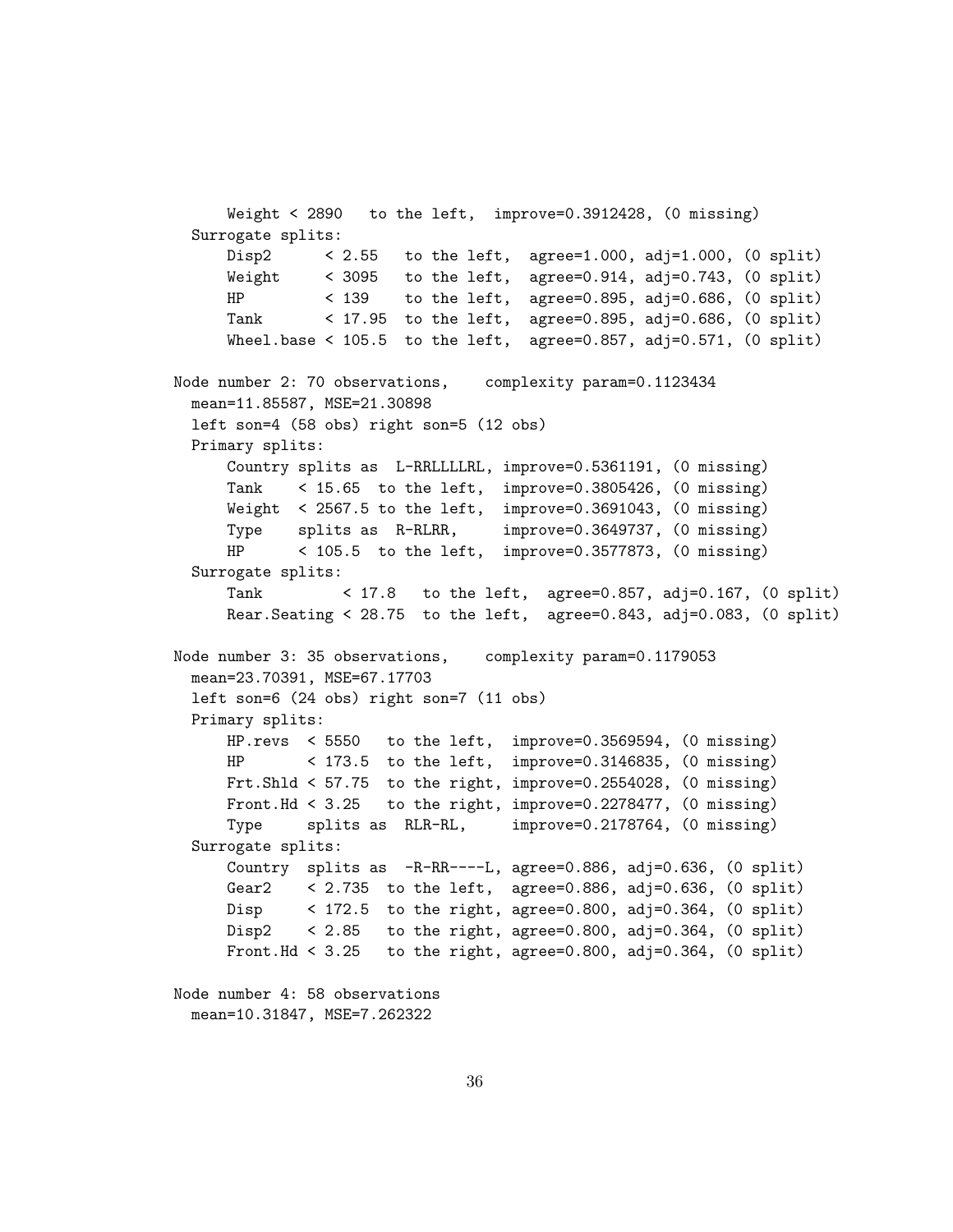```
Node number 5: 12 observations
  mean=19.28667, MSE=22.56027
Node number 6: 24 observations
  mean=20.38871, MSE=40.84491
Node number 7: 11 observations
  mean=30.93709, MSE=48.33062
```
The first split on displacement partitions the 105 observations into groups of 70 and 58 (nodes 2 and 3) with mean prices of 12 and 10

- The improvement listed is the percent change in SS for this split, i.e.,  $1 (SS_{ri} +$  $SS_{left}$ /SS<sub>parent</sub>, which is the gain in  $R^2$  for the fit.
- The data set has displacement of the engine in both cubic inches (Disp) and liters (Disp2). The second is a perfect surrogate split for the first, obviously.
- The weight and displacement are very closely related, as shown by the surrogate split agreement of 91%.
- Not all the countries are represented in node 3, e.g., there are no larger cars from Brazil. This is indicated by a - in the list of split directions.

```
Regression tree:
rpart(formula = Price/1000 \degree., data = cars)
Variables actually used in tree construction:
[1] Country Disp HP.revs Type
Root node error: 7118.3/105 = 67.793
n=105 (6 observations deleted due to missingness)
       CP nsplit rel error xerror xstd
1 0.460146 0 1.00000 1.01790 0.162343
2 0.117905 1 0.53985 0.74725 0.109078
3 0.112343 2 0.42195 0.74740 0.112607
4 0.044491 3 0.30961 0.53108 0.093947
5 0.033449 4 0.26511 0.50206 0.099952
6 0.010000 5 0.23166 0.47556 0.119522
```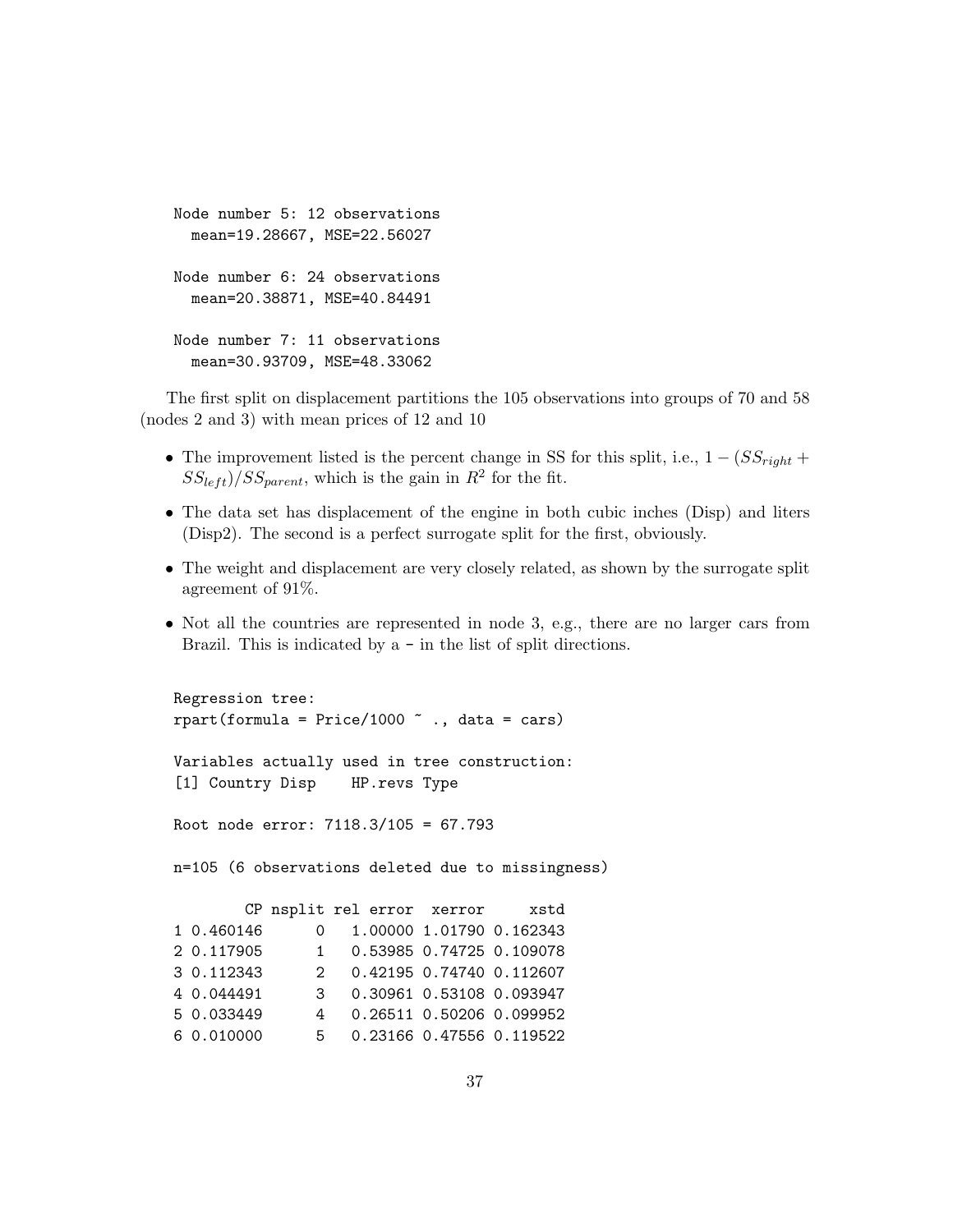

Figure 7: Both plots were obtained using the function rsq.rpart(fit3). The figure on the left shows that the first split offers the most information. The figure on the right suggests that the tree should be pruned to include only 1 or 2 splits.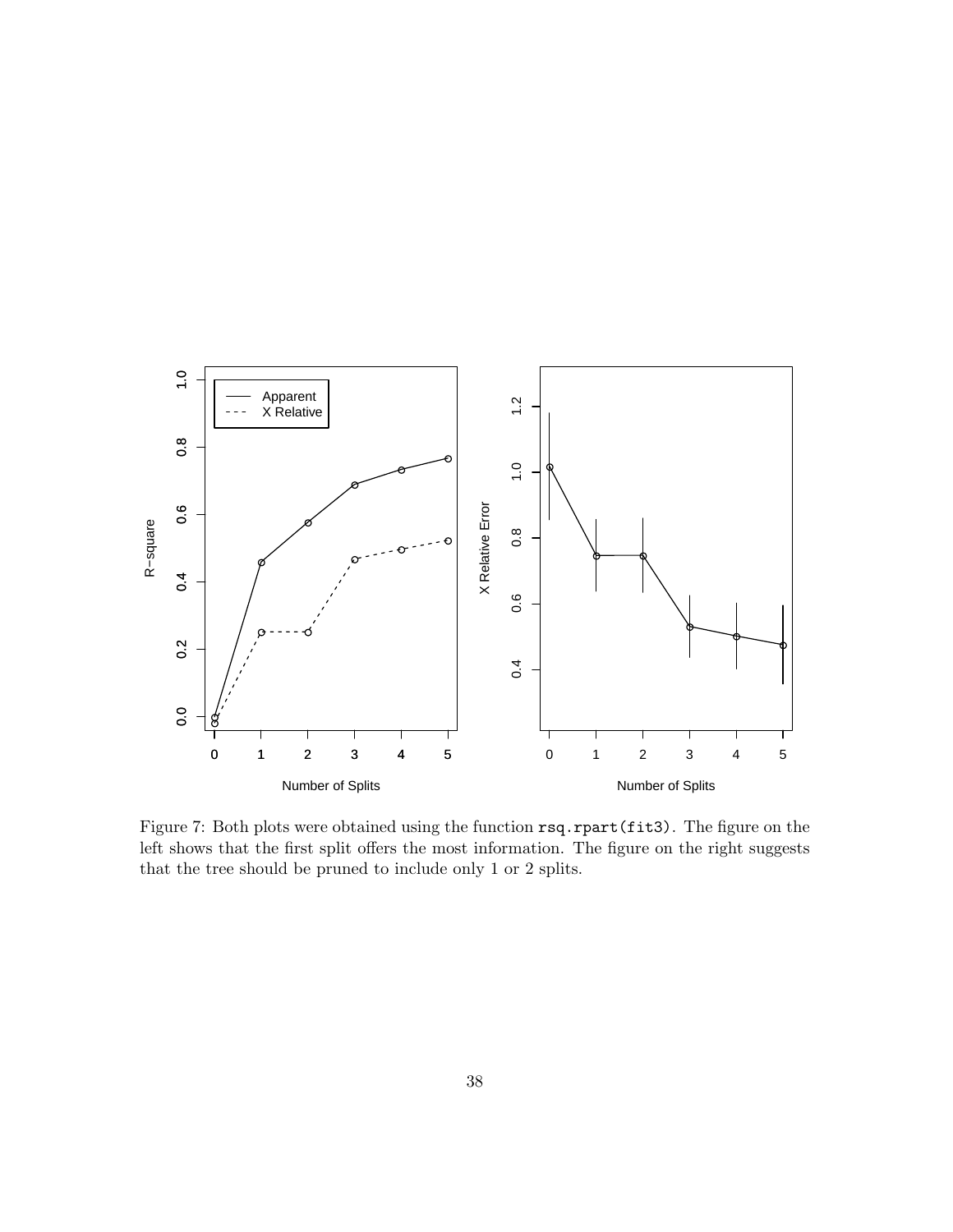

Figure 8: This plot shows the (observed-expected) cost of cars versus the predicted cost of cars based on the nodes/leaves in which the cars landed. There appears to be more variability in node 7 than in some of the other leaves.

Other plots can be used to help determine the best cp value for this model. The function rsq.rpart plots the jackknifed error versus the number of splits. Of interest is the smallest error, but any number of splits within the "error bars" (1-SE rule) are considered a reasonable number of splits (in this case, 1 or 2 splits seem to be sufficient). As is often true with modeling, simpler is often better. Another useful plot is the  $R^2$  versus number of splits. The (1 - apparent error) and (1 - relative error) show how much is gained with additional splits. This plot highlights the differences between the  $R<sup>2</sup>$  values.

Finally, it is possible to look at the residuals from this model, just as with a regular linear regression fit, as shown in figure 8 produced by the following.

```
> plot(predict(carfit), jitter(resid(carfit)))
> temp <- carfit$frame[carfit$frame$var == '<leaf>',]
> axis(3, at = temp$yval, as.character(row.names(temp)))
> mtext('leaf number', side = 3, line = 3)
```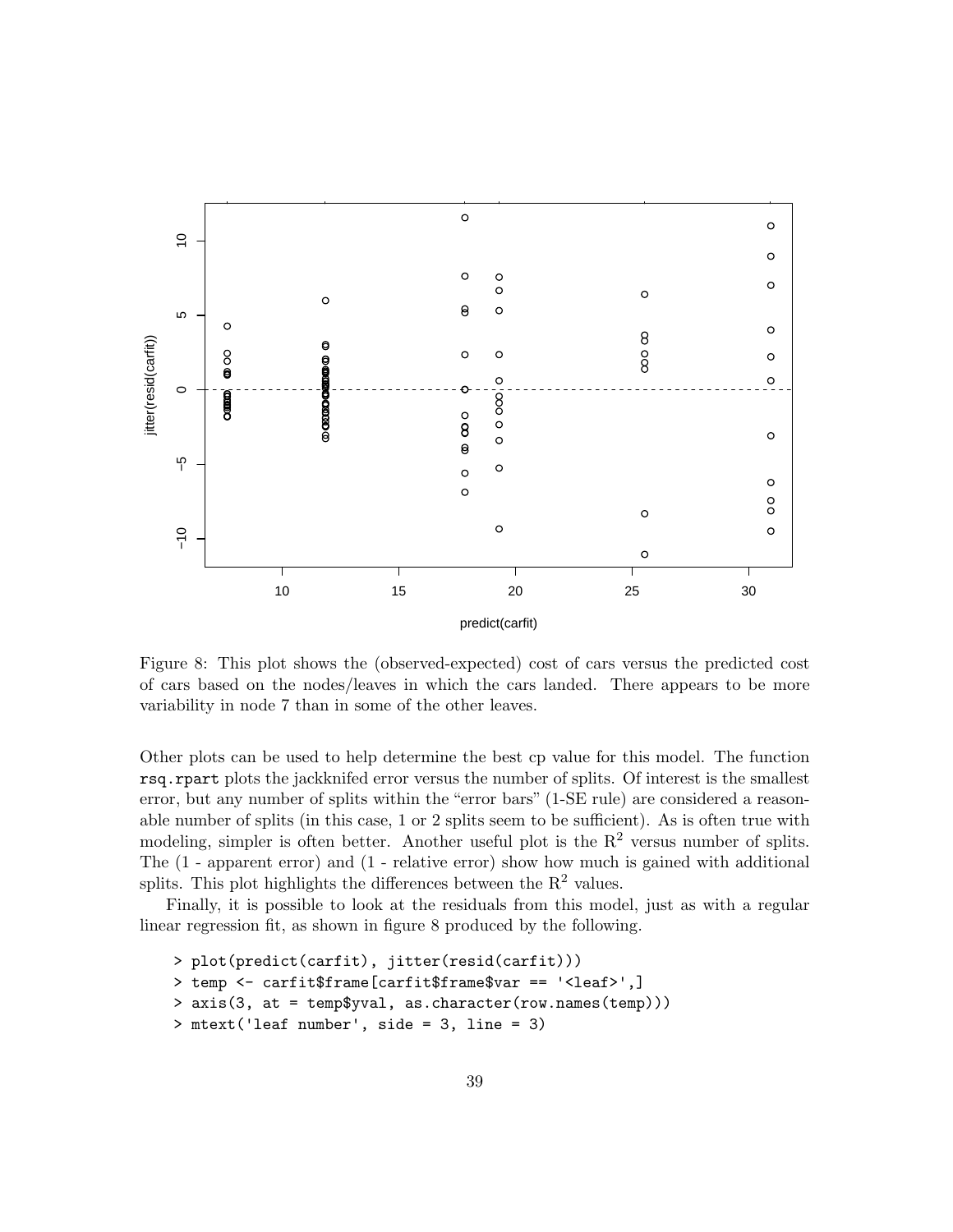$>$  abline(h = 0, lty = 2)

## 7.3 Example: Stage C data (anova method)

The stage C prostate cancer data of the earlier section can also be fit using the anova method, by treating the status variable as though it were continuous.

```
> cfit2 <- rpart(pgstat ~ age + eet + g2 + grade + gleason + ploidy,
                data = stagec)
> printcp(cfit2)
Regression tree:
rpart(formula = pgstat \tilde{ } age + eet + g2 + grade + gleason + ploidy,
   data = stagec)Variables actually used in tree construction:
[1] age g2 grade ploidy
Root node error: 34.027/146 = 0.23306
n= 146
       CP nsplit rel error xerror xstd
1 0.152195 0 1.00000 1.00959 0.045145
2 0.054395 1 0.84781 0.87389 0.064346
3 0.032487 3 0.73901 0.90974 0.076093
4 0.019932 4 0.70653 0.98664 0.088632
5 0.018833 5 0.68660 0.98717 0.088251
6 0.017493 7 0.64893 0.98400 0.088004
7 0.013027 8 0.63144 1.01559 0.091084
8 0.010000 9 0.61841 1.00421 0.091025
> print(cfit2, cp = 0.03)n= 146
node), split, n, deviance, yval
     * denotes terminal node
 1) root 146 34.027400 0.3698630
  2) grade< 2.5 61 7.672131 0.1475410
    4) g2< 13.19 40 1.900000 0.0500000 *
```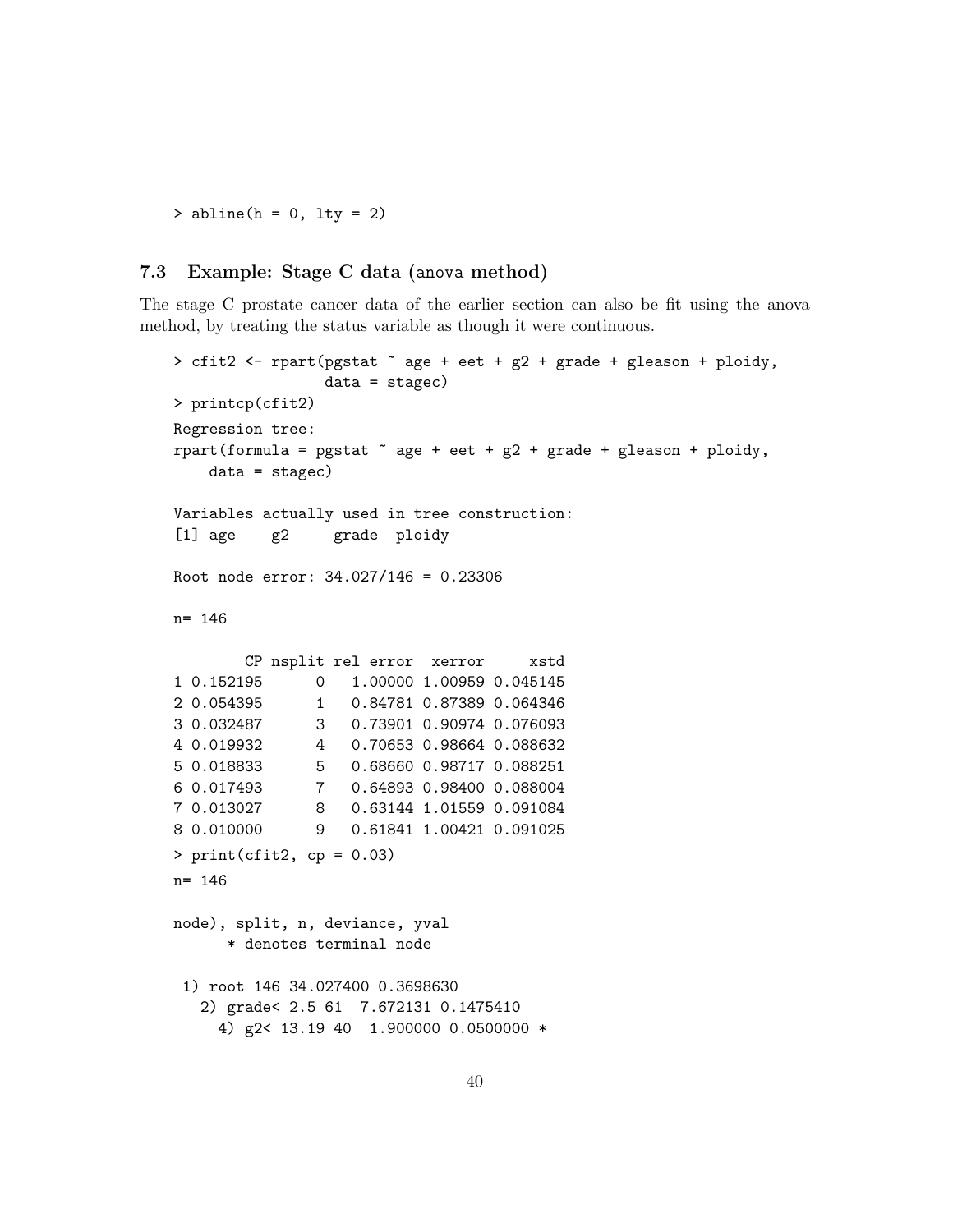5) g2>=13.19 21 4.666667 0.3333333 \* 3) grade>=2.5 85 21.176470 0.5294118 6) g2< 13.2 40 9.775000 0.4250000 \* 7) g2>=13.2 45 10.577780 0.6222222 14) g2>=17.91 22 5.090909 0.3636364 \* 15) g2< 17.91 23 2.608696 0.8695652 \*

If this tree is compared to the earlier results, we see that it has chosen exactly the same variables and split points as before. The only addition is further splitting of node 2, the upper left "No" of figure 3. This is no accident, for the two class case the Gini splitting rule reduces to  $2p(1-p)$ , which is the variance of a node.

The two methods differ in their evaluation and pruning, however. Note that nodes 4 and 5, the two children of node 2, contain 2/40 and 7/21 progressions, respectively. For classification purposes both nodes have the same predicted value (No) and the split will be discarded since the error  $(\# \text{ of misclassifications})$  with and without the split is identical. In the regression context the two predicted values of .05 and .33 are different — the split has identified a nearly pure subgroup of significant size.

This setup is known as odds regression, and may be a more sensible way to evaluate a split when the emphasis of the model is on understanding/explanation rather than on prediction error per se. Extension of this rule to the multiple class problem is appealing, but has not yet been implemented in rpart.

## 8 Poisson regression

### 8.1 Definition

The Poisson splitting method attempts to extend rpart models to event rate data. The model in this case is

$$
\lambda = f(x)
$$

where  $\lambda$  is an event rate and x is some set of predictors. As an example consider hip fracture rates. For each county in the United States we can obtain

- number of fractures in patients age 65 or greater (from Medicare files)
- population of the county (US census data)
- potential predictors such as
	- socio-economic indicators
	- number of days below freezing
	- ethnic mix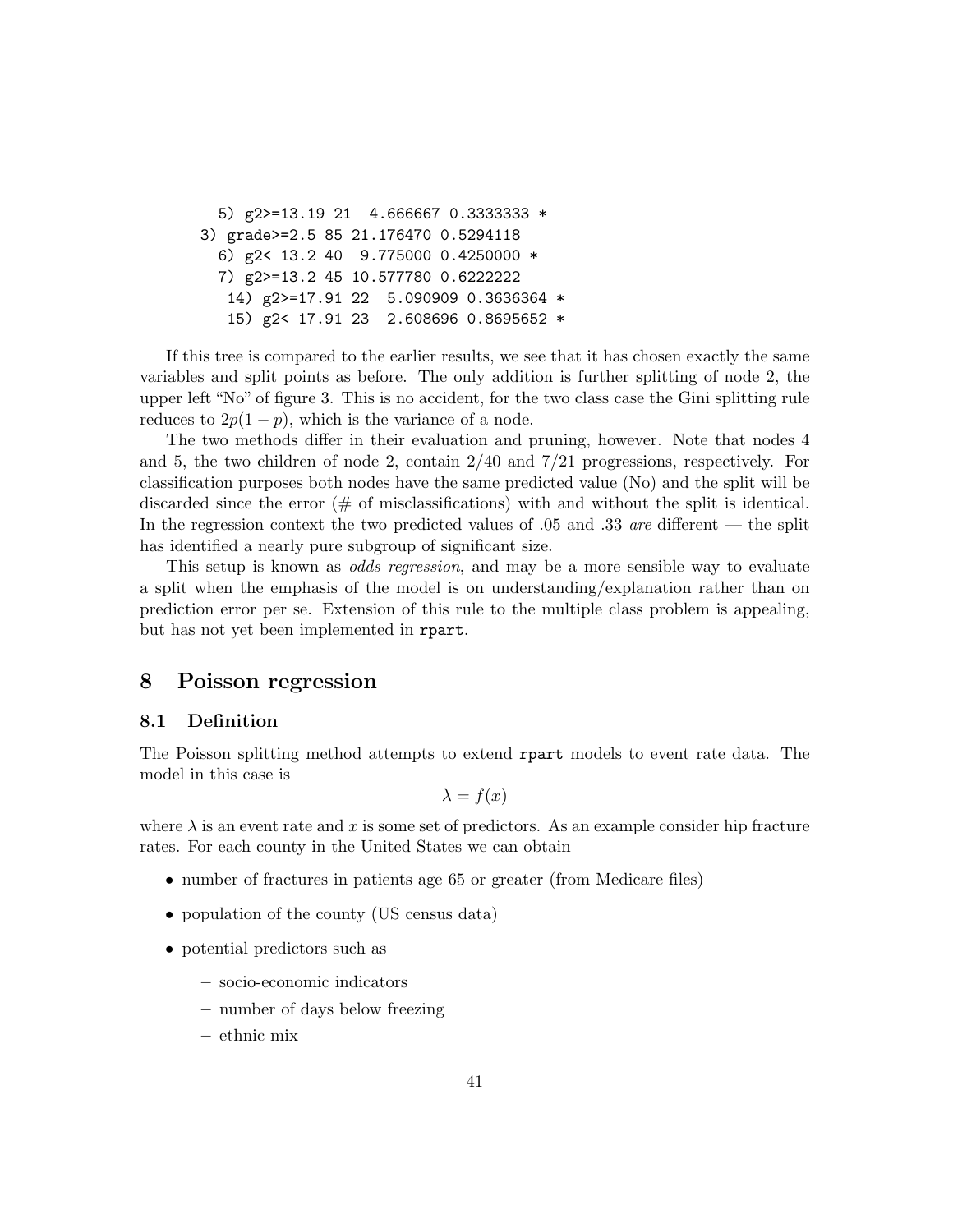– physicians/1000 population – etc.

Such data would usually be approached by using Poisson regression; can we find a tree based analogue? In adding criteria for rates regression to this ensemble, the guiding principle was the following: the between groups sum-of-squares is not a very robust measure, yet tree based regression works fairly well for this data. So do the simplest (statistically valid) thing possible.

Let  $c_i$  be the observed event count for observation i,  $t_i$  be the observation time, and  $x_{ij}, j = 1, \ldots, p$  be the predictors. The y variable for the program will be a 2 column matrix.

Splitting criterion: The likelihood ratio test for two Poisson groups

$$
D_{\text{parent}} - \left(D_{\text{left son}} + D_{\text{right son}}\right)
$$

Summary statistics: The observed event rate and the number of events.

$$
\hat{\lambda} = \frac{\text{\# events}}{\text{total time}} = \frac{\sum c_i}{\sum t_i}
$$

Error of a node: The within node deviance.

$$
D = \sum \left[ c_i \log \left( \frac{c_i}{\hat{\lambda} t_i} \right) - (c_i - \hat{\lambda} t_i) \right]
$$

Prediction error: The deviance contribution for a new observation, using  $\hat{\lambda}$  of the node as the predicted rate.

#### 8.2 Improving the method

There is a problem with the criterion just proposed, however: cross-validation of a model often produces an infinite value for the deviance. The simplest case where this occurs is easy to understand. Assume that some terminal node of the tree has 20 subjects, but only 1 of the 20 has experienced any events. The cross-validated error (deviance) estimate for that node will have one subset — the one where the subject with an event is left out which has  $\lambda = 0$ . When we use the prediction for the 10% of subjects who were set aside, the deviance contribution of the subject with an event is

$$
\ldots + c_i \log(c_i/0) + \ldots
$$

which is infinite since  $c_i > 0$ . The problem is that when  $\hat{\lambda} = 0$  the occurrence of an event is infinitely improbable, and, using the deviance measure, the corresponding model is then infinitely bad.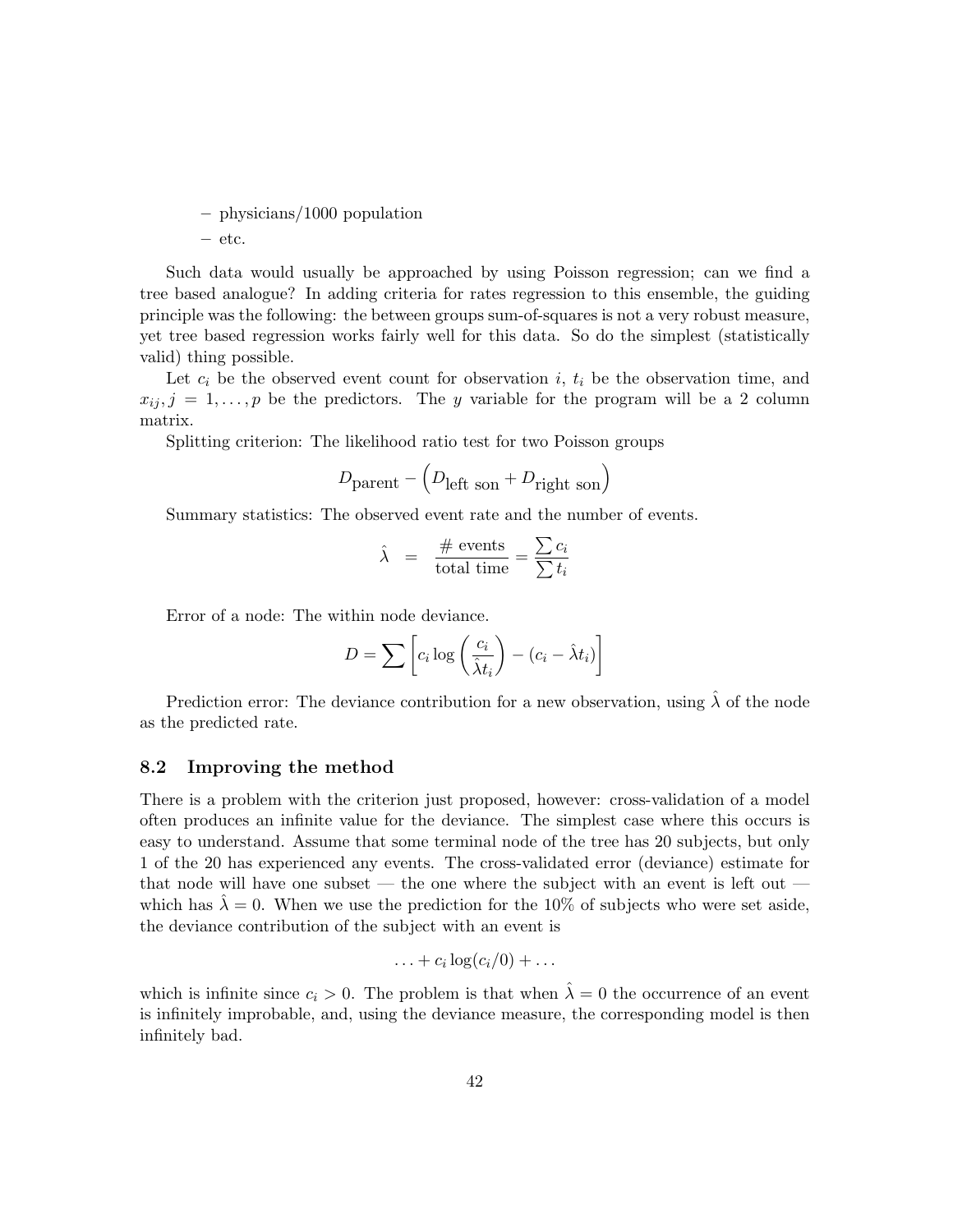One might expect this phenomenon to be fairly rare, but unfortunately it is not so. One given of tree-based modeling is that a right-sized model is arrived at by purposely over-fitting the data and then pruning back the branches. A program that aborts due to a numeric exception during the first stage is uninformative to say the least. Of more concern is that this edge effect does not seem to be limited to the pathological case detailed above. Any near approach to the boundary value  $\lambda = 0$  leads to large values of the deviance, and the procedure tends to discourage any final node with a small number of events.

An ad hoc solution is to use the revised estimate

$$
\hat{\hat{\lambda}} = \max\left(\hat{\lambda}, \frac{k}{\sum t_i}\right)
$$

where k is  $1/2$  or  $1/6$ . That is, pure nodes are given a partial event. (This is similar to the starting estimates used in the GLM program for a Poisson regression.) This is unsatisfying, however, and we propose instead using a shrinkage estimate.

Assume that the true rates  $\lambda_j$  for the leaves of the tree are random values from a  $\text{Gamma}(\mu, \sigma)$  distribution. Set  $\mu$  to the observed overall event rate  $\sum c_i / \sum t_i$ , and let the user choose as a prior the coefficient of variation  $k = \sigma/\mu$ . A value of  $k = 0$  represents extreme pessimism ("the leaf nodes will all give the same result"), whereas  $k = \infty$  represents extreme optimism. The Bayes estimate of the event rate for a node works out to be

$$
\hat{\lambda}_k = \frac{\alpha + \sum c_i}{\beta + \sum t_i},
$$

where  $\alpha = 1/k^2$  and  $\beta = \alpha/\hat{\lambda}$ .

This estimate is scale invariant, has a simple interpretation, and shrinks least those nodes with a large amount of information. In practice, a value of  $k = 10$  does essentially no shrinkage. For method='poisson', the optional parameters list is the single number  $k$ , with a default value of 1.

#### 8.3 Example: solder data

The solder data frame, as explained in the S help file, is a dataset with 900 observations which are the results of an experiment varying 5 factors relevant to the wave-soldering procedure for mounting components on printed circuit boards. The response variable, skips, is a count of how many solder skips appeared to a visual inspection. The other variables are listed below:

|        | Opening factor: amount of clearance around the mounting pad $(S < M < L)$ |
|--------|---------------------------------------------------------------------------|
| Solder | factor: amount of solder used (Thin $\langle$ Thick)                      |
| Mask   | factor: Type of solder mask used (5 possible)                             |
|        | PadType factor: Mounting pad used (10 possible)                           |
| Panel  | factor: panel $(1, 2 \text{ or } 3)$ on board being counted               |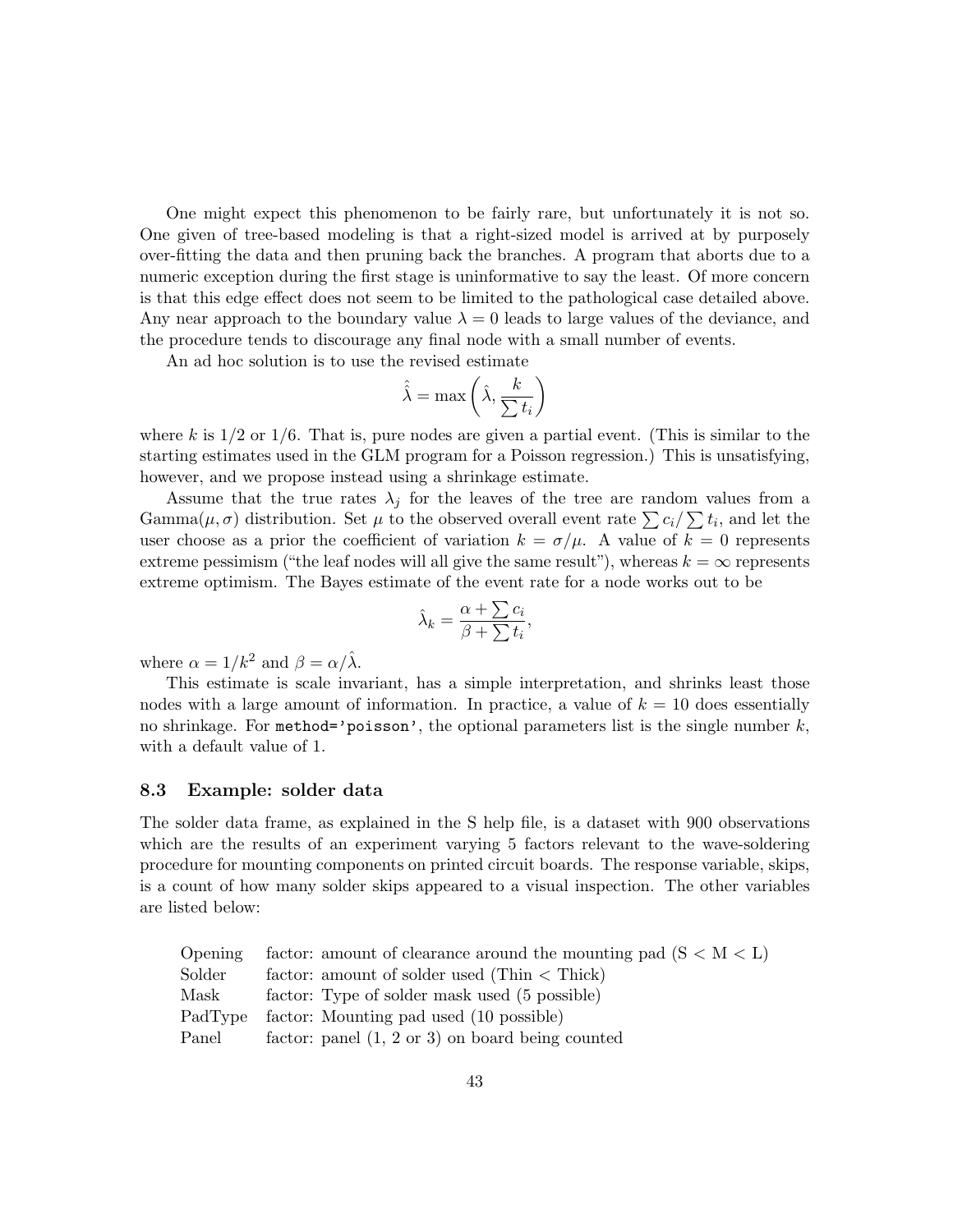In this call, the rpart.control options are modified: maxcompete = 2 means that only 2 other competing splits are listed (default is 4);  $cp = .05$  means that a smaller tree will be built initially (default is  $.01$ ). The y variable for Poisson partitioning may be a two column matrix containing the observation time in column 1 and the number of events in column 2, or it may be a vector of event counts alone.

```
> sfit <- rpart(skips ~ Opening + Solder + Mask + PadType + Panel,
               data = solder, method = 'poisson',
                control = rpart.contrib(cp = 0.05, maxcomplete = 2)> sfit
n= 720
node), split, n, deviance, yval
      * denotes terminal node
 1) root 720 6855.6900 4.965278
   2) Opening=L,M 480 1803.1630 1.913780
    4) Mask=A1.5,A3,B3 360 718.0687 1.038308 *
     5) Mask=B6 120 599.6246 4.542376 *
   3) Opening=S 240 2543.1750 11.065710
     6) Mask=A1.5,A3 120 596.4945 4.550696 *
    7) Mask=B3,B6 120 962.4191 17.570510
      14) Solder=Thick 60 256.9253 10.398430 *
      15) Solder=Thin 60 343.8841 24.700420 *
```
- The response value is the expected event rate (with a time variable), or in this case the expected number of skips. The values are shrunk towards the global estimate of 5.53 skips/observation.
- The deviance is the same as the null deviance (sometimes called the residual deviance) that you'd get when calculating a Poisson glm model for the given subset of data.

```
> summary(sfit, cp = 0.1)
Call:
rpart(formula = skips \tilde{b} Opening + Solder + Mask + PadType + Panel,
    data = solder, method = "poisson", control = rpart.control(cp = 0.05,
        max compete = 2)n= 720
```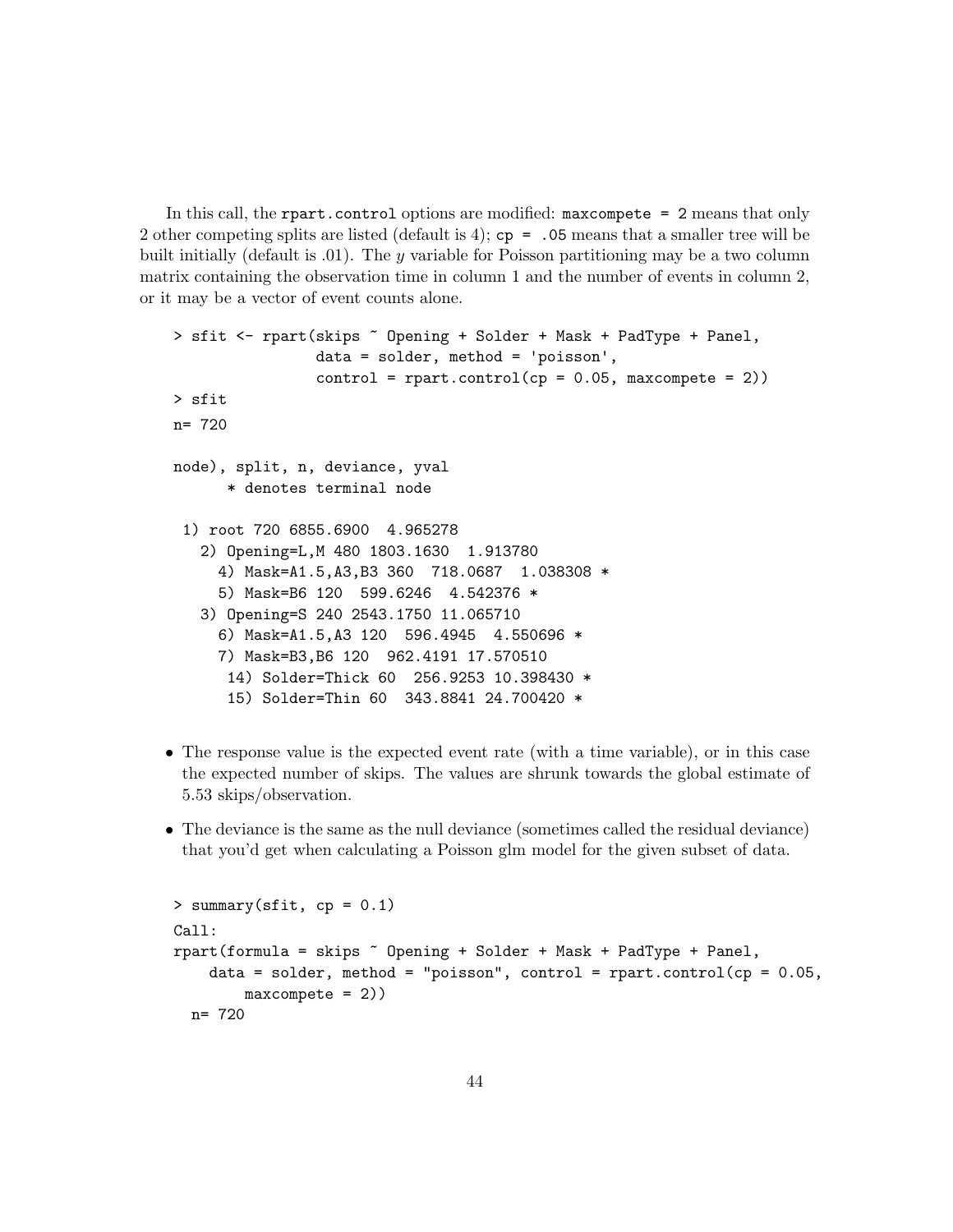CP nsplit rel error xerror xstd 1 0.36602468 0 1.0000000 1.0066991 0.06469989 2 0.14356853 1 0.6339753 0.6426303 0.03737052 3 0.07081271 2 0.4904068 0.4988637 0.02723036 4 0.05274593 3 0.4195941 0.4283703 0.02308702 5 0.05000000 4 0.3668481 0.3953007 0.02192361 Variable importance Opening Mask Solder 58 34 8 Node number 1: 720 observations, complexity param=0.3660247 events=3575, estimated rate=4.965278 , mean deviance=9.521792 left son=2 (480 obs) right son=3 (240 obs) Primary splits: Opening splits as LLR, improve=2509.3530, (0 missing) Mask splits as LLRR, improve=1323.3680, (0 missing) Solder splits as LR, improve= 936.9548, (0 missing) Node number 2: 480 observations events=918, estimated rate=1.91378 , mean deviance=3.75659 Node number 3: 240 observations, complexity param=0.1435685 events=2657, estimated rate=11.06571 , mean deviance=10.59656 left son=6 (120 obs) right son=7 (120 obs) Primary splits: Mask splits as LLRR, improve=984.2639, (0 missing) Solder splits as LR, improve=631.5271, (0 missing) PadType splits as RRRRLLRLRL, improve=244.9255, (0 missing) Node number 6: 120 observations events=546, estimated rate=4.550696 , mean deviance=4.970788 Node number 7: 120 observations events=2111, estimated rate=17.57051 , mean deviance=8.020159

- The improvement is Deviance<sub>parent</sub> (Deviance<sub>left</sub> + Deviance<sub>right</sub>), which is the likelihood ratio test for comparing two Poisson samples.
- The cross-validated error has been found to be overly pessimistic when describing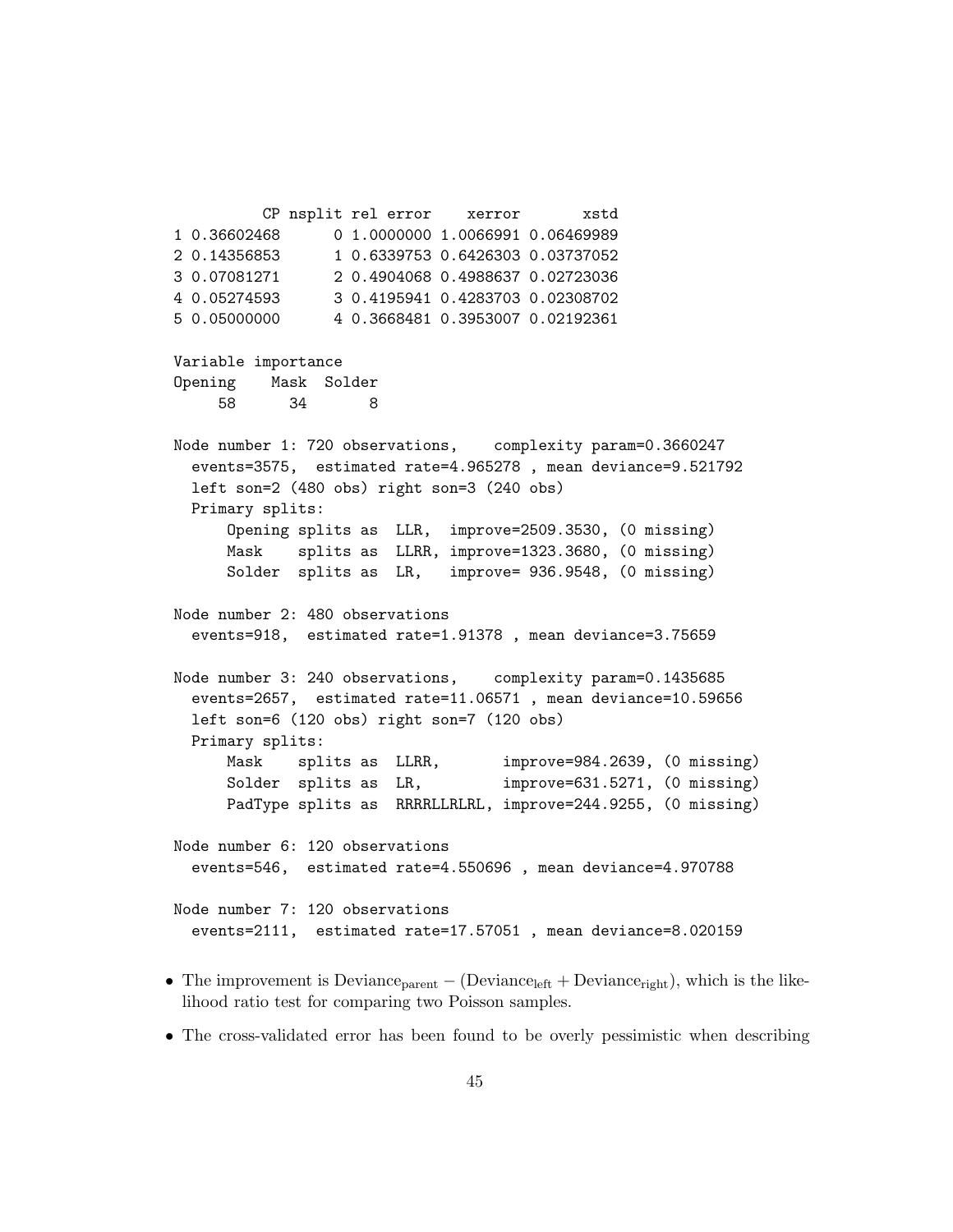

Figure 9: The first figure shows the solder data, fit with the poisson method, using a cp value of 0.05. The second figure shows the same fit, but with a cp value of 0.10. The function prune.rpart was used to produce the smaller tree.

how much the error is improved by each split. This is likely an effect of the boundary effect mentioned earlier, but more research is needed.

• The variation xstd is not as useful, given the bias of xerror.

```
> par(max = rep(0.1, 4))> plot(sfit)
> text(sfit, use.n = TRUE, min = 3)
> fit.prune <- prune(sfit, cp = 0.10)
> plot(fit.prune)
> text(fit.prune, use.n = TRUE, min = 2)
```
The use.n = TRUE option specifies that number of events  $/$  total N should be listed along with the predicted rate (number of events/person-years). The function prune trims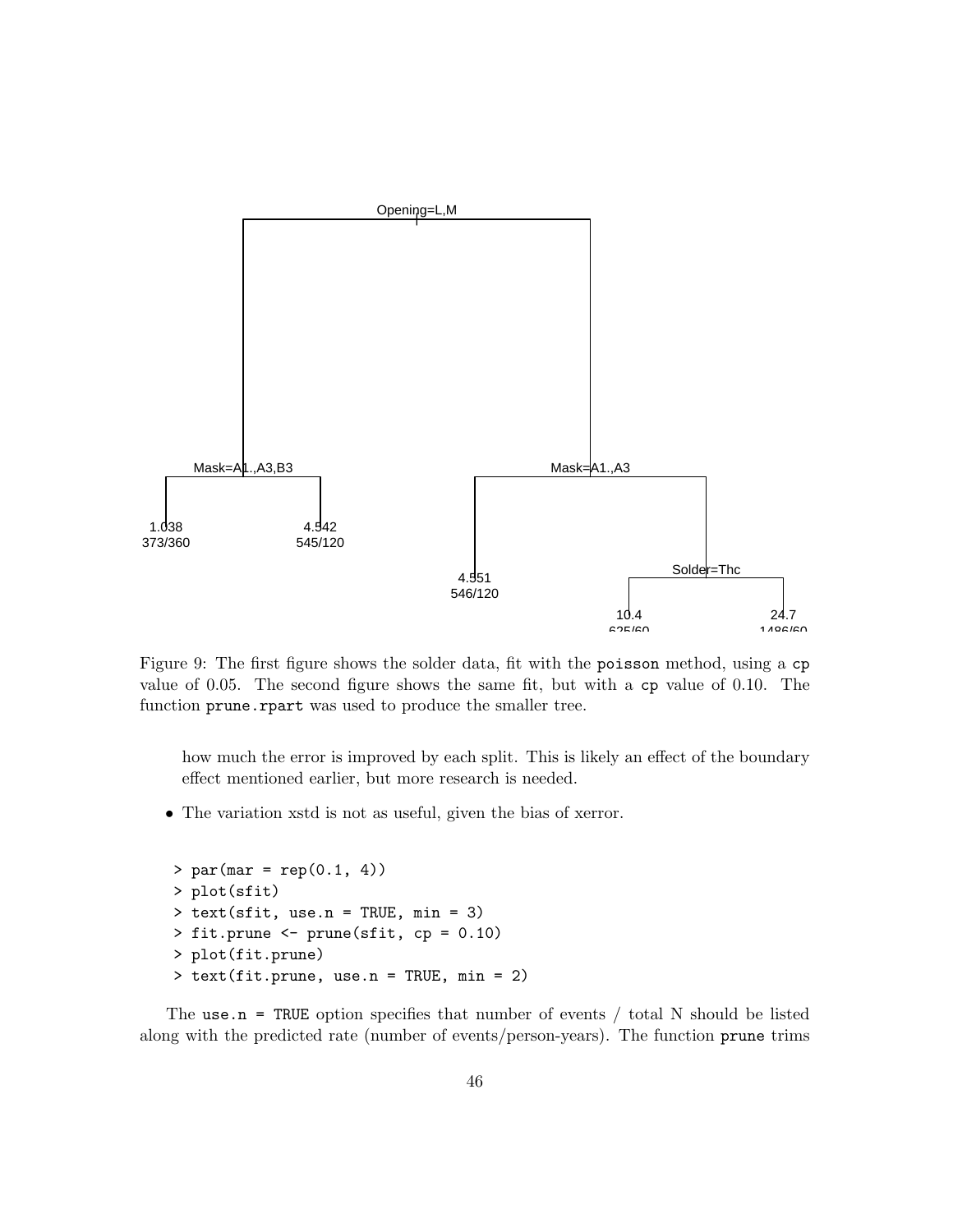the tree fit to the cp value 0.10. The same tree could have been created by specifying cp = 0.10 in the original call to rpart.

### 8.4 Example: Stage C Prostate cancer, survival method

One special case of the Poisson model is of particular interest for medical consulting (such as the authors do). Assume that we have survival data, i.e., each subject has either 0 or 1 event. Further, assume that the time values have been pre-scaled so as to fit an exponential model. That is, stretch the time axis so that a Kaplan-Meier plot of the data will be a straight line when plotted on the logarithmic scale. An approximate way to do this is

```
> require(survival)
> temp <- coxph(Surv(pgtime, pgstat) ~ 1, stagec)
> newtime <- predict(temp, type = 'expected')
```
and then do the analysis using the newtime variable. (This replaces each time value by  $\Lambda(t)$ , where  $\Lambda$  is the cumulative hazard function).

A slightly more sophisticated version of this which we will call exponential scaling gives a straight line curve for log(survival) under a parametric exponential model. The only difference from the approximate scaling above is that a subject who is censored between observed death times will receive "credit" for the intervening interval, i.e., we assume the baseline hazard to be linear between observed deaths. If the data is pre-scaled in this way, then the Poisson model above is equivalent to the *local full likelihood* tree model of LeBlanc and Crowley [3]. They show that this model is more efficient than the earlier suggestion of Therneau et al. [7] to use the martingale residuals from a Cox model as input to a regression tree (anova method). Exponential scaling or method= $\exp$  is the default if y is a Surv object.

Let us again return to the stage C cancer example. Besides the variables explained previously, we will use pgtime, which is time to tumor progression.

```
> require(survival)
> pfit <- rpart(Surv(pgtime, pgstat) ~ age + eet + g2 + grade +
                 gleason + ploidy, data = stagec)
> print(pfit)
n= 146
node), split, n, deviance, yval
      * denotes terminal node
 1) root 146 192.111100 1.0000000
   2) grade< 2.5 61 44.799010 0.3634439
```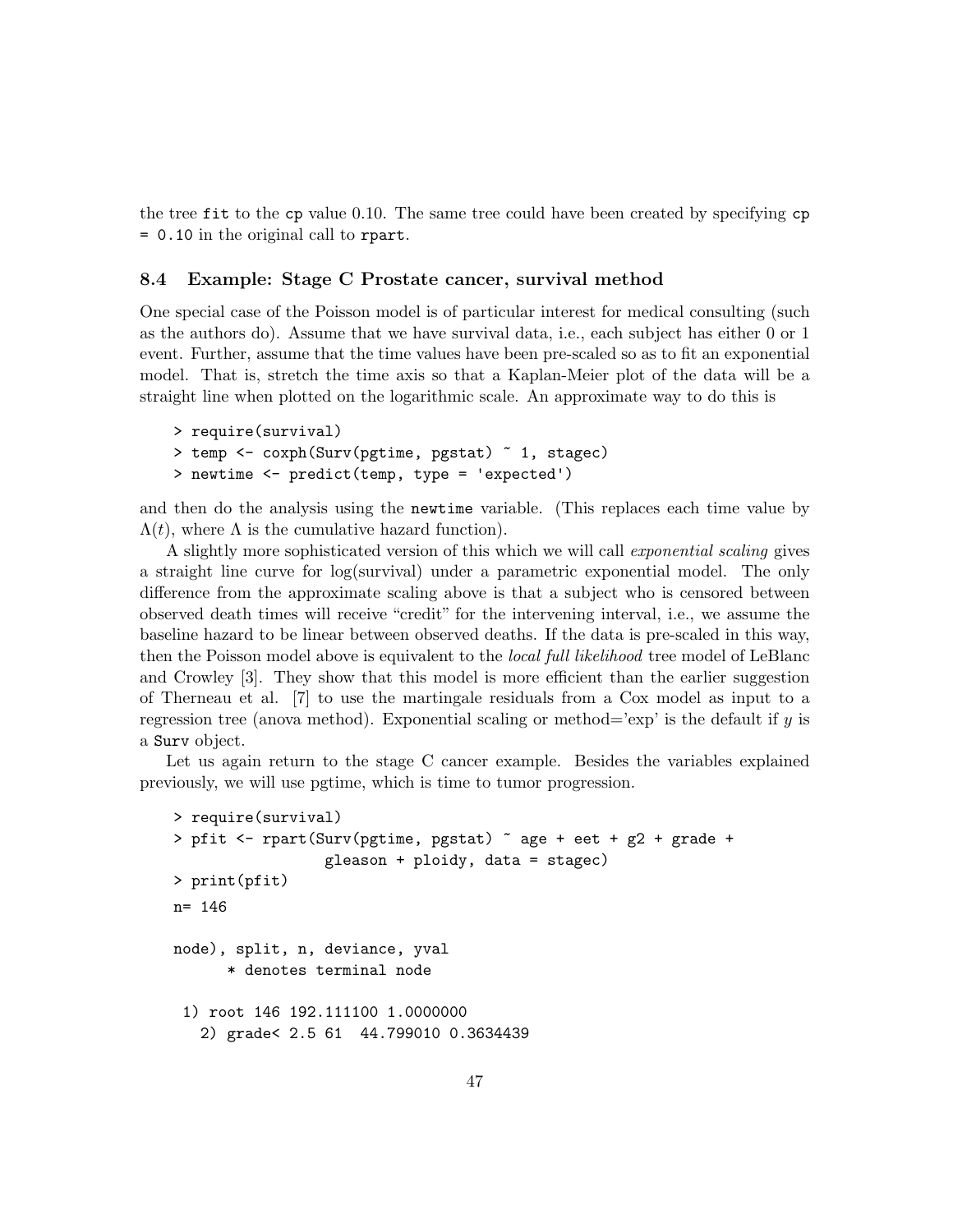```
4) g2< 11.36 33 9.117405 0.1229835 *
    5) g2>=11.36 28 27.602190 0.7345610
      10) gleason< 5.5 20 14.297110 0.5304115 *
      11) gleason>=5.5 8 11.094650 1.3069940 *
   3) grade>=2.5 85 122.441500 1.6148600
     6) age>=56.5 75 103.062900 1.4255040
      12) gleason< 7.5 50 66.119800 1.1407320
        24) g2< 13.475 24 27.197170 0.8007306 *
        25) g2>=13.475 26 36.790960 1.4570210
          50) g2>=17.915 15 20.332740 0.9789825 *
          51) g2< 17.915 11 13.459010 2.1714480 *
      13) gleason>=7.5 25 33.487250 2.0307290
        26) g2>=15.29 10 11.588480 1.2156230 *
        27) g2< 15.29 15 18.939150 2.7053610 *
    7) age< 56.5 10 13.769010 3.1822320 *
> pfit2 <- prune(pfit, cp = 0.016)
> par(max = rep(0.2, 4))> plot(pfit2, uniform = TRUE, branch = 0.4, compress = TRUE)
> text(pfit2, use.n = TRUE)
```
Note that the primary split on grade is the same as when status was used as a dichotomous endpoint, but that the splits thereafter differ.

Suppose that we wish to simplify this tree, so that only four splits remain. Looking at the table of complexity parameters, we see that  $prune(fit, cp = 0.016)$  would give the desired result, which is shown in figure 10. From the figure node 4 (leftmost terminal) has only 1 event for 33 subjects, a relative death rate of  $.133$  times the overall rate, and is defined by grade  $= 1-2$  and g2  $< 11.36$ .

For a final summary of the model, it can be helpful to plot the probability of survival based on the final bins in which the subjects landed. To create new variables based on the rpart groupings, using the where component of the fit, as shown in figure 11. We'll further prune the tree down to four nodes by removing the split at node 6.

```
> temp <- snip.rpart(pfit2, 6)
> km <- survfit(Surv(pgtime, pgstat) ~ temp$where, stagec)
> plot(km, lty = 1:4, mark.time = FALSE,
       xlab = "Years", ylab = "Progression")
> legend(10, 0.3, paste('node', c(4,5,6,7)), lty = 1:4)
```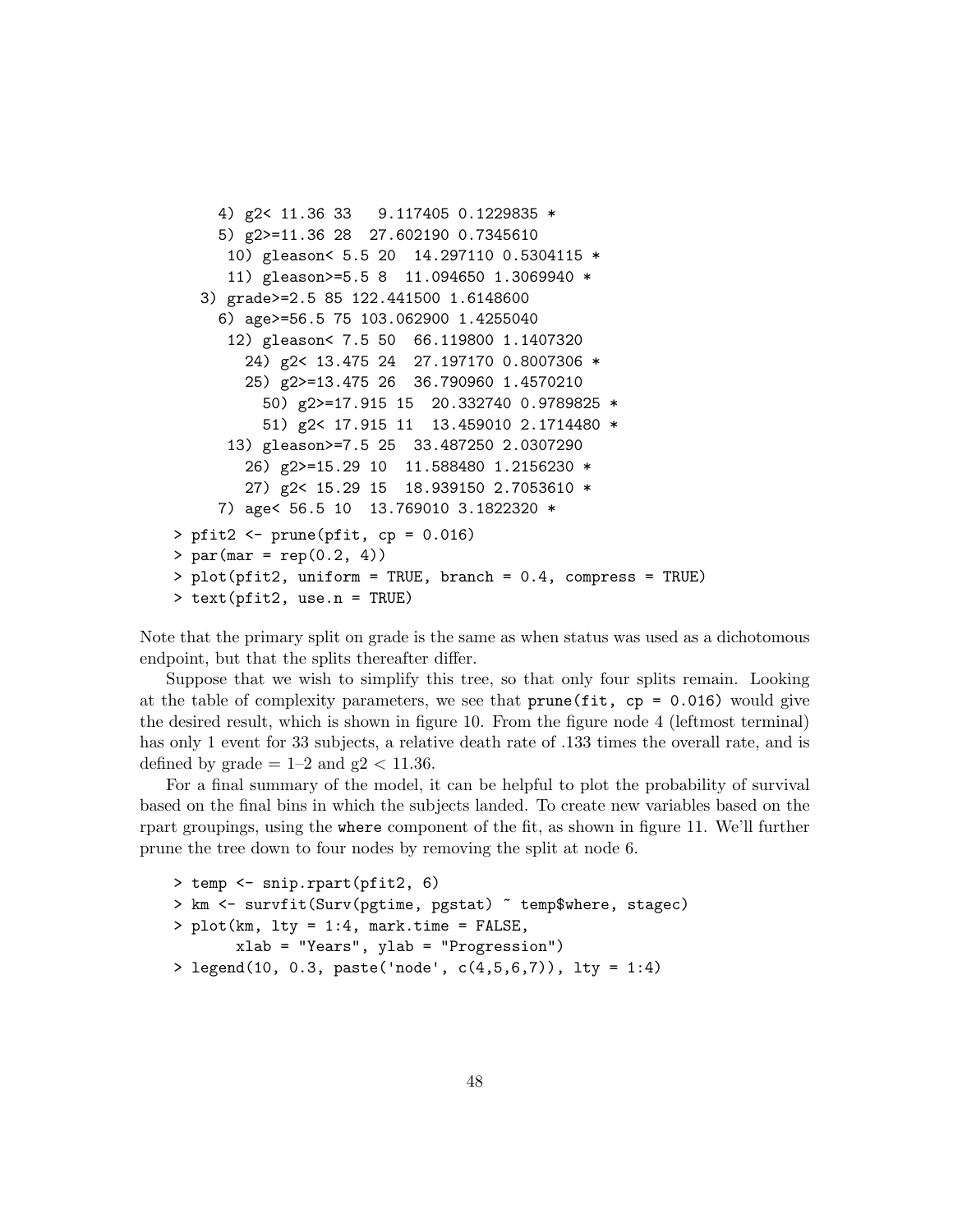

Figure 10: Survival fit to the stage C prostate data.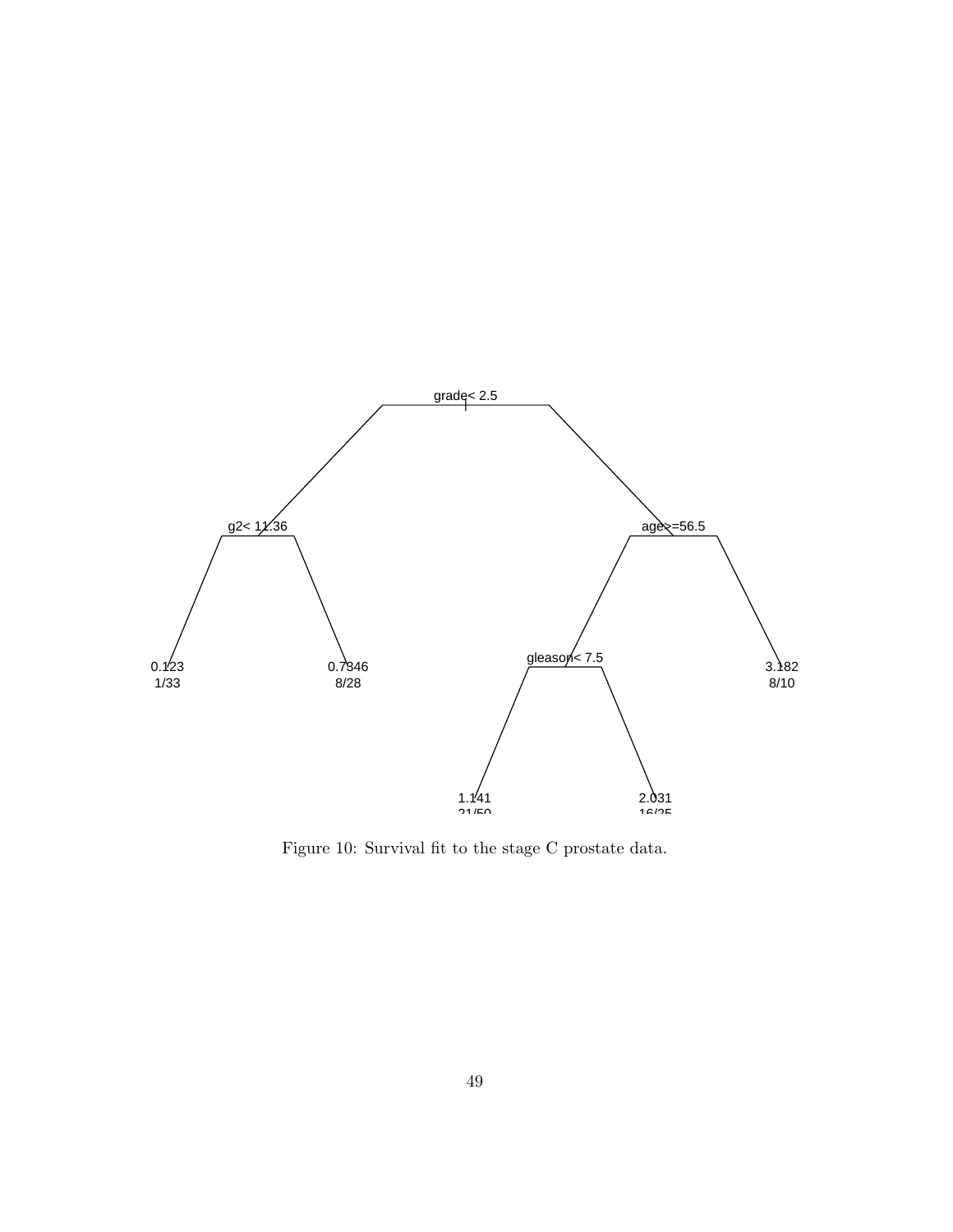

Figure 11: Survival plot based on snipped rpart object. The probability of tumor progression is greatest in node 8, which has patients who are older and have a higher initial tumor grade.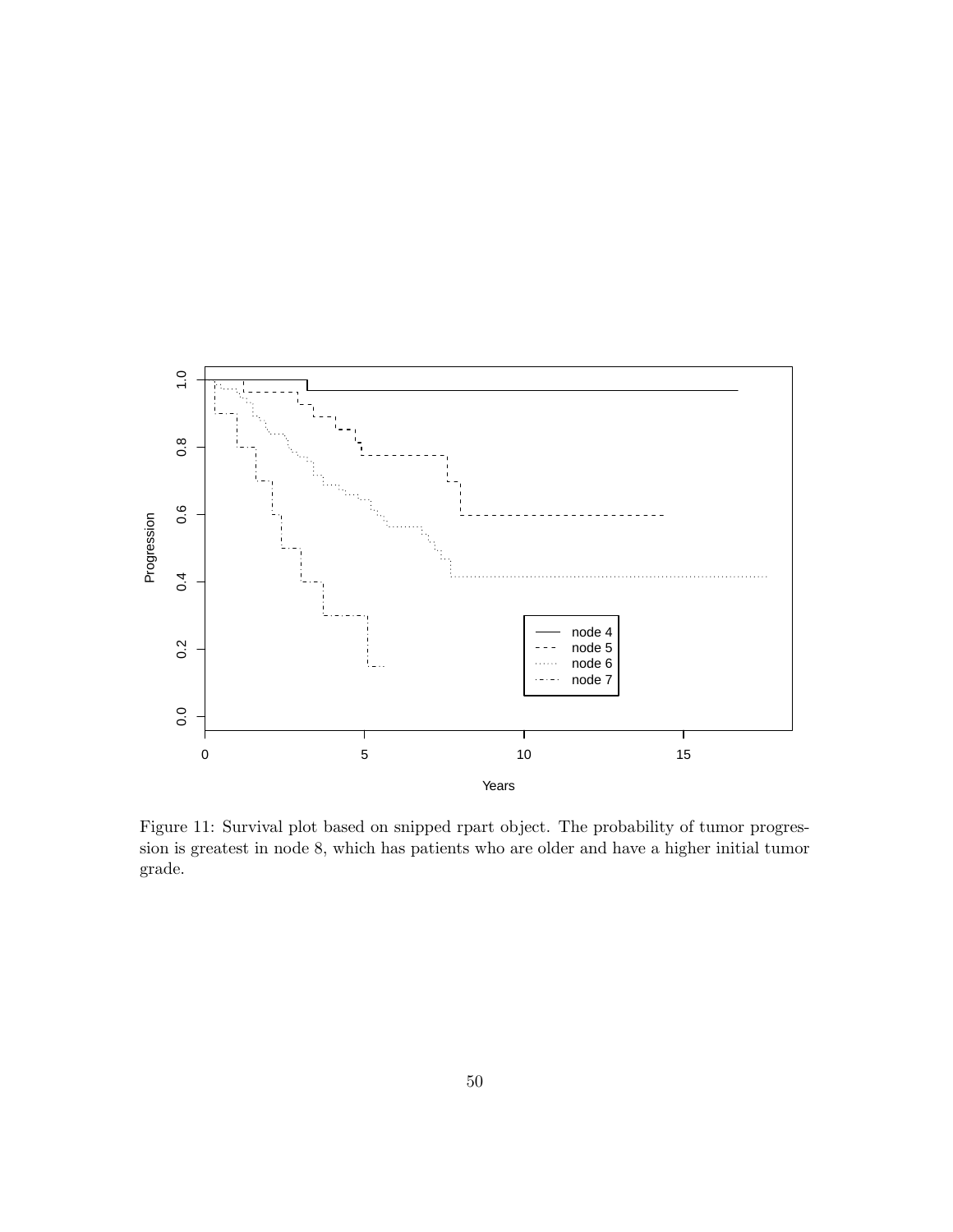#### 8.5 Open issues

The default value of the shrinkage parameter  $k$  is 1. This corresponds to prior coefficient of variation of 1 for the estimated  $\lambda_i$ . We have not nearly enough experience to decide if this is a good value. (It does stop the  $log(0)$  message though).

Cross-validation does not work very well. The procedure gives very conservative results, and quite often declares the no-split tree to be the best. This may be another artifact of the edge effect.

## 9 Plotting options

This section examines the various options that are available when plotting an rpart object. For simplicity, the same model (data from Example 1) will be used throughout. You have doubtless already noticed the use of  $par(max =)$  in the examples. The plot function for rpart uses the general plot function to set up the plot region. By default, this leaves space for axes, legends or titles on the bottom, left, and top. Room for axes is not needed in general for rpart plots, and for this report we also do not have top titles. For the small plots in this report it was important to use all of the page, so we reset these for each plot. (Due to the way that Sweave works each plot is a separate environment, so the par() parameters do not endure from plot to plot.)

The simplest labeled plot is called by using plot and text without changing any of the defaults. This is useful for a first look, but sometimes you'll want more information about each of the nodes.

```
> fit <- rpart(pgstat ~ age + eet + g2 + grade + gleason + ploidy,
               stagec, control = rpart.control(cp = 0.025))
> par(max = rep(0.2, 4))> plot(fit)
> text(fit)
```
The next plot has uniform stem lengths (uniform = TRUE), has extra information (use.n = TRUE) specifying number of subjects at each node, and has labels on all the nodes, not just the terminal nodes (all = TRUE).

 $> par(max = rep(0.2, 4))$ > plot(fit, uniform = TRUE) > text(fit, use.n = TRUE, all = TRUE)

Fancier plots can be created by modifying the branch option, which controls the shape of branches that connect a node to its children. The default for the plots is to have square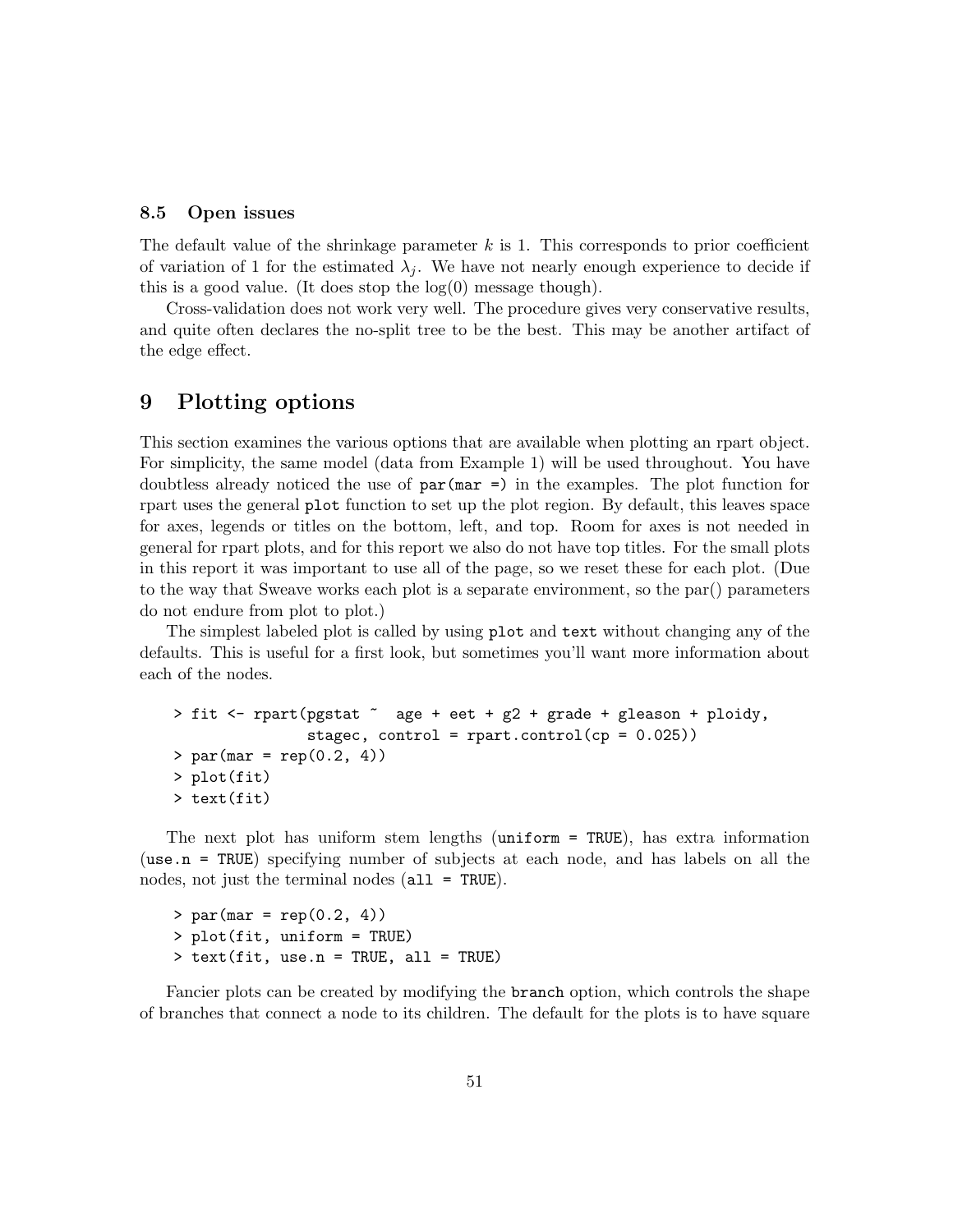

Figure 12: plot(fit); text(fit)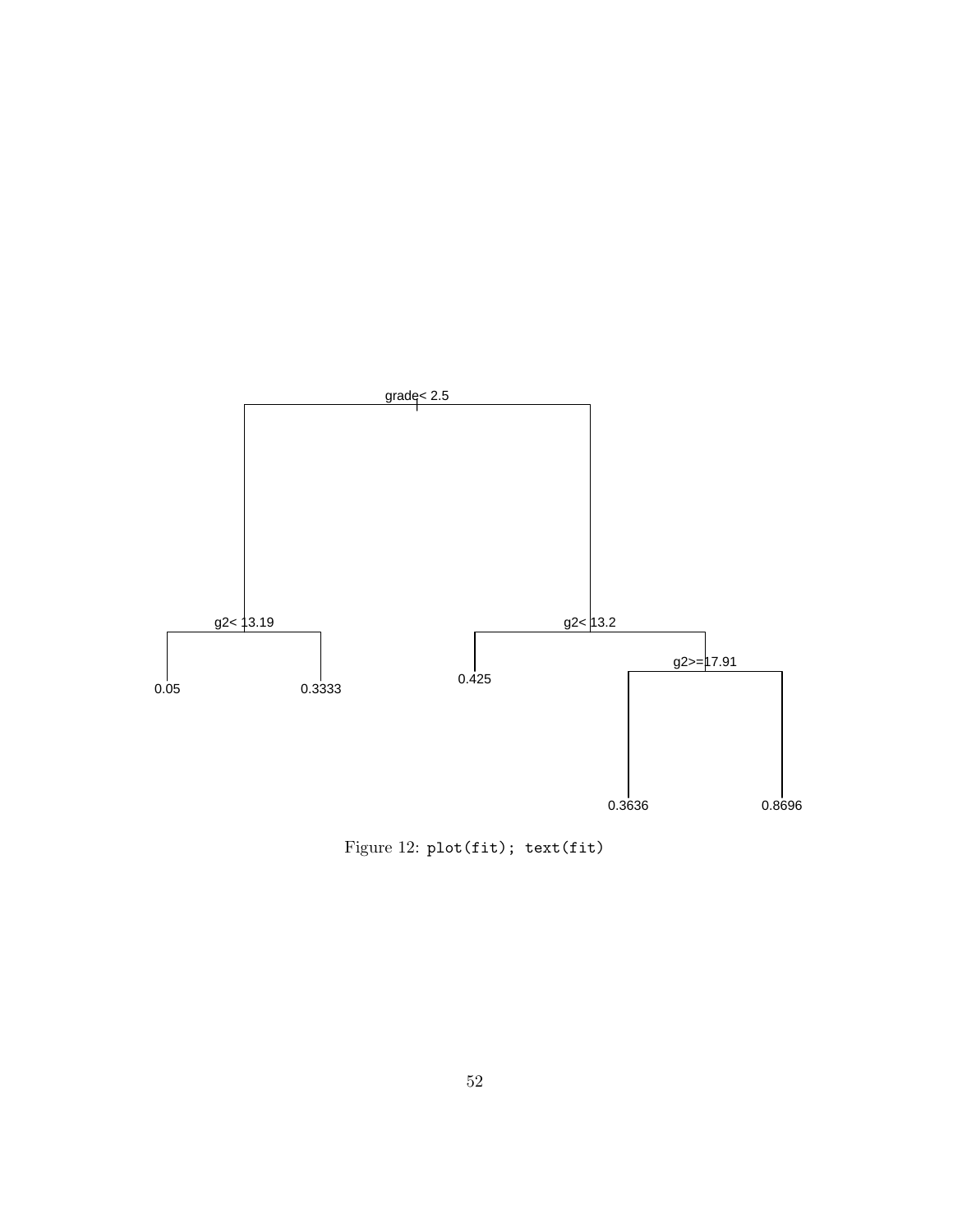

Figure 13: plot(fit, uniform = TRUE); text(fit,use.n = TRUE, all = TRUE)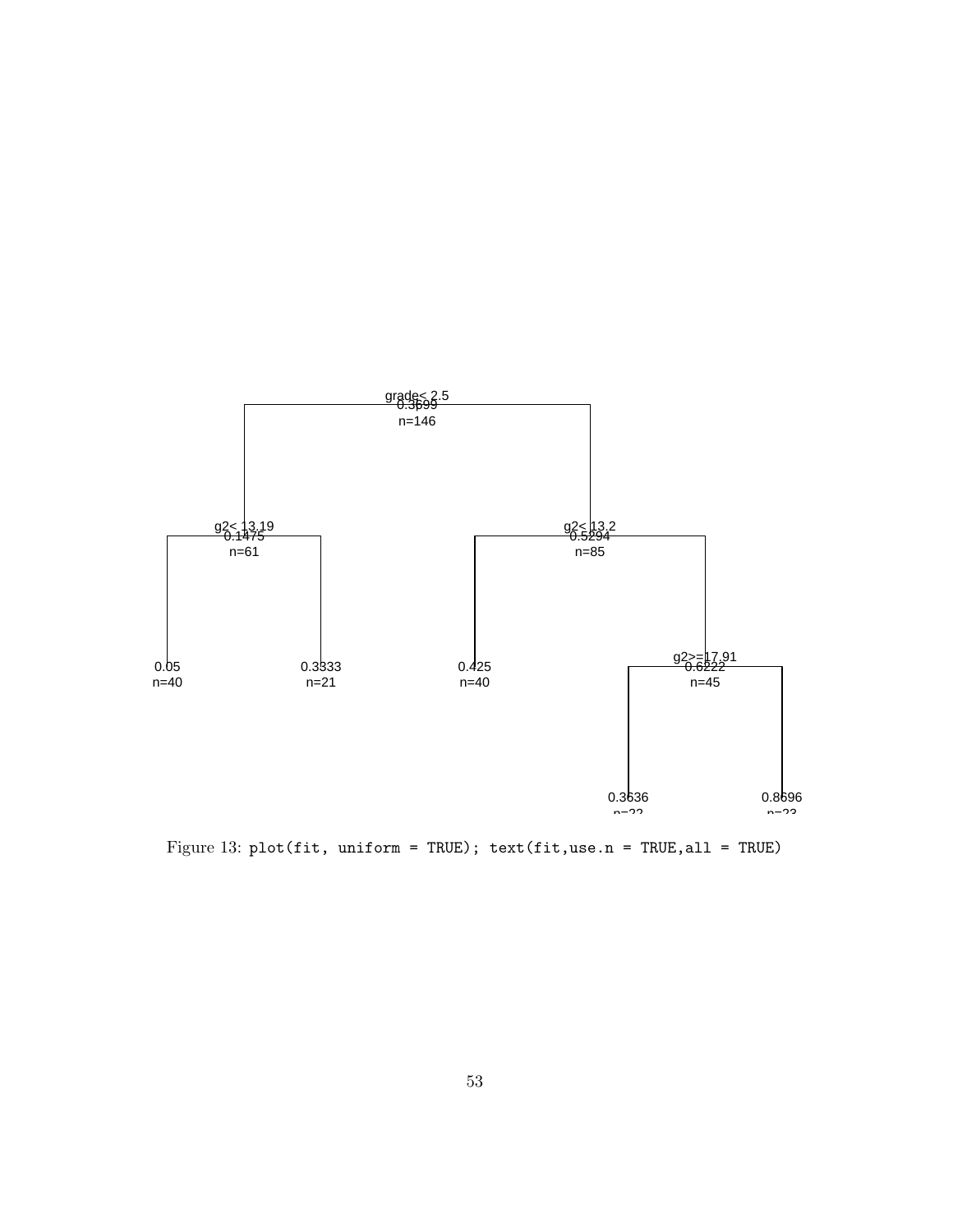

Figure 14: plot(fit, branch=0); text(fit,use.n = TRUE)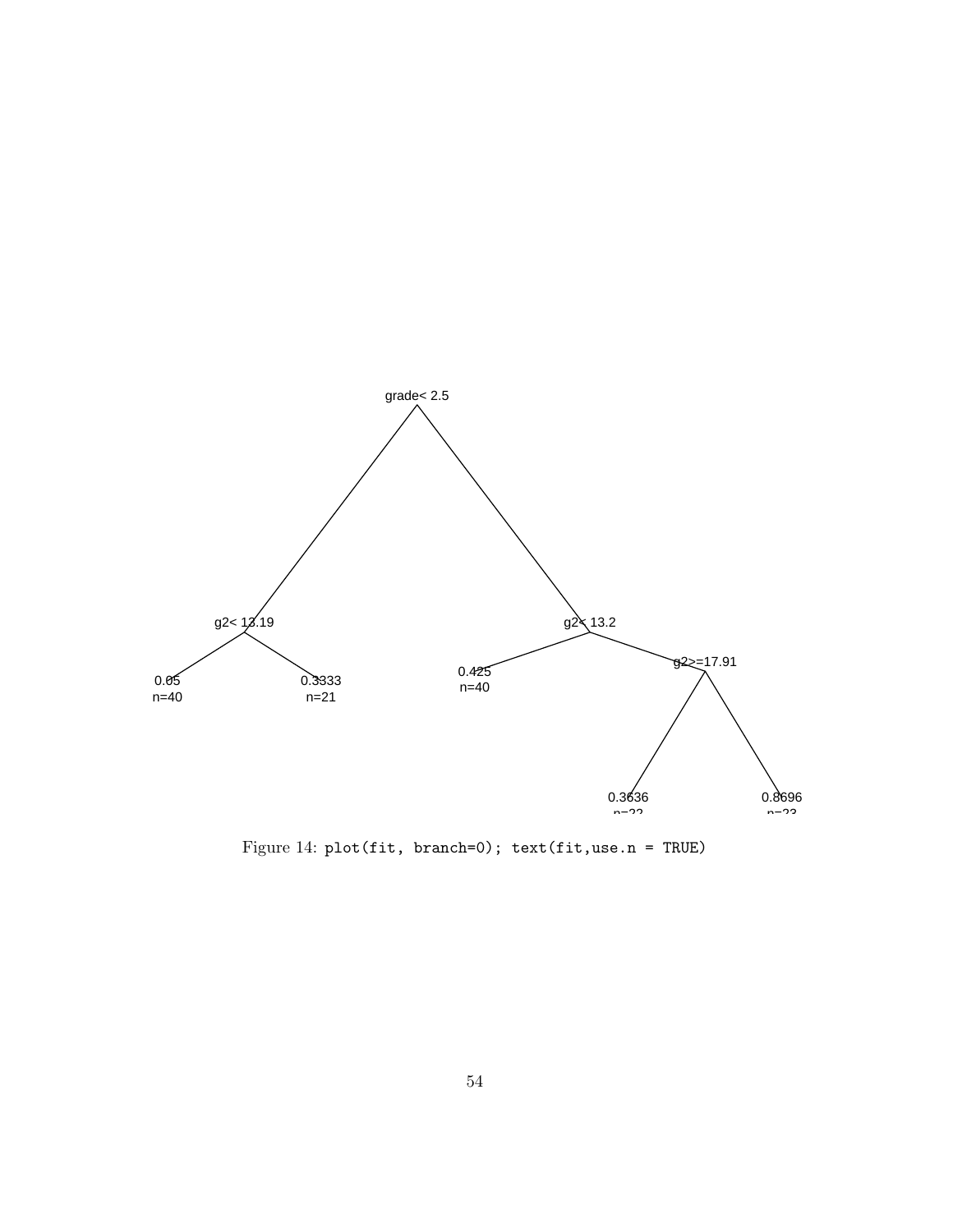

Figure 15: plot(fit, branch = 0.4, uniform = TRUE, compress = TRUE)

shouldered trees ( $branch = 1.0$ ). This can be taken to the other extreme with no shoulders at all (branch=0).

 $> par(max = rep(0.2, 4))$ > plot(fit, branch = 0) > text(fit, use.n = TRUE)

These options can be combined with others to create the plot that fits your particular needs. The default plot may be inefficient in it's use of space: the terminal nodes will always lie at x-coordinates of  $1,2,...$  The compress option attempts to improve this by overlapping some nodes. It has little effect on figure 15, but in figure 4 it allows the lowest branch to "tuck under" those above. If you want to play around with the spacing with compress, try using nspace which regulates the space between a terminal node and a split.

```
> par(max = rep(0.2, 4))> plot(fit, branch = 0.4,uniform = TRUE, compress = TRUE)
> text(fit, all = TRUE, use.n = TRUE)
```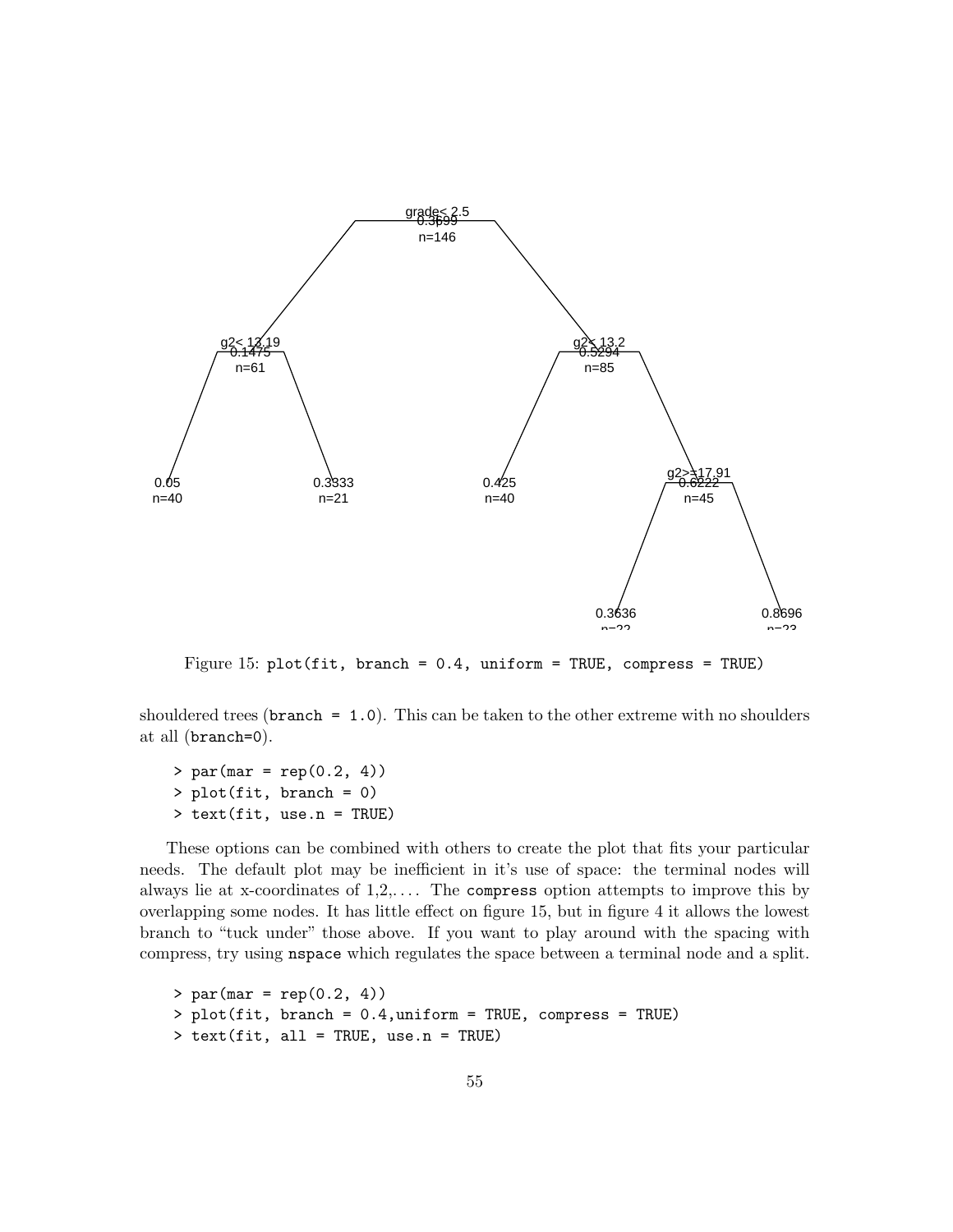

Figure 16: Fancier plot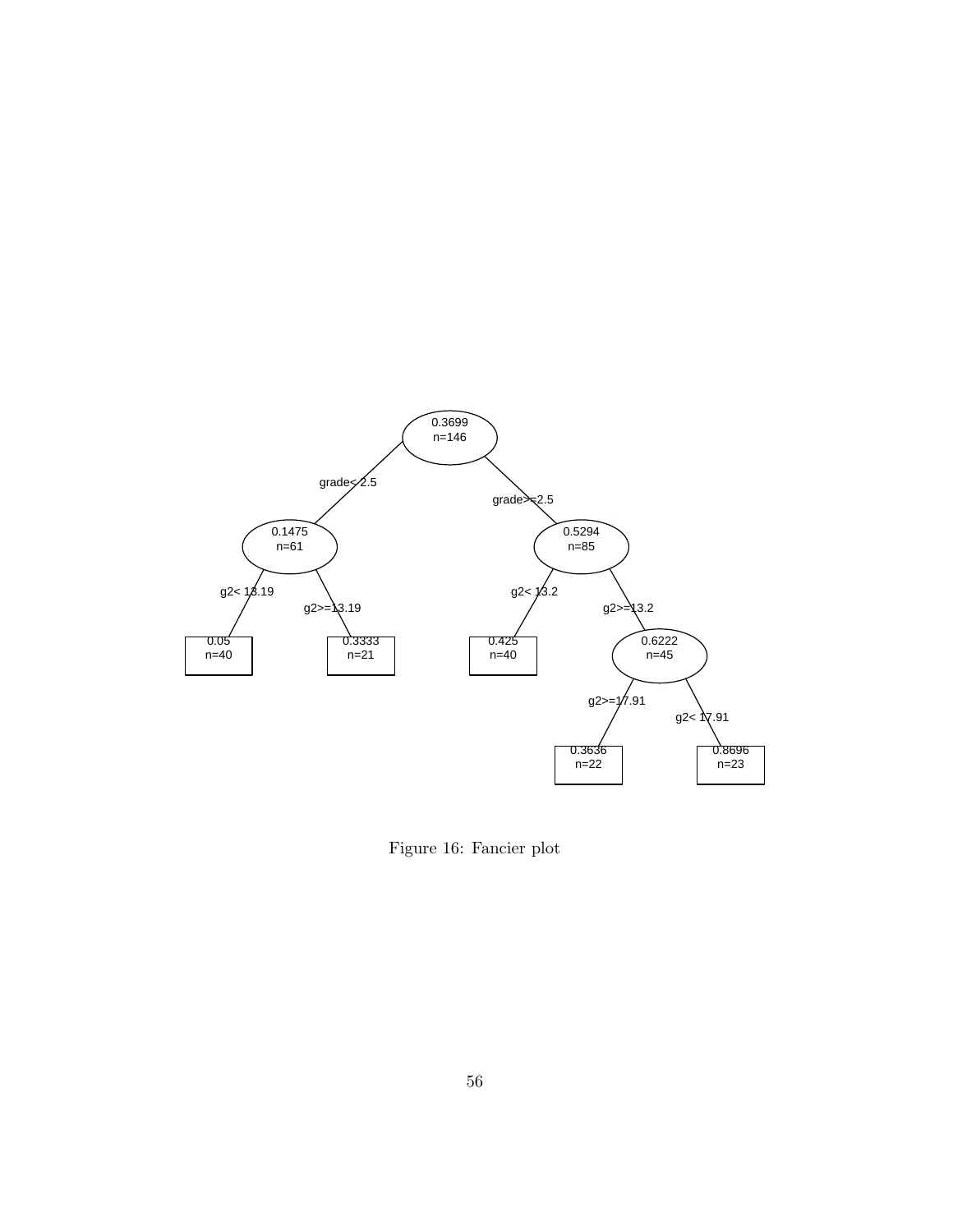Several of these options were combined into a function called post.rpart, whose default action of creating a .ps file in the current directory is now rather dated. Identical results to the function can be obtained by the collection of options shown below, the result is displayed in figure 16. The code is essentially

 $> par(max = rep(0.2, 4))$  $>$  plot(fit, uniform = TRUE, branch = 0.2, compress = TRUE, margin = 0.1) > text(fit, all = TRUE, use.n = TRUE, fancy = TRUE, cex= 0.9)

The fancy option of text creates the ellipses and rectangles, and moves the splitting rule to the midpoints of the branches. Margin shrinks the plotting region slightly so that the text boxes don't run over the edge of the plot. The branch option makes the lines exit the ellipse at a "good" angle. A separate package rpart.plot carries these ideas much further.

## 10 Other functions

A more general approach to cross-validation can be gained using the xpred.rpart function. Given an rpart fit, a vector of k complexity parameters, and the desired number of crossvalidation groups, this function returns an  $n$  by  $k$  matrix containing the predicted value  $\hat{y}_{(-i)}$  for each subject, from the model that was fit without that subject. The cp vector defaults to the geometric mean of the cp sequence for the pruned tree on the full data set.

Here is an example that uses the mean absolute deviation for continuous data rather than the usual mean square error.

```
> carfit <- rpart(Price/1000 ~ ., cars)
> carfit$cptable
         CP nsplit rel error xerror xstd
1 0.46014608 0 1.0000000 1.0285728 0.16391737
2 0.11790530 1 0.5398539 0.7583103 0.11098017
3 0.11234341 2 0.4219486 0.7720669 0.12011827
4 0.04449133 3 0.3096052 0.6362342 0.10234913
5 0.03344936 4 0.2651139 0.5566097 0.09785706
6 0.01000000 5 0.2316645 0.5130885 0.11456833
> price2 <- cars$Price[!is.na(cars$Price)]/1000
> temp <- xpred.rpart(carfit)
> errmat <- price2 - temp
> abserr <- colMeans(abs(errmat))
> rbind(abserr, relative=abserr/mean(abs(price2-mean(price2))))
        0.73007304 0.23292416 0.11509076 0.07069871
abserr 6.602487 5.613556 5.7370626 5.2544184
```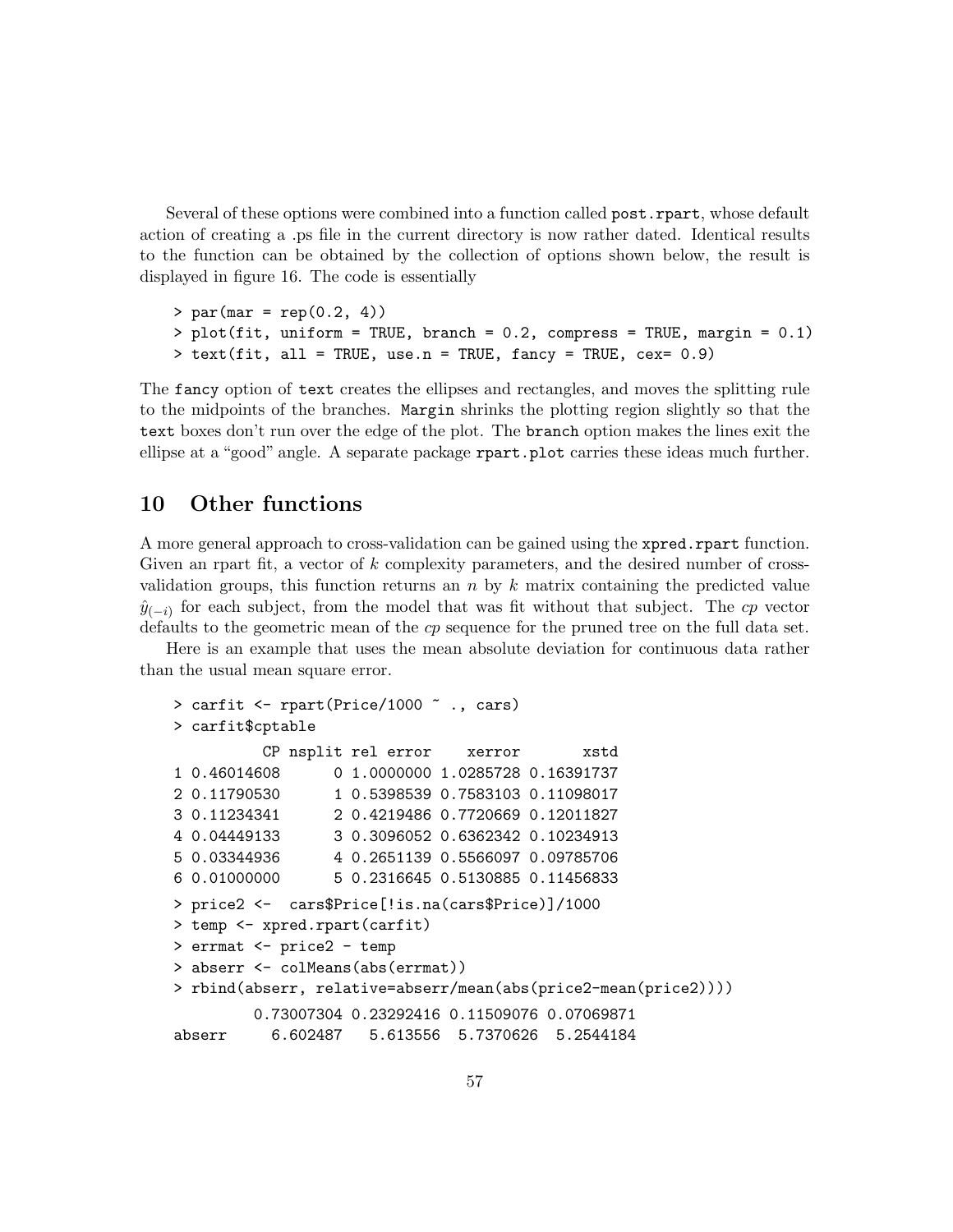| $\begin{array}{c ccccccccc} \rm y & 1 & 2 & 3 & 1 & 2 & 3 & 1 & 2 \\ \rm x1 & 1 & 2 & 3 & 4 & 5 & 6 & 7 & 8 \\ \rm x2 & 1 & 2 & 3 & 4 & 5 & 6 & 1 & 2 \\ \rm x3 & NA & 22 & 38 & 12 & NA & 48 & 14 & 32 \\ \end{array}$ |  |  |  |  |
|-------------------------------------------------------------------------------------------------------------------------------------------------------------------------------------------------------------------------|--|--|--|--|
|                                                                                                                                                                                                                         |  |  |  |  |
|                                                                                                                                                                                                                         |  |  |  |  |
|                                                                                                                                                                                                                         |  |  |  |  |
| $\begin{array}{c cccccc} y & 3 & 1 & 2 & 3 & 1 & 2 & 1 \\ x1 & 9 & 10 & 11 & 12 & 13 & 14 & 15 \end{array}$                                                                                                             |  |  |  |  |
|                                                                                                                                                                                                                         |  |  |  |  |
|                                                                                                                                                                                                                         |  |  |  |  |
| $\begin{array}{c cccccccc} x2 & 3 & 4 & 5 & 6 & 1 & 2 & 3 \\ x3 & 40 & \text{NA} & 30 & 46 & 28 & 34 & 48 \\ \end{array}$                                                                                               |  |  |  |  |
|                                                                                                                                                                                                                         |  |  |  |  |

Table 1: Data set for the classification test case

|                              | relative 1.008093  0.857099  0.8759565  0.8022645 |  |
|------------------------------|---------------------------------------------------|--|
| 0.03857728 0.01828917        |                                                   |  |
| abserr 4.9378057 4.7244944   |                                                   |  |
| relative 0.7539229 0.7213537 |                                                   |  |

We see that on the absolute error scale the relative error improvement is not quite so large, though this could be expected given that the optimal split was not chosen to minimize absolute error.

## 11 Test Cases

## 11.1 Classification

The definitions for classification trees can get the most complex, especially with respect to priors and loss matrices. In this section we lay out a simple example, in great detail. (This was done to debug the S functions.)

Let  $n = 15$ , and the data be as given in table 1. The loss matrix is defined as

$$
L = \begin{array}{ccc} 0 & 2 & 2 \\ 2 & 0 & 6 \\ 1 & 1 & 0 \end{array}
$$

where rows represent the true class and columns the assigned class. Thus the error in mistakenly calling a class 2 observation a 3 is quite large in this data set. The prior probabilities for the study are assumed to be  $\pi = .2, .3, .5$ , so class 1 is most prevalent in the input data  $(n<sub>i</sub>=6, 5,$  and 4 observations, respectively), but class 3 the most prevalent in the external population.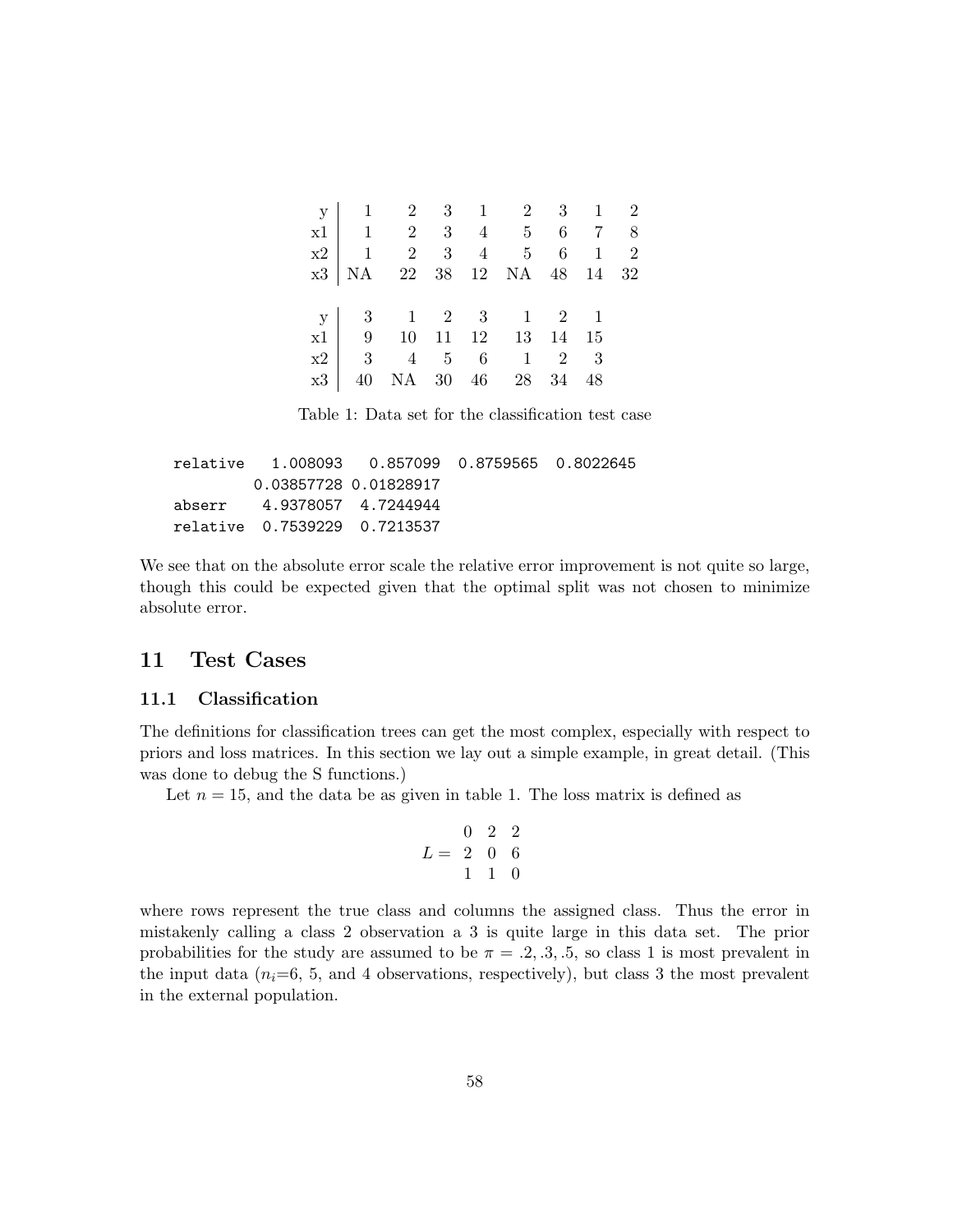Splits are chosen using the Gini index with altered priors, as defined in equation (4.15) of Breiman et al [1].

$$
\tilde{\pi}_1 = \pi_1(0+2+2)/\sum \tilde{\pi}_i = 4/21
$$
  
\n
$$
\tilde{\pi}_2 = \pi_2(2+0+6)/\sum \tilde{\pi}_i = 12/21
$$
  
\n
$$
\tilde{\pi}_3 = \pi_3(1+1+0)/\sum \tilde{\pi}_i = 5/21
$$

For a given node T, the Gini impurity will be  $\sum_j p(j|T)[1-p(j|T)] = 1 - \sum_j p(j|T)^2$ , where  $p(j|T)$  is the expected proportion of class j in the node:

$$
p(j|T) = \tilde{\pi}_j[n_i(T)/n_i]/\sum p(i|T)
$$

.

Starting with the top node, for each possible predicted class we have the following loss

| predicted class | $E(\text{loss})$           |
|-----------------|----------------------------|
|                 | $.2*0 + .3*2 + .5*1 = 1.1$ |
| 9               | $.2*2 + .3*0 + .5*1 = 0.9$ |
| З               | $.2*2 + .3*6 + .5*0 = 2.2$ |

The best choice is class 2, with an expected loss of 0.9. The Gini impurity for the node, using altered priors, is  $G = 1 - (16 + 144 + 25)/21^2 = 256/441 \approx .5805$ .

Assume that variable  $x1$  is split at 12.5, which is, as it turns out, the optimal split point for that variable under the constraint that at least 2 observations are in each terminal node. Then the right node will have class counts of  $(4,4,4)$  and the left node of  $(2,1,0)$ . For the right node (node 3 in the tree)

$$
P(R) = .2(4/6) + .3(4/5) + .5(4/4) = 131/150
$$
  
\n= probability of the node (in the population)  
\n
$$
p(i|R) = (.2(4/6), .3(4/5), .5(4/4))/P(R)
$$
  
\n
$$
\tilde{P}(R) = (4/21)(4/6) + (12/21)(4/5) + (5/21)(4/4) = 259/315=37/45
$$
  
\n
$$
\tilde{p}(i|R) = [(4/21)(4/6), (12/21)(4/5), (5/21)(4/4)]
$$
 (45/37)  
\n
$$
G(R) = 1 - \sum \tilde{p}(i|R)^2 \approx .5832
$$
  
\nFor the left node (node 2)  
\n
$$
P(L) = .2(2/6) + .3(1/5) + .5(0/4) = 19/150
$$
  
\n
$$
p(i|L) = (.4/3, .3/5, 0)/ P(L) = (10/19, 9/19, 0)
$$
  
\n
$$
\tilde{P}(L) = 1 - \tilde{P}(R) = 8/45
$$
  
\n
$$
\tilde{p}(i|L) = [(4/21)(2/6), (12/21)(1/5), (5/21)(0/4)]/\tilde{P}(L)
$$
  
\n
$$
G(L) = 1 - \sum \tilde{p}(i|L)^2 \approx .459
$$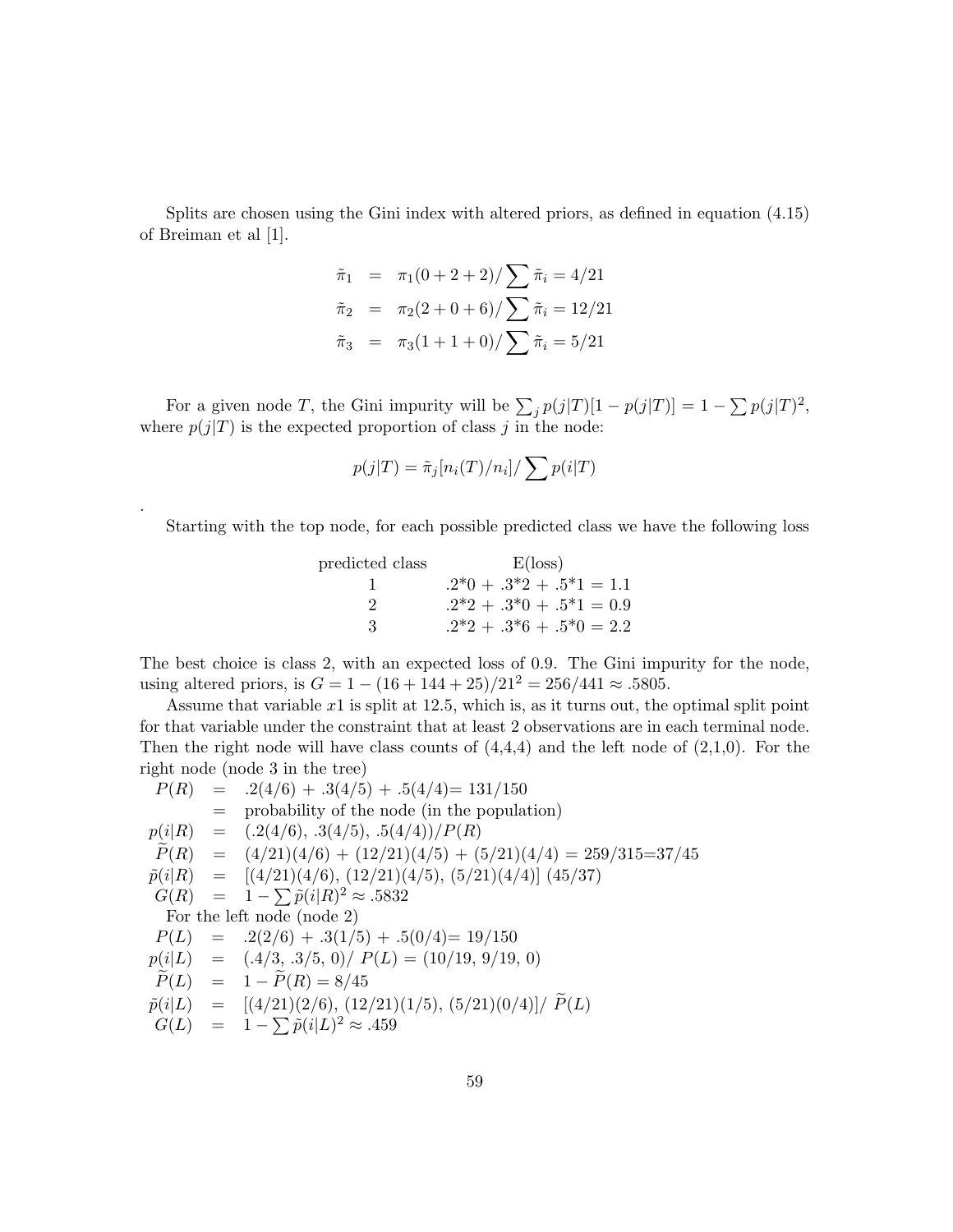The total improvement for the split involves the change in impurity between the parent and the two child nodes

$$
n(G - [\widetilde{P}(L) * G(L) + \widetilde{P}(R) * G(R)]) \approx .2905
$$

where  $n = 15$  is the total sample size.

For variable  $x^2$  the best split occurs at 5.5, splitting the data into left and right nodes with class counts of  $(2,2,1)$  and  $(4,3,3)$ , respectively. Computations just exactly like the above give an improvement of 1.912.

For variable x3 there are 3 missing values, and the computations are similar to what would be found for a node further down the tree with only 12/15 observations. The best split point is at 3.6, giving class counts of  $(3,4,0)$  and  $(1,0,4)$  in the left and right nodes, respectively.

For the right node (node 3 in the tree)

$$
\begin{array}{rcl}\n\widetilde{P}(R) & = & (4/21)(3/6) + (12/21)(4/5) + (5/21)(0/4) = 174/315 \\
\widetilde{p}(i|R) & = & [(4/21)(3/6), (12/21)(4/5), (5/21)(0/4)] \ (315/174) \\
& = & (5/29, 24/29, 0) \\
G(R) & = & 1 - (25 + 576)/29^2 = 240/841 \text{approx}.2854 \\
\text{For the left node (node 2)} \\
\widetilde{P}(L) & = & (4/21)(1/6) + (12/21)(0/5) + (5/21)(4/4) = 85/315 \\
\widetilde{p}(i|L) & = & [(4/21)(1/6), (12/21)(0/5), (5/21)(4/4)] \ (315/85) \\
& = & (2/17, 0, 15/17)\n\end{array}
$$

$$
G(L) = 1 - (4 + 225)/17^2 = 60/289 \approx .2076
$$

The overall impurity for the node involves only 12 of the 15 observations, giving the following values for the top node:

$$
P(T) = 174/315 + 85/315 = 259/315
$$
  
\n
$$
\tilde{p}(i|T) = [(4/21)(4/6), (12/21)(4/5), (5/21)(4/4)]
$$
\n
$$
(315/259)
$$
\n
$$
= (40/259, 144/259, 75/259)
$$

$$
G(T) = 1 - (40^2 + 144^2 + 75^2)/259^2 = 39120/67081
$$

The total improvement for the split involves the impurity  $G$  of all three nodes, weighted by the probabilities of the nodes under the alternate priors.

 $15 * \{(259/315)(39120/67081) - [(174/315)(240/841) + (85/315)(60/289)]\} \approx 3.9876$ 

As is true in general with the rpart routines, variables with missing values are penalized with respect to choosing a split – a factor of  $259/315$  or about  $12/15$  in the case of x3 at the top node. Table 2 shows the statistics for all of the cutpoints of x3.

Because x3 has missing values, the next step is choice of a surrogate split. Priors and losses currently play no role in the computations for selecting surrogates. For all the prior computations, the effect of priors is identical to that of adding case weights to the observations such that the apparent frequencies are equal to the chosen priors; since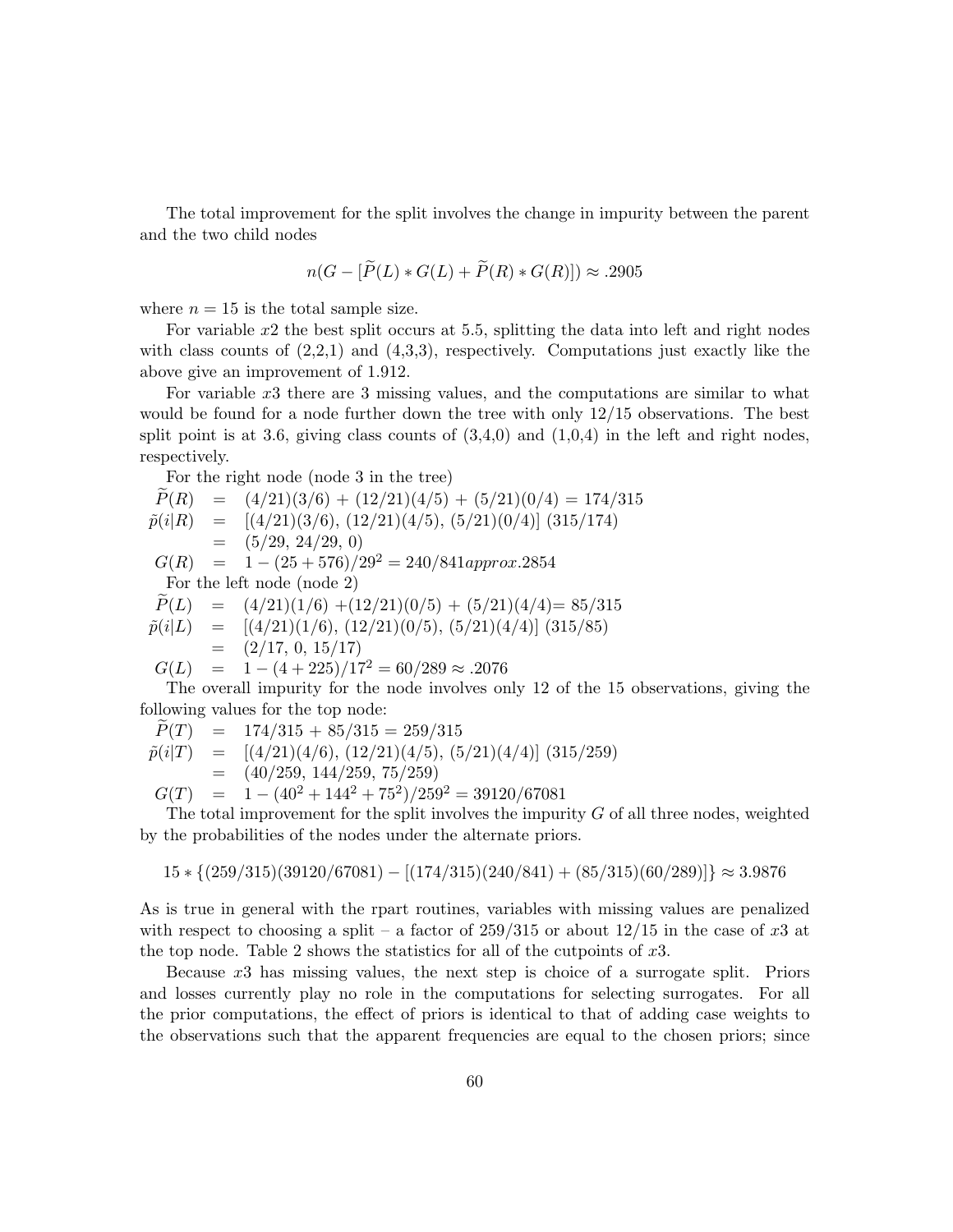| Cutpoint | P(L) | P(R) | G(L) | G(R) | $\Delta I$ |
|----------|------|------|------|------|------------|
| 1.3      | 0.03 | 0.97 | 0.00 | 0.56 | 0.55       |
| 1.8      | 0.06 | 0.94 | 0.00 | 0.53 | 1.14       |
| 2.5      | 0.18 | 0.82 | 0.46 | 0.57 | 0.45       |
| 2.9      | 0.21 | 0.79 | 0.50 | 0.53 | 0.73       |
| 3.1      | 0.32 | 0.68 | 0.42 | 0.56 | 1.01       |
| 3.3      | 0.44 | 0.56 | 0.34 | 0.52 | 1.96       |
| 3.6      | 0.55 | 0.45 | 0.29 | 0.21 | 3.99       |
| 3.9      | 0.61 | 0.39 | 0.41 | 0.26 | 2.64       |
| 4.3      | 0.67 | 0.33 | 0.48 | 0.33 | 1.56       |
| 4.7      | 0.73 | 0.27 | 0.53 | 0.45 | 0.74       |
| 4.8      | 0.79 | 0.21 | 0.56 | 0.00 | 0.55       |

Table 2: Cut points and statistics for variable  $x3$ , top node

surrogate computations do account for case weights, one could argue that they should also then make use of priors. The argument has not yet been found compelling enough to add this to the code.

Note to me: the cp is not correct for usesurrogate=0. The error after a split is not (left  $error + right error) - it also needs to have a term (parent error for those obs that weren't$ split).

## References

- [1] L. Breiman, J.H. Friedman, R.A. Olshen, , and C.J Stone. Classification and Regression Trees. Wadsworth, Belmont, Ca, 1983.
- [2] L.A. Clark and D. Pregibon. Tree-based models. In J.M. Chambers and T.J. Hastie, editors, Statistical Models in S, chapter 9. Wadsworth and Brooks/Cole, Pacific Grove, Ca, 1992.
- [3] M. LeBlanc and J Crowley. Relative risk trees for censored survival data. Biometrics, 48:411–425, 1992.
- [4] O. Nativ, Y. Raz, H.Z. Winkler, Y. Hosaka, E.T. Boyle, T.M. Therneau, G.M. Farrow, R.P. Meyers, H. Zincke, and M.M Lieber. Prognostic value of flow cytometric nuclear DNA analysis in stage C prostate carcinoma. Surgical Forum, pages 685–687, 1988.
- [5] T.M. Therneau. A short introduction to recursive partitioning. Orion Technical Report 21, Stanford University, Department of Statistics, 1983.